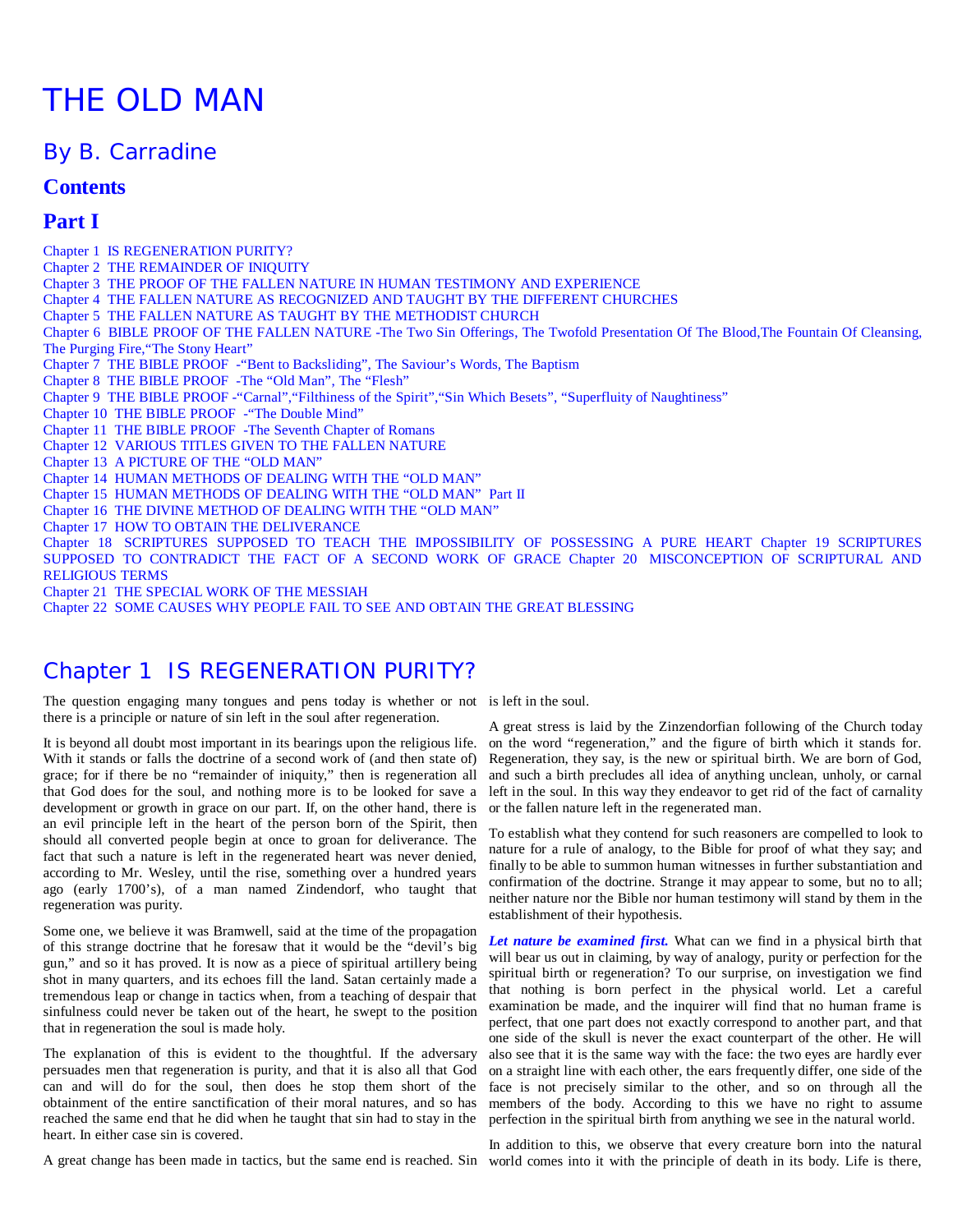regenerated man, and this goodness in the face of evil, than to say that a principle of life and one of death and decay is in every creature born into the world?

Going from the idea of perfection in physical birth to that of purity, we find on the very threshold of inquiry that nothing in nature is born clean. The calf after being born is licked clean by the tongue of its mother, while every child that is born has to be washed clean immediately after its birth. According to the testimony of nature, birth is one thing and cleanness is another.

To force the birth figure is to run into folly and absurdity! To say that to be born of God necessitates the experience of holiness, and ground this argument on the figure of natural birth, throws such reasoning open to the most absurd conclusions. For instance, to be born of man is to become human but can we say that to be born of God is to become divine? Are we ever gods? Evidently there is nothing in nature to give us a right to say, by way of analogy and reason, that spiritual birth means purity or perfection.

Suppose we consider the *second argument* for purity in regeneration, based on the Bible, and lo! When we turn to the Word of God we discover at the first glance that regenerated people there are urged to go on to perfection. They are told that God wills their sanctification, and can sanctify them wholly and preserve them blameless. Paul told the Christian Hebrews that the object of their discipline as spiritual children was that they might become partakers of "His holiness." All the Epistles are written with a recognition of something to be gotten rid of, and a state or condition to be reached. What the Scripture says positively on the subject will be treated in other chapters of this volume. Enough is seen here to reveal that the Bible gives no authority for claiming purity or holiness at our spiritual birth.

When we look for the *third argument*, to be materialized in the person of human witnesses who claim purity and perfect love as the direct and immediate result of regeneration, without any subsequent exercise of soul, and following experience, such witnesses cannot be found. Men indeed are

but so is death. Is it more astonishing to say that goodness is planted in the found who will write such things on paper in controversy, but it is noticeable that they will not stand up in the church and claim purity, perfect love, and holiness on the simple experience of regeneration. It is no trial to write very loftily with the pen, but, brought face to face with men and God, the tongue stammers, the jaws lock, and the witness of the regenerated man to purity is difficult to be heard in the land.

> It strikes the author that one trouble with the Zinzendorfian wing in the Church is in giving a meaning to the word "regeneration" that it does not possess. To get rid of a second work of grace many in the Church have made the word to include everything. The word, as found in English and Greek lexicons, means to be born again, to reproduce, to renovate, etc. In no place or book do we find the words "freedom," "purity," "perfection," or "holiness" given as definitions of "regeneration." Hence we affirm that a man has no more right to attach such meanings to the word than to say that a house means a building, and also a meadow, field, wood, and plain.

> *Another mistake with the Zinzendorfians* is that, knowing but one experience in their souls, they have made all Scripture bend to describe what they possess. There are passages that describe a life and experience which they are strangers to; but, with an assurance that is amazing, they appropriate all; and, when driven to the wall in regard to these passages, say that they describe the life that they are not living but ought to live, but that still it is regeneration. A mere boy should here be able to answer them with the words: "If this is regeneration described in these lofty passages, and you are regenerated, you should have them; if you have them not, where are you, and what are you?"

> Here I find in the Word of God statements of "heart circumcision," "dead to sin," "alive unto God," "the body of sin destroyed," "perfect peace," "perfect love," "pure in heart," etc.; and yet here is a man about whose heart the divine circumcising knife has not come; the nails and thorns and death of the cross are an unknown spiritual experience; and perfect peace is unknown, and death to the world is unknown; and, marvelous to say, he claims it all with his pen, in controversy, while his conscience gives the flat denial, his best friends are skeptical, and there is no answering fire from heaven on the part of God.

### Chapter 2 THE REMAINDER OF INIQUITY

afflicting nature left in a regenerated heart. This something many have agreed to call it innate or, original sin.. Others call it the "remains of sin." This last expression, if not explained, is apt to be misleading. The idea naturally conveyed by such a term is that regeneration destroyed the greater part of the sinful nature of the individual, but left various scraps, tendencies, and things of that kind. It sounds as if an animal had been killed and taken away, with the exception of his horns, hoofs, and some pieces of skin and hair.

The expression "remains of sin," unless explained, is apt to convey the idea of a partial regeneration, when Scripture and experience both agree as to a complete regeneration.

The query arises in the mind: Why should there be "remains" left in this work? If some engine or agent of power can destroy the bones, muscles, and viscera of an ox, why not the horns, hoofs, and hair? If regeneration changes me, why should a sinful nature which is called remains of sin be left in us? If we are careful to teach two kinds of Sin, the one personal and the other inherited, a wickedness acquired and a depravity received at birth, light will begin to dawn upon the mind.

Justification and regeneration deal with *personal sin and guilt*, and sanctification with inherited depravity.

Of course the objection will be raised as to what regeneration does, if the carnal mind is left. The answer is that regeneration, according to the meaning of the word, is life implanted in a dead soul; and this life may be planted in the face of something else, as a rose can grow in the same clod with a weed. The blunder made by the objector is in making regeneration mean purity, when it really means life.

There is a universal consciousness of something of a troublesome and Another objection urged is that if we are born of the Spirit then we are spiritual, and *how can we be carnal?* But the Scripture answers this by plainly teaching that in the regenerated life we are both carnal and spiritual. This was said of the Galatian church which had the "flesh" (carnal mind ) and the "Spirit" lusting against each other in their hearts. The same thing is stated in regard to the Corinthians whom Paul designates as "babes in Christ," hence born of God, but adds, "ye are carnal."

> This dark, troubling something within us is not the remains of our actual sins and personal guilt, but the inherited bias to sin or evil nature with which we began life. It is something that cannot be pardoned, hence is not susceptible of regeneration. It is not subject to the law of God, neither indeed can be, and so awaits not an impartation of life, but a movement of destruction and death. For lack of a better name the Church calls it original sin. In the caption of this chapter we call it the "Remainder of Iniquity," which is the true translation of James 1:21, rendered by King James translation "superfluity of naughtiness."

> Innate sin is in us all at birth. We are not to be condemned for this, and are not. It is not our fault, but our misfortune, that we enter life with original sin or a bent to evil in us.

> According to Paul, in Romans, justification unto life is brought to the race through Christ. If we coming from childhood into years of accountability realize condemnation, it is not for the fallen nature, but for our actual transgressions. Every child, then, is born in a justified relation to God, but enters the world with a fallen nature. If the child dies in early life. The one work of the Spirit is to sanctify it, or destroy the fallen nature, *as the child has done nothing to need pardon.*

> If the child lives to years of accountability, according to all human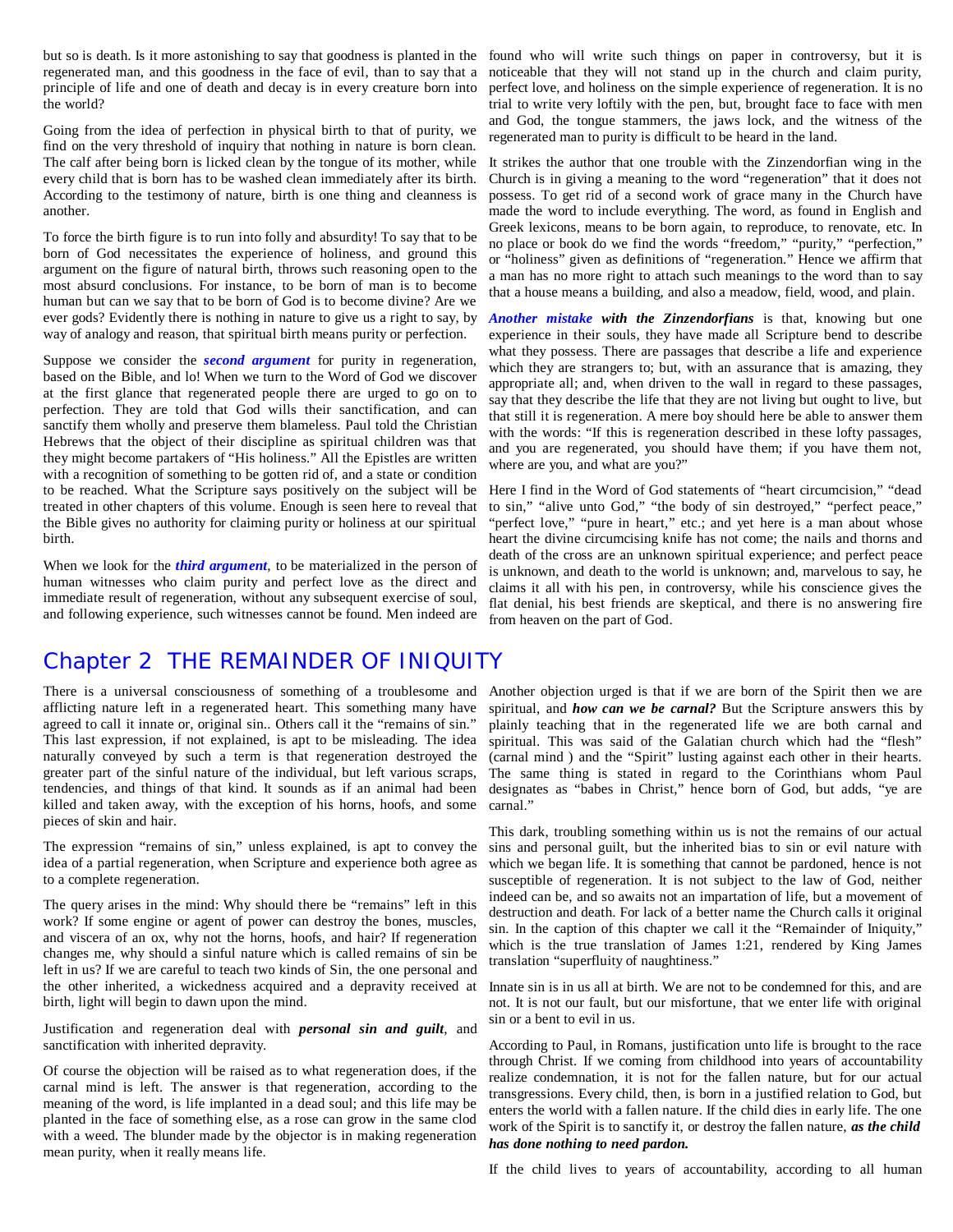observation and experience, two things happen: one is that actual or chunk is left; and let men say what they will, they all feel that it is there. personal sin is committed, and the other that an acquired wickedness is added to the inherited depravity. No one who observes and thinks a moment will deny this. We by our sinful courses deepen the malady within, give additional twists to the crooked nature, and by a series of misdoings add to the dark stock of trade in the soul. This last is an acquired wickedness or evil bent. For this last we are alone accountable.

With this burden of actual transgressions and acquired evil we come to God with repentance and faith in Christ, asking for pardon and salvation. In the work of justification and regeneration we obtain the remission of these personal sins, and the washing away of personal guilt, the rectifying of the moral wrong we have done to ourselves and the implanting of the divine life in the soul.

Something is left. That something, according to Paul, is "*not subject to the law of God, neither indeed can be*." He calls it the carnal mind. If this is so, then regeneration did not change it. It is overshadowed, overpowered by a mightier life, but is itself not susceptible of the regenerating grace of God. It awaits another divine work, not of regeneration or life, but of sanctification or death. It is a nature that cannot be pardoned, cannot be justified, and hence cannot be regenerated; for justification must precede regeneration in the kingdom of grace. It is not subject to the law of God--" neither, indeed can be." It is hopelessly condemned. It is to die, to be crucified, burned out with His sanctifying fire, and destroyed. But regeneration is neither crucifixion, the baptism of fire, nor destruction; it is a birth and life.

To make the matter plainer, we use a simple illustration. *A boy starts to roll up a big ball of snow*, by taking a large rock or chunk of wood to begin with. In a little while it becomes huge with its additions and accumulations. Now put this ball under a waterfall, and the snow all at once disappears, but the original rock or chunk is left. So we start out with a fallen nature at birth.

In a few years we add to it by our own misdeeds. What a dark life we soon roll up! Under the "washing of regeneration" all these personal sins and acquired evils are swept away; but the fallen nature, the original rock or

Now, as we said a few paragraphs back, we are not condemned for our fallen nature at our birth. No man is sent to hell because of what Adam did to him and in him, but for what he did himself. But while this is so, yet when God reveals to us this innate or original sin remaining in us, and shows the way of deliverance, then from that moment we become responsible for its existence in our souls. In a sense our sheltering it in our hearts becomes a personal sin, and we are in danger of going into shadow and condemnation.

To illustrate this responsibility we bring forward an example. *Suppose a keg of powder has been placed* under a man's house and right beneath the hearth where a fire is burning, but he is ignorant of its presence there. After awhile a coal drops upon the keg, burns its way through the top, and there is a terrible explosion, in which the man's family is destroyed. Fearful as is the occurrence, no one condemns the man. But suppose he had been told that the keg of powder was there, and he saw it for himself how close it was to the fire, and went away without removing it. Then, when the explosion took place and his family were killed, everybody would condemn him and say that he was a guilty man.

He who is born with a fallen nature is not regarded as being guilty for that, because another hand, so to speak, placed it there. But when God, by his Spirit, reveals the evil nature, its danger and the way of deliverance, and the man fails to seek and secure the deliverance provided for and offered him, then does he become a guilty man and is to be condemned both by men and God.

Here, then, is the "remains of sin." Not the remains of personal transgressions, for they are all pardoned. Not the remains of personal guilt, for that is all washed away in regeneration. Not fragments of tempers, thoughts, and desires that the grace and power of God could not altogether manage or dispose of -that would teach a partial regeneration. Not the remains of sin at all in these senses, but the "remainder of iniquity" that carnal mind, with which we entered the world, which is invulnerable to regeneration, and which, therefore, is left in the regenerated heart, overshadowed, overpowered indeed, by the grace of God, but still there, and awaiting that removal which comes in sanctification.

### Chapter 3 THE PROOF IN HUMAN TESTIMONY AND EXPERIENCE

One class of proof of the fallen nature is seen in the confession and even more impressive than the words he had uttered. testimony of Christians. It is to be found in biographies and autobiographies, in letters, and oral acknowledgments. Out of all countries, and from all ages of the world, comes the confession of regenerated people that they recognize in their hearts a dark indwelling something that brings sorrow, humiliation, and often condemnation.

The admission is that *it is a rooted something*, not a temptation, not a susceptibility to temptation; but a movement, bias, principle, or nature of evil located in the soul; that it is struggled with, wept over, watched against, in vain; that the heart tries to expel it, but, while subdued and kept under, it is still felt to be there, and at the most unexpected occasions asserts itself in thought, desire, word, and action.

Out of a host of witnesses that we could cite, of eminent people, we quote from one well known to many thousands--viz., Bishop McKendree. After writing about his conversion to *Bishop Asbury*, he adds; "Not long after, I heard Mr. Gibson preach on sanctification. I examined my heart, and found remaining corruption."

In a holiness convention in one of the Southern States the author had pointed out to him a superannuated Methodist preacher who had greatly hindered the holiness movement in that place.

One morning, at the close of the convention, the gentleman arose under evident conviction and said: "You all know me. You know that I am a child of God, and have been serving Him for over forty years. Yet I am compelled in truth and honesty to make this confession, that in all these years I have felt something away down in here that I wished was out." As he stood boring his finger like an auger over his breast, the action was

In a certain Western city, during one of the revival services held by the writer, a Congregational preacher swept into the blessing of complete sanctification. When he first spoke in the testimony meeting he told the audience that he had all that the evangelists preached and possessed, and was a happy man.

He looked so; and with his good, shining face he was more likely to prove a stronger adversary to the doctrine that was being preached than violent opposition. But the revelation came to him; and one day while he was singing in the audience he sunk suddenly into his seat, and covered his face with his hands. *God had poured in the light at last*, and he saw that dark something in his soul that Christ wants to take out of every believer. We copy his own statement, written a few weeks afterwards, for a holiness paper. He said: "I attended the meetings from the outset as much as my pastoral duties would permit, with the intention of getting what benefit I could from them. I did not believe the doctrine preached, but was hungering and thirsting for righteousness. On the evening of the 26<sup>th</sup>, when the call was made for those who had been sanctified to rise, I stood up, feeling that I had consecrated myself afresh to God, and was set apart anew by him to His service. This was what I understood by sanctification. While I was standing singing, and feeling quite happy, suddenly like a flash conviction came to me; then followed another and another revelation of things that I must do, idols in my heart that must be destroyed, impurities that must be cleansed. I sank down in my chair, and felt as if I were sinking through the floor into the earth. All this took place in two or three minutes. Then when the self-revelation was completed the strangest sensations followed. It seemed as though something like the fingers of a very soft hand gently separated something from me, and it fell off from me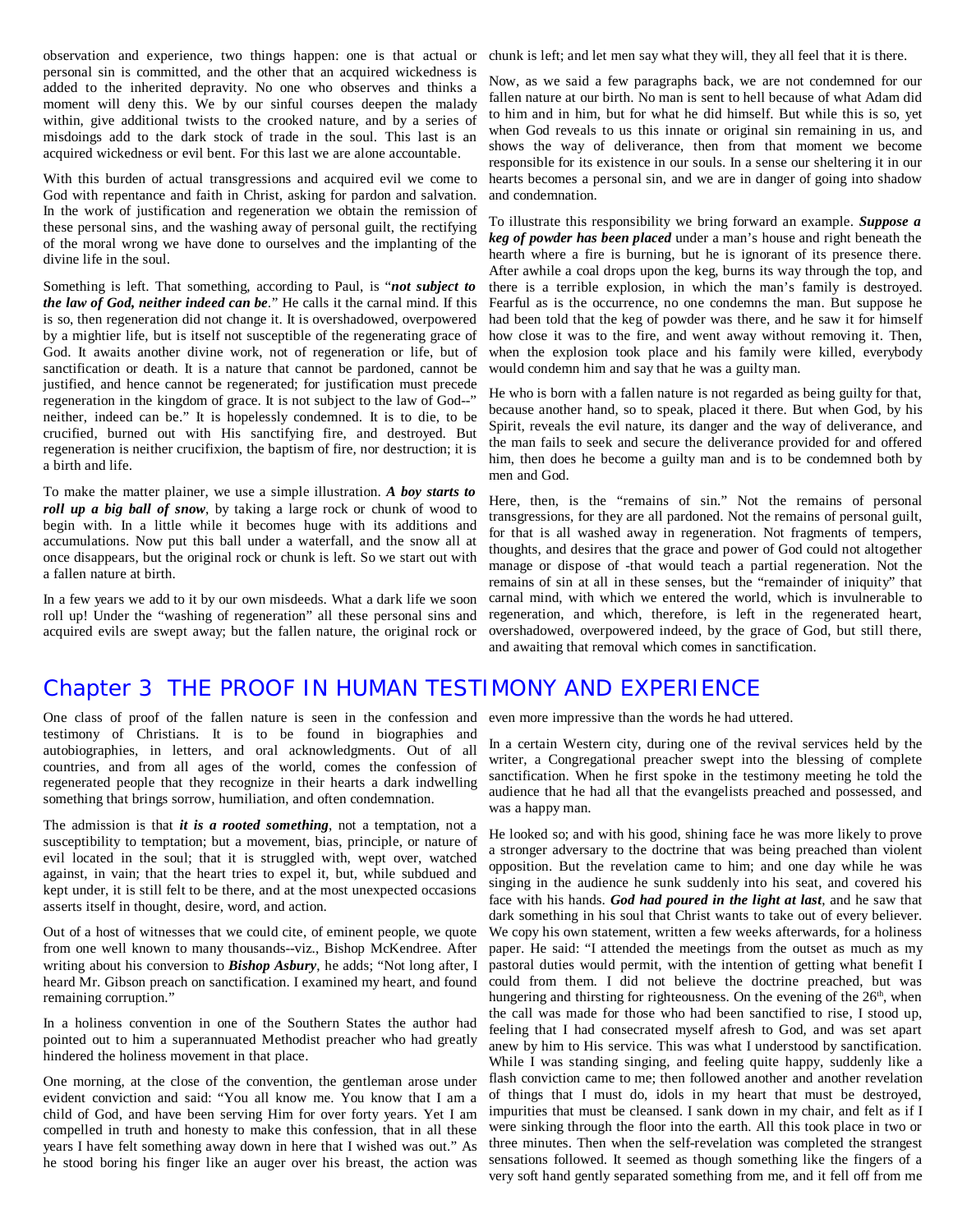into the earth.''

This remarkable experience from an intellectual and cultivated minister of the gospel speaks for itself. He went on to describe the "filling up" of his soul, but we only have need here for his confession of his fallen nature.

Ministers of the gospel, who were true and loyal men, have made the following acknowledgments in the author's presence:

One said that "the praise of men was as sweet as dripping honey" to him. A second said: "I cannot keep from jerking my horse." A third admitted: "I cannot keep from speaking irritably and roughly to my wife." A fourth confessed that the great pang of his heart was the memory of having spoken harshly, and habitually also, to his wife, who was now in heaven. A fifth said that he had again and again slapped his little boy because he came around him when he was preparing a sermon. A sixth declared that he would have revenge on a certain bishop for an unwanted placement that he had received. A seventh never opened his Bible at a great camp meeting during the whole ten days that it lasted. An eighth, at the same camp meeting, he retired to rest night after night without kneeling in prayer. These last four are among *the strongest opponents to the present holiness movement* that we have; and yet no man, either out of or in the Church, questions the fact that they are regenerated men.

These things are not written in a fault-finding spirit, or as a personal attack upon these brethren, but simply to call attention to the fact that there must be something left in the soul to produce such results as have just been mentioned.

*A second human proof* is found in the experience of Christians.

In the first gladness of the hour of salvation the young convert dreams not that anything of evil is left in him. He may have gone on for days and weeks in his blissful ignorance; but the discovery comes at last, as it comes to all.

Young Christians realize to their amazement this dark indwelling something. It is a mistake to call it temptation. The wonder and grief arise from the consciousness of an inward proneness to do wrong. Older Christians, after years spent in the service of God, find the same thing in their souls, to their profound pain and humiliation. Many are puzzled over it, and all lament the indwelling nature.

*A converted Indian* described it in the words, "I find two Indians in me: one good Indian and one bad Indian;" while regenerated people everywhere, if perfectly honest, must confess to the existence of a Sunday man and a Monday man; and the Monday man does not appear at times to be at all closely related to the Sunday man.

For the glory of God the author testifies to his own personal discoveries in this line: My conversion was bright and thorough. No one doubted my spirituality in the ministry. For twelve years or more preceding my sanctification I never put my head on my pillow at night without first obtaining a sense of my acceptance with God. My first vivid impression of sinfulness in my heart was through a sudden loss of temper, months after

my conversion. At the time it occurred I was never more faithful in my Christian duties, and was praying four and five times a day on my knees. The thing that startled me was that when the temper burst forth it came out full grown. There was no "blade, ear, and full corn in the ear" process. It came out the full ear! I was much shocked, and did not know how to account for it. A year after the same thing occurred. Four years after that it flamed out again in a protracted meeting, where I became vexed with the stubbornness of the unconverted.

*On a fly leaf in my Bible I wrote* down a number of dark things that I found in my heart, and which I felt ought not to be there. One was levity, another uncharitable speech, and still another was unsanctified ambition. I did not regard these to be temptations, but felt that they were rooted in me somehow. This was years before I had thought about or formed an opinion concerning sanctification.

My prayer was continually that God would take these things out.

As the years rolled by I added to the dark list on the fly leaf of my Bible until I counted sixteen specifications in the bill of charges, which, under the light of the Spirit, I had made out against myself. On going to New Orleans I was made so to suffer through a wrong done me by an individual that I had to lie for hours on my face in prayer to keep resentment and hate from having a permanent place within.

From these and other things I saw, as Mr. Wesley calls it, "the ground of my heart." The view sickened and humbled me. Some months after this, while preaching at the Seashore Camp Ground on the "Disobedient Young Prophet," *I became convicted under my own preaching* of the need of a deeper cleansing than I had ever before received, and an enduement of power along with it. Tired with this feeling, I leaped on the altar, and called for those who felt as I did to meet me there. Some that read these lines will remember the remarkable scene that followed.

Nearly nine months after this, during a meeting held in my own church in New Orleans, I was praying alone in the altar, when my prayer was turned in on myself, and my soul was literally wrenched in an unutterable agony to be rid of a dark indwelling something that made itself felt as I prayed. I shall never forget the twist of soul in this fruitless effort through prayer to expel this something.

Of course I will be accused here of making the fallen nature a tangible and material thing -in fact, an entity; but my reply to such objectors is, Only wait until the light comes in upon you, as it did to the prophet Isaiah, and to many others since that day, and there will be at once a most painful but thorough understanding of an experience that seemed before to be without foundation.

*This dark something has been taken out* of my heart, and has been gone six years, since the morning of my sanctification. Let men speculate and be as skeptical as they will, but the writer knows that for six years he has had perfect inward deliverance and rest. Free moral agency is left; susceptibility to temptation remains; but that dark, sad something that used to burden the heart and destroy the joy and disturb the mind and fret the spirit -that, thank God, is gone.

### Chapter 4 THE FALLEN NATURE AS RECOGNIZED AND TAUGHT BY THE DIFFERENT CHURCHES

This proof of the fallen nature is found in the writings of the standard THE PROTESTANT EPISCOPAL CHURCH. authors, articles of religion, and creeds of every one of the branches of Christ's Church in the world.

Mr. Wesley once remarked that there is not a single denomination or Church on earth but recognizes remaining sin in the regenerated heart, by providing in their teachings for its removal some time in the future. Some place this deliverance from innate sinfulness in the near, others in the remote future, and still others in eternity itself; but the fact that they all teach that purity is to follow pardon, some time or another, is unquestionable proof of the fact that these same Churches recognize a sinful nature or principle left in the regenerated soul.

The Ninth Article of Religion says: "Original sin standeth not in the following of Adam, but it is the fault and corruption of the nature of every man that naturally is engendered of the offspring of Adam; and this infection of nature doth remain, yea in those that are regenerated."

#### THE PRESBYTERIAN CHURCH.

The Confession of Faith (Chap. IX., Sec. 4) has this to say: "When God converts a sinner, and translates him into a state of grace, He freeth him from his natural bondage under sin; yet by reason of his remaining corruption he doth not perfectly, nor only, will that which is good, but doth also will that which is evil." In Chapter XIII., Sections 2 and 3, we have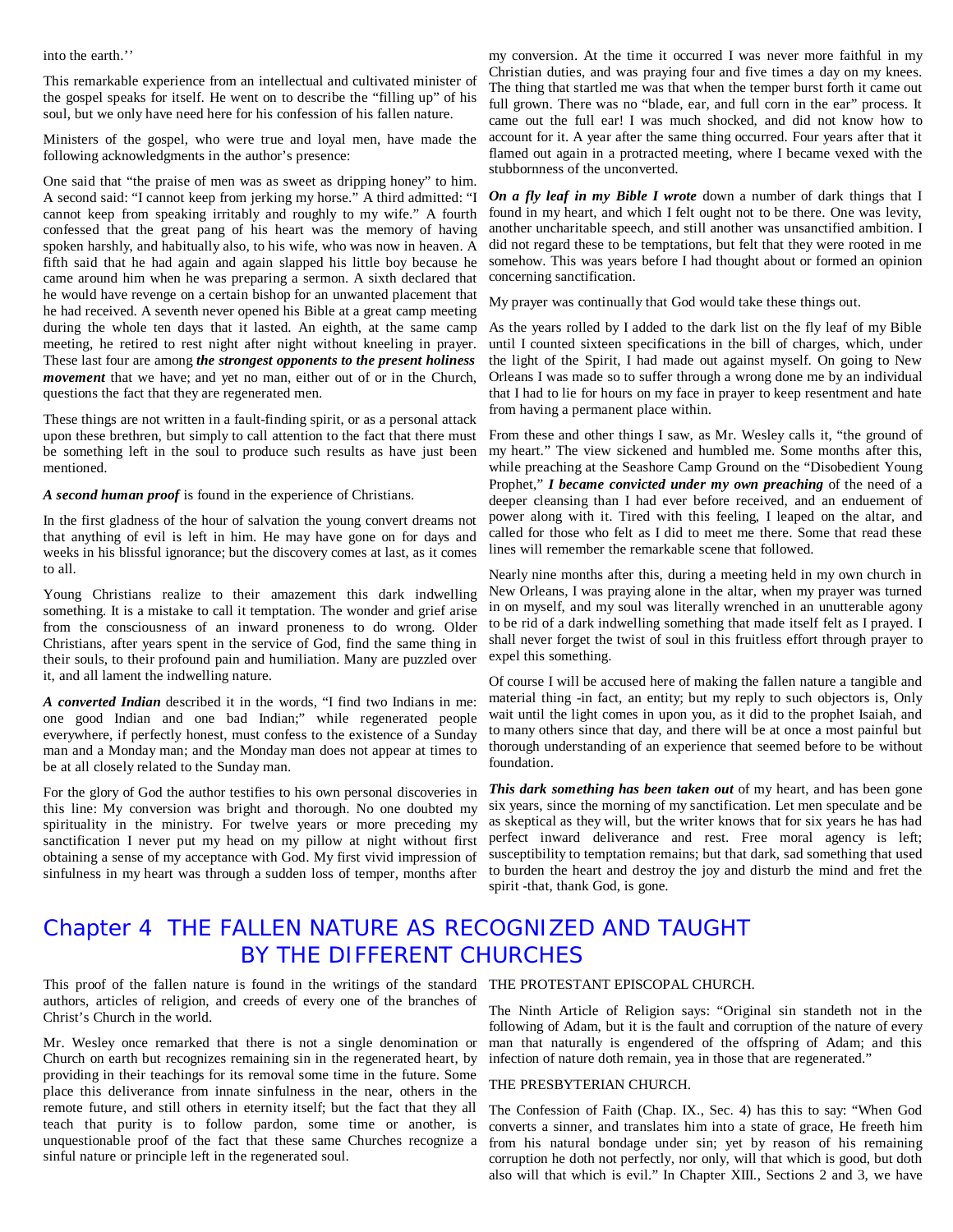this additional statement made: "There abideth still some remnants of acknowledge that this liberty of spirit in the elect children of God is not corruption in every part, whence ariseth a continual and irreconcilable perfect, but is as yet weighed down with manifold infirmity, as St. Paul war."

#### THE CATHOLIC CHURCH.

The teaching of this body is well known, that by the fires of purgatory the soul is cleansed and freed from remaining filthiness. This purification by the fires of another world is a plain statement of something left in the pardoned soul of a sinful or evil nature. The Council of Trent, whose canons are the highest standards of doctrine and discipline of the Roman Catholic Church, at its fifth session, held June 17, 1546, issued this confession: "But this holy synod confesses and is sensible that in the baptized there remains concupiscence, or an incentive (to sin), which, whereas it is left for our exercise, cannot injure those who consent not, but In the Helvetic Confession is the following statement: "Secondly, in the resist manfully by the grace of Jesus Christ.

#### THE LUTHERAN CHURCH.

We take the following from the Augsberg Confession: "Since the fall of Adam all men are born with a depraved nature, with sinful propensities. That the Son of God truly suffered, was crucified, died, and was buried that He might reconcile the Father to us, and be a sacrifice not only for original sin, but also for all the actual sins of men. That He also sanctifies those who believe in him by sending into their hearts the Holy Spirit." Remaining sinfulness after justification, and its final removal, is here plainly taught.

#### THE CONGREGATIONAL CHURCH.

The following is taken from their Confession of faith: "We believe that those who are thus regenerated and justified grow in sanctified character through fellowship with Christ, the indwelling of the Holy Spirit, and obedience to the truth; that a holy life is the fruit and evidence of saving faith." In the words which we italicize we notice that a holy life is said to be the fruit of saving faith.

In a word, the tree has been planted in regeneration, and afterwards comes holiness: a distinct thing.

#### THE SHAKERS.

We quote from a volume which, summing up their teachings, says: "Shakers hold that the true Christian Church is a congregation of souls baptized with that degree of Christ's Spirit which harvests them from the selfish, sinful elements of the world, absolves them from the bondage of sin and the power of sinful temptations." Let the reader remember that taught differently until *the appearance of Count Zinzendorf.* regeneration is a birth, but that the reference here is to a spiritual baptism which delivers from remaining sin.

#### THE SALVATION ARMY.

We take from their published doctrine: "We believe that it is the privilege of all believers to be wholly sanctified; we believe that after conversion there remains in the heart of the believer inclination to evil or roots of bitterness, which, unless overpowered by divine grace, produce actual sin; but that these evil tendencies can be entirely taken away by the Spirit of God.''

#### THE CUMBERLAND PRESBYTERIAN CHURCH.

We quote from their Confession of Faith (Sec. 57): "Growth in grace is secured by personal consecration to the service of God, regular attention to the means of grace, the reading of the Holy Scriptures, prayer, the ministrations of the sanctuary, and all known Christian duties. By such means the believer's faith is much increased, his tendency to sin weakened, the lusts of the flesh mortified, and he more and more strengthened in all saving grace and in the practice of holiness, without Let this be as it may, it certainly should occur to all that the statement of a which no man shall see the Lord."

#### THE REFORMED CHURCH OF GERMANY.

In the Formula of Concord (Art. IV., Sec. 8) we read, "But we countries, that sin in some kind of form is left in the regenerated heart.

laments concerning himself about this matter (Rom. 7:14-25; Gal. 5:17); and again (Art. VI., Sec. 8), "And they that believe according to the spirit of their mind have perpetually a struggle with their flesh -that is, with corrupt nature, which adheres in us even till death; and on account of the old Adam which remains fixed in the intellect and will of man and in all his powers, there is need that the law of God should always shine before man, that he may not frame anything in matters of religion under an impulse of self-devised devotion, and may not choose out ways of honoring God not instituted by the Word of God."

#### THE SWISS CHURCH.

regenerate there remaining infirmity; for sin dwells in us, and the flesh struggles against the spirit in renewed persons; even unto the end the regenerate are not able at all readily to accomplish what they undertake. This is confirmed by the apostle in the Epistle to the Romans, chapter 7, and Galatians 5."

### THE BAPTIST CHURCH.

This religious denomination is remarkably clear in its teaching in this regard. We quote from "Christian Doctrines," a compendium of their theology, by Dr. Pendleton, the most orthodox of Baptists. In chapter 21, on sanctification, and page 300, we find these words: "Regeneration breaks the power of sin and destroys the love of sin, so that whosoever is born of God doth not commit sin in the sense of being the slave thereof; but it does not free the soul from the presence and pollution of sin. Alas! The regenerate know full well that sin is in their hearts. This accounts for the Christian warfare. This conflict implies the remains of sin in the believer."

*THE METHODIST CHURCH* is so full in its statements about the fallen nature left in the regenerated man that we devote the next chapter to showing up some of her teachings in this regard.

A longer enumeration of the Churches could be easily secured, but what is said here is enough to awaken concern and inquiry in the most thoughtless, when every religious denomination is seen dividing or separating pardon from purity, and locating or setting the time for the obtainment of the last, somewhere in the future, in growth, at death, or in purgatory.

The founder of the Methodist Church, Mr. Wesley, says that no one ever

It does seem very wonderful to the writer that at this late hour of the world's religious history we should find preachers turning from the teaching of all the Churches, and adopting the doctrines of one man, who, in his bold affirmations, sets himself up not only against all Christendom, but, as we shall see, against the Scriptures as well.

Zinzendorf, as the reader knows, claimed that regeneration is purity, thus denying remaining sin in the heart after conversion, and so removing the necessity for a second work of grace.

#### The *author's opinion of Zinzendorf* is that:

*he underestimated a justified religious childhood; and when afterwards, upon a complete consecration, he received the blessing of sanctification, he mistook it for regeneration, and so called it, and wrote accordingly. This mistake the writer has known a number of people to make; and the reader can well see how, in the absence of clear teaching on the subject, such mistakes could be made.* 

solitary individual like Zinzendorf, given for the first time in the eighteenth century, should certainly deserve less credence than the deliberate utterance of all the Churches, in all the ages, in all the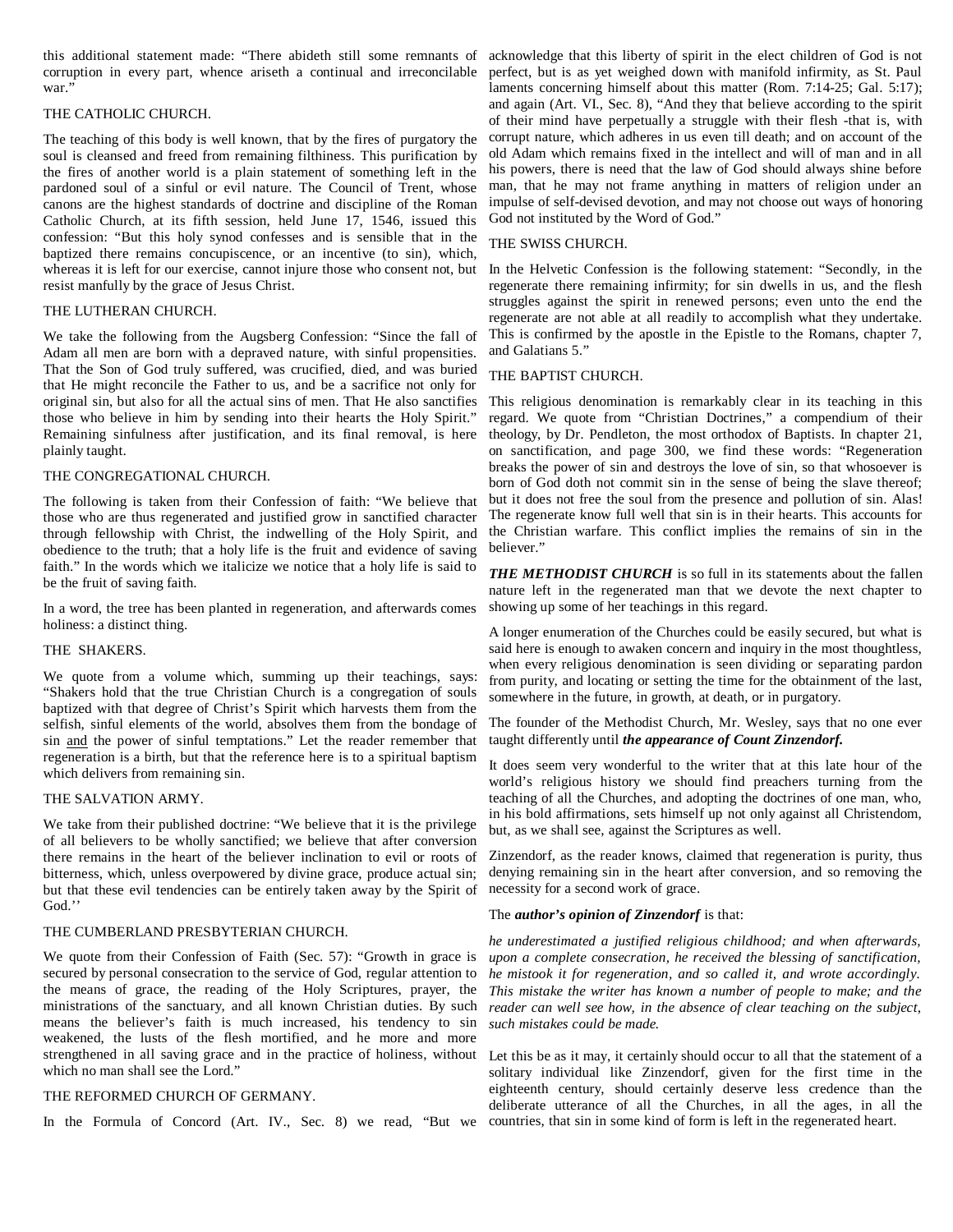### Chapter 5 THE FALLEN NATURE AS TAUGHT BY THE METHODIST CHURCH

The recognition of the fallen nature, or the cleansing from the heart of the regenerated man of remaining sin, is seen in the "Wesleyan Catechism," This is certainly a very strange hymn if regeneration brings purity. In No. No. 2, where, after asking and answering the question, "What is 445 we read: regeneration?" and defining it as "that great change which God works in the soul when he raises it from the death of sin to the life of righteousness," then comes later on the question, "What is entire sanctification?"

The answer is: "The state of being entirely cleansed from sin so as to love God with all our heart and mind and soul and strength, and our neighbor In full expectation and pantings of spirit for the blessing No. 447 is as ourselves." According to this definition perfect cleansing or purity was written: not obtained in regeneration. But in the blessing of entire sanctification we are "entirely cleansed" and as a result have not only purity of heart, but perfect love to God and man.

The whole thing we contend for is in the answer quoted from our standard catechism.

#### THE HYMN BOOK.

Let the reader take up the hymnal of the Methodist Church and turn to the department devoted to the Christian life and experience and see for himself the recognition of our fallen nature in the confessions, lamentations, battlings with, and calling on God for deliverance from some kind of indwelling sinful principle or nature. One hymn well known to all reads as follows:

> Prone to wander, Lord, I feel it, Prone to leave the God I love.

Here the affirmation is made that God is loved, which establishes the fact of the regenerated condition. Then comes the lament over a proneness to wander away and leave God. This "proneness" is what we are trying to expose. Proneness to leave God is one thing, and the power to leave God is another. Every free moral agent has the power to turn from and forsake God. A Christian may realize this power and not feel the proneness. A wife has the power to leave her husband's heart and home, but may not feel the inclination or proneness to do so. When the Church sings "Prone to wander, Lord, I feel it", it is not singing of free agency, but about a nature, principle, or bias to evil that can as certainly be removed by divine power as was the personal sins and guilt which were washed away by the same omnipotence.

Let the reader go farther in the hymn book and brood on such lines as the following in No. 411:

Remove this hardness from my heart,

This unbelief remove.

And what is this but a confession of what every regenerated man has felt in his Christian life; an unbelief that at times astonished him, and a "hardness" that aroused the query, "Can I be a child of God, and have such a stony feeling in my soul?" All of which is answered by Ezekiel when he speaks of the "stony heart" which is not to be pardoned or grown out, but taken out by divine power. "I will take the stony heart out of your flesh."

How the doctrine of remaining sin crops out in such lines as this, "Strange flames far from my heart remove";

and again in No. 426,

The word of God is sure And never can remove; We shall in heart be pure And perfected in love: Rejoice in hope, rejoice with me, We shall from all our sins be free.

Then in 441:

Scatter the last remains of sin And seal me thine abode; O make me glorious all within, A temple built for God!

Break off the yoke of inbred sin, And fully set my spirit free: I cannot rest till pure within, Till I am wholly lost in thee.

O that in me the sacred fire Might now begin to glow, Burn up the dross of base desire, And make the mountains flow! O that it now from heav'n might fall And all my sins consume! Come, Holy Ghost, for thee I call; Spirit of burning, come! Refining fire, go through my heart, Illuminate my soul, Scatter thy life through ev'ry part And sanctify the whole. No longer then my heart shall mourn, While, purified by grace, I only for his glory burn, And always see his face.

It would be easy to quote voluminously from Clarke, Fletcher, Watson, and Benson, but we prefer to select from

#### MR. WESLEY

Certainly as the founder of the Methodist Church he has a right to be heard, and ought to be able to represent her doctrinal views. We quote from his sermon on "Sin in Believers." The very title is significant. After describing the grace of regeneration in a man, he says: "But was he not freed from all sin, so that there is no sin in his heart? I cannot say this; I cannot believe it; because Paul says to the contrary ... And as this position -that there is no sin in a believer, no carnal mind, no bent to backsliding -is thus contrary to the Word of God, so it is to the experience of his children. These feel a heart bent to backsliding, a natural tendency to evil, a proneness to wander from God. They are sensible of sin remaining in the heart, pride, self-will, unbelief; and of sin cleaving to all they speak or do." "Although we are renewed, cleansed, purified, sanctified, the moment we truly believe in Christ, yet we are not then renewed, cleansed, purified, altogether; but the flesh, the evil nature, still remains, though subdued, and wars against the Spirit."

Again in Mr. Wesley's book on "Christian Perfection" (pages 37 and 38), after describing the blessedness of the regenerated life, he adds: "And now first do they see the ground of their heart; which God before would not disclose to them, lest the soul should fail before him and the spirit which he had made. Now they see all the hidden abominations there -the depths of pride, self-will, and hell." Still again, on pages 80 and 81, is the answer to the question, "When may a person judge himself to have attained this?"

Answer: "When, after having been fully convinced of inbred sin by a far deeper and clearer conviction than that he experienced before justification, and after having experienced a gradual mortification of it, he experiences a total death to sin and an entire renewal in the love and image of God, so as to rejoice evermore, to pray without ceasing, and in everything to give thanks."

But some say that Mr. Wesley changed his views before he died, and that this change took place in the year 1784, and is seen in his abridgment of the Seventh Article of Religion, where the words teaching inbred sin were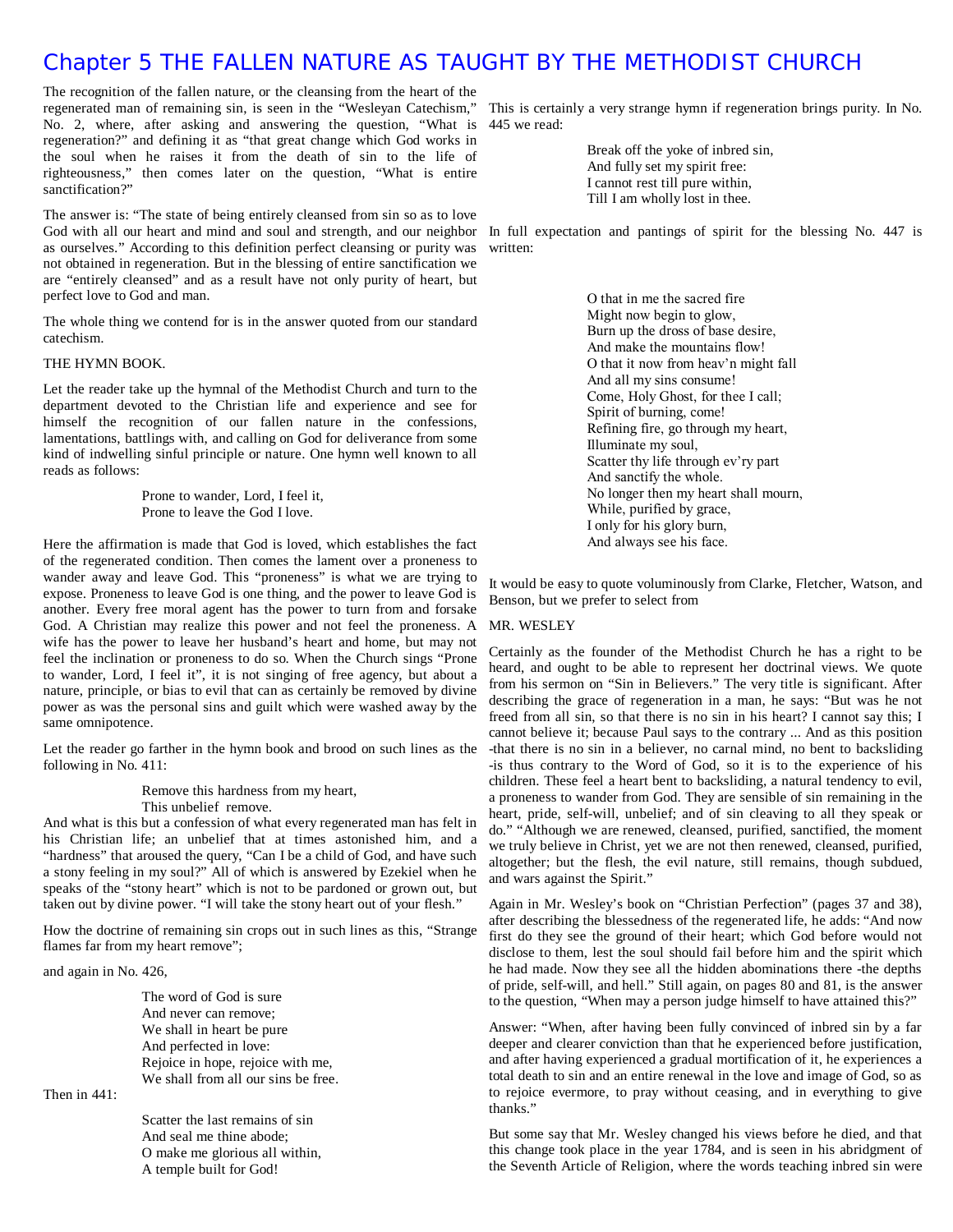left out.

This as an argument proves too much, for we find that he left no article on heaven or hell. Why does not someone say that Mr. Wesley changed his views here, concluding, doubtless, that there were no such places!

In complete refutation of this we call attention to the footnote of the Church Editor on the first page of "Christian Perfection". It is not to be understood that Mr. Wesley's sentiments concerning Christian perfection were in any measure changed after the year 1777."

Mr. Wesley himself says, on page 39 of "Christian Perfection": "Whether our present doctrine be right or wrong, it is, however, the same which we taught from the beginning."

But still more overwhelming is the proof that he never changed, by reference to his own writings up to the last year of his life.

Mr. Wesley died in 1791. Certain people say that "he changed his views" in 1784. Let the reader carefully observe the dates and language of the following extracts from his writings, and see the truth for himself, and be at rest on this subject forever. We all know that the doctrine of a second work of grace depends upon the fact of a sinful principle or nature left in the soul after regeneration. If the heart is made pure at conversion, then there is nothing but a gradual and everlasting development to take place, and there is no need for any exhortation to be given Christians but to grow in grace.

Instead of this, however, we find Mr. Wesley continually urging believers on to the obtainment of a blessing which he calls "perfection," "perfect love," and "full sanctification.'' If he "changed his views," nothing of this kind ought to have fallen from his lips or pen after the year 1784, as we see in the following extracts:

1785. "At our love feast in the evening at Redwell several of our friends declared how God had saved them from inbred sin with such exactness, both of sentiment and language, as clearly showed that they were taught of God." (Journal.)

"And it will be well as soon as any of them find peace with God to exhort them to 'go on to perfection.' The more explicitly and strongly you press all believers to aspire after full sanctification as attainable now by simple faith, the more the whole work of God will prosper." (Vol. VII., page 184).

1786. "I have not for many years known this society in so prosperous a condition. This is undoubtedly owing first to the exact discipline which has for some time been observed among them; and next to the strongly and continually exhorting believers to 'go on to perfection.' " (Journal.)

1787. "It requires a great degree of watchfulness to retain the perfect love of God; and one great means of retaining it, is frankly to declare what God has given you, and earnestly to exhort all the believers you meet to follow after full salvation." (Vol. VII., page 13.)

1789. "I am glad to find that your love does not grow cold; nor your

desires after all the mind that was in Christ. O, be satisfied with nothing less; and you will receive it by simple faith." (Vol. VII., page 124.)

"About one I preached to another very serious congregation in the town; whom therefore I exhorted to leave the first principles and go on to perfection." (Vol. IV., page 732.)

1790. "I am glad that Brother D--has more light with regard to full sanctification. This doctrine is the grand depositum which God has lodged with the people called Methodists; and for the sake of propagating this chiefly he appears to have raised us up." (Vol. VII., page 153.)

Who was it said that Mr. Wesley had changed his views in 1784?

"To retain the grace of God is much more than to gain it; hardly one in three does this. And this should be strongly and explicitly urged on all who have tasted of perfect love. If we can prove that any of our local preachers or leaders, either directly or indirectly, speak against it, let him be a local preacher or leader no longer. I doubt whether he should continue in the society; because he that could speak thus in our congregation cannot be an honest man." (Letter to Dr. A. Clarke, Vol. VII., page 206.) Shades of Wesley! What would he think today if he saw his preachers turned out of pulpits, and located, discounted, and ridiculed for believing in, obtaining, and preaching this very grace and experience which he says Methodists were chiefly raised up to propagate? He actually says that if any of the preachers or leaders speak against it he should be a preacher or leader no longer, and doubts whether he should continue in the society! If Mr. Wesley were here today, what a tremendous change and revolution in Church affairs there would be!

1791. "A man that is not a thorough friend to Christian perfection will easily puzzle others, and thereby weaken, if not destroy, any select society." (Vol. VII., page 238.)

Here is given the explanation of how a great Holiness church, full of fire, can go down under the pastorate of a man who secretly opposes or openly fights the doctrine and experience that gave the Church its power and made it such a wonderful success. Mr. Wesley says that such a course "puzzles," "weakens," and "destroys" any "select society." Some of the brethren today say that the church went down because there was nothing in it, that the whole thing was a soap bubble, while Mr. Wesley says that it goes down by a man opposing the doctrine of Christian perfection.

"Whenever you have opportunity of speaking to believers, urge them to go on to perfection. Spare no pains! And God, even our own God, still give you His blessing." (Vol. VII., page 238. )

More extracts and quotations could be given; one six weeks before he died, and another three days before his spirit passed away. But enough has been written to show that Mr. Wesley never changed his views; but died as he lived, a firm believer in a second work of grace and blessing for believers, which he calls perfection or full sanctification, and which he steadily insisted on was obtainable now by simple faith.

## Chapter 6 BIBLE PROOF OF THE FALLEN NATURE

The Two Sin Offerings The Twofold Presentation Of The Blood The Fountain Of Cleansing The Purging Fire "The Stony Heart."

Some writers have said that, while there is no a verse or passage of Scripture that teaches by direct statement a second work of grace, yet that the books of the New Testament are written in recognition of such a work; and, taken as a whole, are an exhortation to the believer to press on and obtain the grace.

We believe that the second work is taught in both ways: laid down in a general way, as just mentioned, but also taught specifically in verse and passage.

In like manner the fallen nature is taught in both ways. It is shown up in the different books of the Bible by a recognition and admission of the evil, and by exhortations and directions in regard to its removal.

We marvel that a man can read the New Testament and not see the distinct recognition of the evil nature left in the believer, or be impressed with the urgent appeals and commands to press on to a certain and blessed deliverance.

No goal was ever plainer before the eyes of the runner than the possibility of the obtainment of purity and perfect love in this life is made to shine before the gaze of the regenerated man.

With these prefatory remarks, let us see where we can find the "remainder of iniquity" taught in the Bible.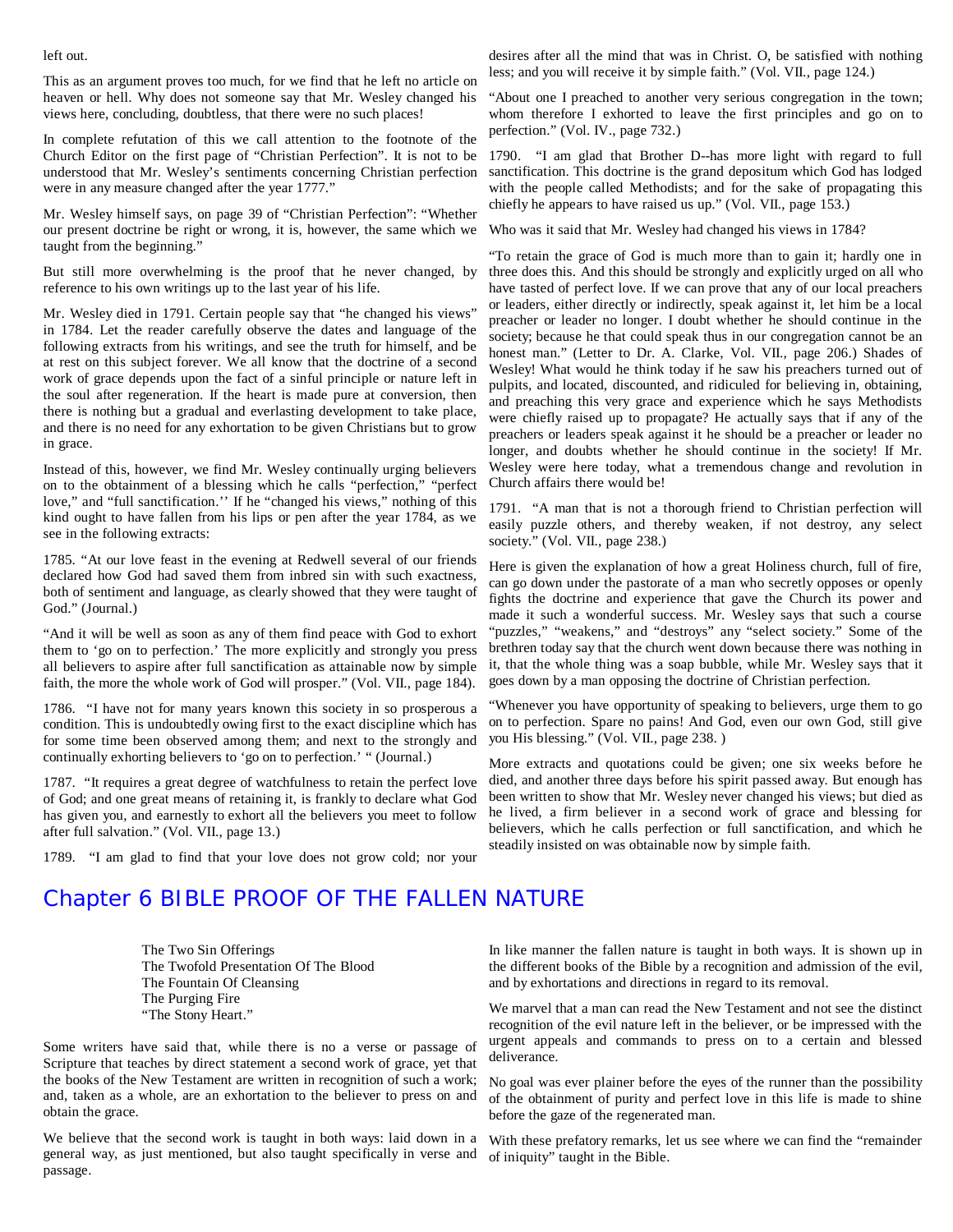Testament, in the requirement of two different kinds of animals in the justified and regenerated. The patriarchs and prophets were men of God. sacrifice for sin: the bullock and the goat. The goat is a coarser and ranker animal than the bullock. In this way God is pleased to call attention to and illustrate a deeper, darker, ranker nature of sin than is seen in the life of personal transgression. There is a stratum of evil underlying one's actual sins, concerning the existence of which the man is again and again admonished in his own consciousness. The bullock stands for personal sins and guilt; the goat represents that darker something called depravity or original sin.

*Again the fallen nature is recognized* in the twofold presentation of "the blood."

Let the reader turn to Leviticus 5:9, and ask why is it that part of the blood of the sacrifice was poured out at the side of the altar and part at the bottom of the altar? The verse quoted reads: "And he shall sprinkle of the blood of the sin offering upon the side of the altar; and the rest of the blood shall be wrung out at the bottom of the altar; it is a sin offering." All this is significant, and means what countless millions have found out in their experience: that the blood of Christ is presented and used twice for the full cleansing of the soul.

Let the reader also note this truth taught again by observing that the priest entered the Holy Place with blood, and when once a year he entered the Holy of Holies beyond the veil, he had to go back to the altar and get blood again and fire. Here was a twofold presentation of the typical blood in the tabernacle or temple, one in the outer and the other in the inner sanctuary.

What is all this but the truth shadowed forth that the blood of Christ is needed and has to be offered or appropriated twice? It was in the Holy of Holies that the second presentation of the blood took place, and then and there the coals of fire brought in at the same time. It is when the blood of Christ is trusted for the second work of purifying or sanctifying that we get the fire upon the soul.

*Innate the fallen nature is recognized again* in the double work done by the fountain opened up in the house of David, as described by Zechariah 13:1: "In that day there shall be a fountain opened to the house of David and to the inhabitants of Jerusalem for sin *and* for uncleanness."

The word "and," which we have Italicized, is a copulative conjunction, and means that something else is done. The fountain of Christ's blood does a double work. It cleanses our personal sins, and it can remove the uncleanness of an inherited depravity. This uncleanness is felt to be left in every converted man, manifesting itself in thoughts, desires, imaginations, inclinations, selfishness, irritability, intolerance, and in many other ways.

*Again the fallen nature is taught clearly* in the experience of Isaiah. In the first eight verses of the sixth chapter of the book called by his name, nothing could be clearer. Isaiah at the time was the prophet of God, and while in the temple God revealed the heart-plague in him, which Isaiah called "uncleanness," but God termed "sin" and "iniquity."

That it was not personal transgression is seen in the declaration that it was "purged" and "taken away." Personal sins have to be forgiven, and the soul is cleansed by the washing of regeneration; but the fallen nature is purged away by the baptism of fire, which was the very element God used in this case. The coal of fire from the altar touched him, the flame flew through that they have not yet obtained; for the prophet says that it shall be taken him, and the thrilling announcement of deliverance was instantly made: out. "Lo, thine iniquity is taken away, and thy sin purged."

*Innate the fallen nature appears again* in Ezekiel 36:26: "I will take away the stony heart out of your flesh." Let the reader turn to this passage and read the entire paragraph, verses 23-28. Several things will at once impress the thoughtful mind; one is that the prophet was not speaking of regeneration at all, but describing a blessing that God was going to give

*The fallen nature is first recognized* in the Levitical rites of the Old His people in the future. There has not been a time that men have not been

Ezekiel himself was a servant of the Lord of the profoundest spirituality, as can be seen in his writings. Yet here he is speaking of a great coming blessing.

The twenty-third verse shows conclusively that not regeneration but sanctification was in the mind of the prophet when he spoke of the cleansing from all filthiness, and the removal of the stony heart.

The verse reads: "And the heathen shall know that I am the Lord, saith the Lord God, when I shall be sanctified in you before their eyes." This is the trouble today in regard to the mission work, the Church before the eyes of the heathen is not sanctified. The reason that God does not project us in great bodies into the heart of Asia and Africa is that we are not sanctified, and He does not want the heathen to see the feeble type of piety we possess. It is well known how our type of Christianity impressed the visiting Asiatics during the late great Exposition.

Besides this, the very terms used in the passage, "all filthiness" cleansed, "all idols" taken out, all show that regeneration is not spoken of; for Paul distinctly says that filthiness of flesh and spirit is left in the regenerated; and we all recognize plainly in the converted man the idols of family, self, reputation, position, ambition, etc.

The crowning proof is seen in the expression, "stony heart." This is felt to be left in the regenerated. There is a universal witness to this.

What is meant by *the stony heart*? The Bible, of course, does not teach that there is an actual rock in the breast, but is speaking figuratively. A stone is something cold, hard, and heavy. Has the converted man at times a cold, hard, heavy feelings in his soul? Who will dare to deny it?

It is not felt all the time. Some days the heart is light, tender, and warm. But suddenly, and at the most unexpected and undesirable of times, the stone is felt inside. The very gladness of others may bring it about. It is realized under some proposition from the pulpit. It leaps into being while kneeling at the altar. It has been strangely observed at the communion table just when one wanted to feel deeply. It arises at other times in the breast without any known cause.

A leading member and steward of a large city church said once to the author: "Your sermon greatly touched me, but when you invited us to the altar my heart turned as cold as a stone!" O, the stony heart!

One of the most prominent women in a Kentucky city withstood the power of a great revival meeting for eight days, but on the ninth day she flung herself at the altar with a loud, bitter cry that those who heard it will never forget: "O, my God I take out of me this stony heart!"

The regenerated man who reads these lines knows that he has that stony heart. Child of God as he is, yet a hard nature is left in him or his own consciousness, and experience of the Christian world amounts to nothing before it.

Ezekiel says that there is a blessed work of grace in which that "stony heart" shall be taken out.

If God's children still feel it remaining, then is there a blessing to be had

Notice that the stony heart is to be " taken out," not suppressed or kept under. If taken out, we will certainly know it. Observe also that it is God who removes the trouble from the soul; not growth, not death, not purgatory. Listen! It is God speaking: "I will take away the stony heart out of your flesh."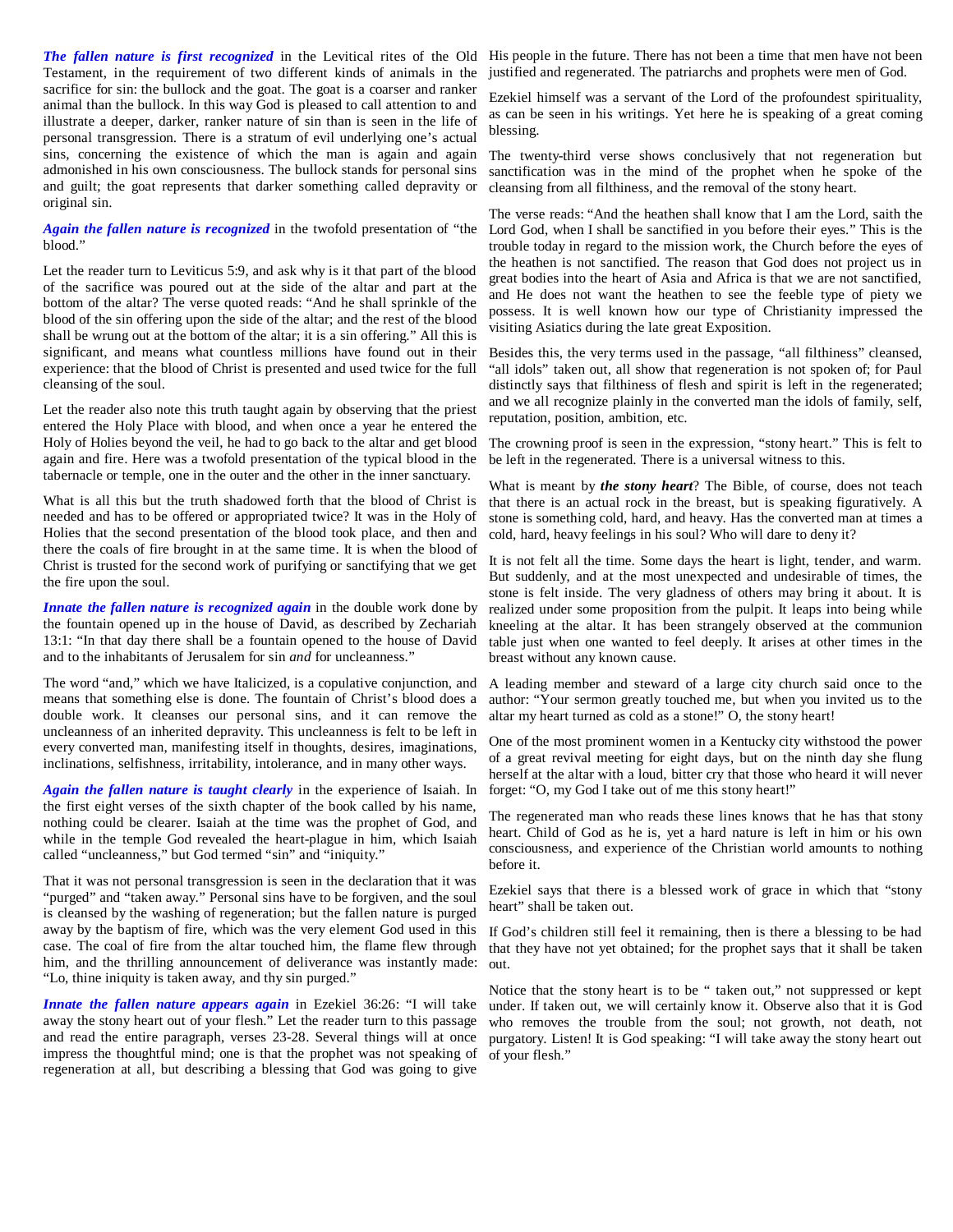### Chapter 7 THE BIBLE PROOF OF THE FALLEN NATURE

(Continued)

"Bent to Backsliding" The Saviour's Words The Baptism of Fire

The deeper we go in the Bible the more specific and clear is seen the What a heart! teaching in regard to the fallen nature.

In Hosea 11:7 we see it appear in the words, "And my people are bent to backsliding from me."

God's people are not one kind of people in one age and country and another kind in a different time and place. Regeneration is the same the world round. The wax may be different, but the signet is the same; and we recognize the stamp of the Divine Hand in all nations, conditions, and But we go on farther with the Saviour's words. On a certain occasion grades.

His people are His people everywhere. His children are not the devil's servants. The verse above is the word of the Lord himself, and He says "My people." This settles the fact of the relationship.

But about them he adds the fact that they are "*bent to backsliding*." O, that "bent" in the heart! It has been in the race since the fall. God's people suffered with it in Hosea's time, and they are afflicted with it in these present times. It is confessed in private and public prayer, acknowledged in the pulpit, and sung lustily from the hymn book in the well remembered lines: "Prone to wander, Lord, I feel it."

The point that we would make is that if there is a "bent to backsliding" in God's people, that bent shows a radical trouble. If a man is "bent" upon leaving his wife, there is faithlessness, disloyalty, or lack of affection in him. To confess that we feel prone to leave the God we love is to admit an inward weakness, graver still, a trouble; deeper still, a plague of the heart that needs attention and prompt relief. This "bent," or "proneness," is not, as the Dean of a certain theological school calls it, "a liability to sin." The propensity to sin is something inseparably connected with one's probationary state as a free spirit working out salvation. To pray for deliverance from propensity to sin is to pray away one's moral freedom, and brings the man down to a moral machine or automaton.

A young preacher, commenting on the Dean's utterance, said he feared The disciples previous to Pentecost were Christ's followers, were that the Professor's "liabilities were greater than his assets."

Be this as it may, this "bent," or "proneness," is felt to be far greater than a "liability to sin." It is certainly one thing to be liable to sin, and a totally different thing, and a far graver matter, to *feel bent to backsliding* or prone to wander from the Lord.

Christ has not come to destroy in this life the liability or possibility of sinning, but to take out the bent to sinning. The power to sin, or moral freedom, adheres to the spirit as the work of God; the proneness to sin is the work of the devil; and this last, and not the first, is what the Saviour has come to destroy.

It is this last thing which is felt stirring in the regenerated heart. It is this which Christ is willing and able to remove.

> Take away the bent to sinning, Alpha and Omega be.

#### *Again, the fallen nature is taught* in the Saviour's words.

What solemn things He used to utter about the heart! He described a nature lying away back and down in us that explained the cause of all the transgressions in the world. "Out of the heart proceed evil thoughts, murders, adulteries, fornications, thefts, false witness, blasphemies." One feels like He had looked over into a dark pit as He reads these words.

Should someone insist that all these things are removed in regeneration, we reply: Yes; these actions cease, or should cease, with the converting grace of God. But we press this question on the regenerated man as to whether he has had anger or lust in his heart since his conversion. If he has, Christ says that he has murdered and committed adultery in his heart.

*But there is another heart* which Christ calls a pure heart. Blessed is the man who has it, says the Saviour. That man certainly has read the Bible with but little attention not to observe as taught there the difference between a new heart and a pure heart. A new heart that comes in regeneration has the fallen nature in it, but under the baptism of fire it is purged and becomes a pure heart.

James and John wanted to call down fire upon a town and burn it up, because it had shut its gates against them. Christ's words to them are most significant: "*Ye know not what spirit ye are of.*" That they were his disciples and followers, and "not of the world," the Book clearly states, and yet He attributes to them a spirit dark and the opposite of His own just exactly what we all found out in the regenerated life. We heard a minister preach an outstanding sermon, and then afterwards say that he would have his revenge on a fellow-minister for a wrong, real or imaginary. There was a "spirit in him" evidently not of Christ.

It was not a temptation; it was something in him.

Does the reader recall how the Saviour on a certain occasion said to Peter, "Get thee behind me, Satan?" If it had been the devil in Peter, Christ would not have added, "Thou art an offense unto me;" but would have rebuked Satan, and said, "Come out of him." But the word was "Thou art an offense" - "thou savorest not the things that be of God, but the things that be of men." The depravity caused by the devil, and found among men, was here lifting itself up in the band of the apostles in the presence of the Saviour himself! Christ called it Satan, and well He did, for the fallen nature is the work of Satan; and here this work was manifesting itself in one of His own disciples.

The Baptism of Fire

preachers, had cast out devils, had their names written in the Book of Life, and according to the Saviour in his prayer in the seventeenth chapter of John "were not of the world;" and yet on the morning of Pentecost their hearts were "purified."

If their hearts were purified that day, then there was impurity beforehand. And this is what we contend is taught by the Bible and verified in human experience: that there is impurity, a remainder of iniquity left in the regenerated man; that a pardoned soul is one thing, and a purified soul another thing altogether.

Moreover, the purifying is taught in the term "fire." "He will baptize you with fire!" What for, pray? What does fire do?

Every one knows that *fire is destructive and purifying*. There is no other agent on earth that is more destructive and so purifying.

The Lord knew that we would remember this, and that when He promised a baptism of fire upon the soul we would straightway see that there was something to destroy in the soul, a nature to purify.

According to the consciousness of the soul this is what takes place in the baptism of Fire. Whoever receives it feels that a troublesome something has been taken out of him, and that the earth has suddenly become very beautiful. Heaven has come down to us, yes, in us through the possession of a pure heart.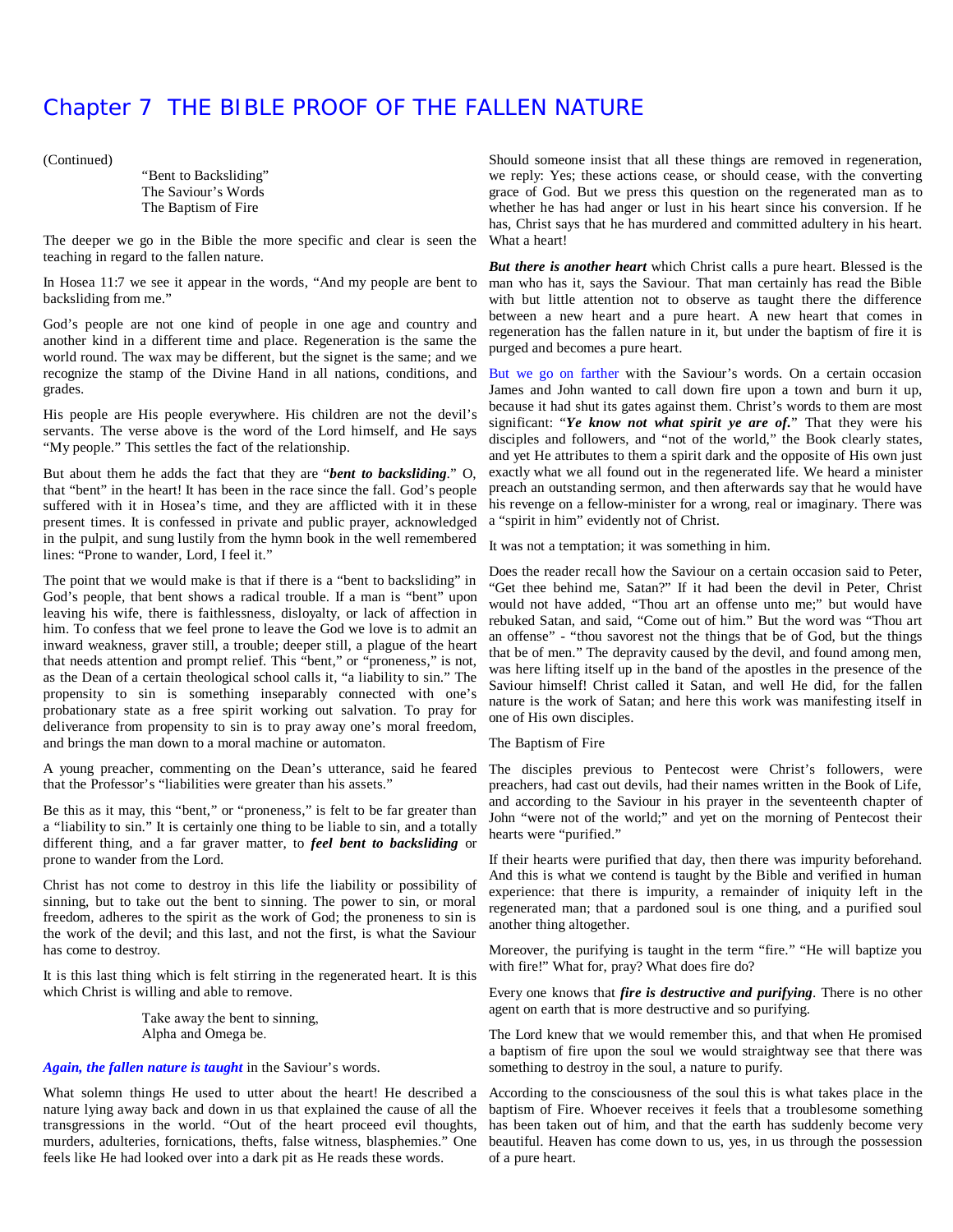regenerated, protecting the doctrine of a second work of grace in the symbol of fire.

God has undoubtedly taught the fact of remaining corruption in the the soul likewise destroys and purifies. Here is a figure that in itself alone defends the truth from all enemies, from Zinzendorf down to the latest writer in the church. It is the Gibraltar against which the waves of controversy and denial must lash and pound in vain.

The fires of earth destroy and purify; the fire that Christ sends down upon

### Chapter 8 THE BIBLE PROOF OF THE FALLEN NATURE

(Continued)

The "Old Man" The "Flesh"

Innate the fallen nature appears again in Ephesians 4:22: "That ye put off concerning the former conversation the old man, which is corrupt according to the deceitful lusts." Here is an exhortation not to sinners, but to a church. Certain expressions in this Epistle show beyond all question the spiritual condition of the members of the church. Paul says that they were "quickened" who had been "dead in trespasses and in sins;" that they were once "afar off," but were now "made nigh by the blood of Christ;" that they were no more strangers and foreigners, but "fellow-citizens with the saints and of the household of God." Still again, he tells them to forgive one another "even as God for Christ's sake hath forgiven you," and a few verses after that states: "Ye were sometime darkness, but now are ye light in the Lord: walk as children of light."

These expressions undoubtedly declare the saved condition of the people to whom the apostle wrote. And yet to these who were "forgiven" and "light in the Lord" and "of the household of God" he writes: "Put off the old man."

Could anything be plainer? Does not the reader see that something dark and evil is left in the heart of the regenerated man? That this something which is here called the "old man" is not to be pardoned, but taken away, put off, removed.

If this were the only verse in the Bible that taught about the fallen nature, it would be a Gibraltar for the doctrine.

Let not the reader be confused by the following verse, "and be renewed in the spirit of your mind," thinking that this is regeneration. Let him turn to Romans 12:2, where Paul exhorts the brethren to this very grace in which they will be "transformed by the renewing of your mind." Here evidently the "renewing" is not regeneration, for the people he exhorts are "brethren" and "living sacrifices" already.

Still more light thrown on *the words "renew" and "renewing"* as used in these connections, is obtained in Titus 3:5: "He saved us by the washing of regeneration, and the renewing of the Holy Ghost; which He shed on us abundantly through Jesus Christ our Saviour." The Italicized words will open the eyes. Salvation is seen to be a double work, and the last work Here the fallen nature is called the "flesh." comes with the baptism of the Holy Ghost and fire. When it came the Apostle Peter said in Acts 2: 33: "He shed forth this, which ye now see and hear."

Regeneration is a birth, and not a shedding forth. The baptism of Fire was "shed forth" according to Peter. This additional work Paul had in mind when he wrote to Titus as quoted above, mentioning the two works and calling the second "the renewing of the Holy Ghost."

The mistake made by many is in making these words "renew," "renewed," "renewing," refer every time to regeneration. The expression "new creature" always refers to the regenerated man, but the words "renewing of the Holy Ghost" evidently stand for a subsequent work. Let the reader turn to Titus 3:5 again: "He saved us, by the washing of regeneration, *and* renewing of the Holy Ghost and Fire, which he shed on us abundantly through Jesus Christ our Saviour." The word "and," which we have Italicized, is a copulative conjunction, and always means something else in addition to what went before.

In full confirmation of the thought advanced we read in Ephesians 4:24 that immediately after Paul says the "old man" must be "put off" he adds: "And that ye put on the new man, which after God is created in righteousness and true holiness." Here is taught the coming upon us and in us of Christ which follows instantly upon the removal of the fallen nature or putting off the "old man."

Let no one make the mistake of thinking that this is the first coming of Christ to the soul. As He cleansed the temple twice, he has a second cleansing for the soul. This last purifies from the fallen nature.

The "old man" is cast out; and Christ, the New Man, will come now not as a visitor, but as a perpetual indweller. This is what He promised in John 14:23 to His disciples and all else of his followers who will love him and keep his words: "We will come unto him, and make our abode with him." This is the "mystery which hath been hid from ages and from generations, but now is made manifest to his saints;... which is Christ in you."

*Regenerated people are termed "saints"* in the Epistles; and here Paul says is a mystery long hid, but now revealed to them, "Christ in you." For this same thing He "travails in birth again" for the Galatians that Christ might be formed in them "the hope of glory."

The New Man will visit the regenerated heart, and sweet and delightful are these visits; but He will not take up his abode with the fallen nature. Hence the regenerated man is constantly made to wonder and grieve over the absence of Christ from the soul. He goes to bed happy with His presence, but awakes to find that the Saviour is gone. All this is Christ's way of showing that He will not abide in the heart with an unsurrendered and unexpelled fallen nature. This very departure of His free and joyous presence without sin having been committed was intended of Him to occasion deep searchings for the cause, and the discovery of carnality or the remainder of iniquity.

The instant the "old man" is "put off" Paul says that we "put on" the New Man. Christ enters the heart to stay. He ceases to be a visitor, and becomes an indweller and abider.

Still again the fallen nature is seen in Galatians 5:17: "For the flesh lusteth against the Spirit, and the Spirit against the flesh: and these are contrary the one to the other; so that ye cannot do the things that ye would."

Notice that a church is being written to. This time it is a church that has gotten into bondage; just such a bondage as we see many churches and Christian individuals in today. "O foolish Galatians, who hath bewitched you?. .. Having begun in the Spirit, are ye now made perfect by the flesh?"

They had become entangled by the vain hope and endeavor to reach perfection by the deeds of the law. "This only would I learn of you," said Paul: "Received ye the Spirit by the works of the law, or by the hearing of faith? "And in the fourteenth verse he continues, calling attention to Abraham's faith: "That we might receive the promise of "the Spirit through faith."

Does not any Bible student know that "*the promise of the Spirit*" is not regeneration, but that which Christ told regenerated disciples to tarry for in Jerusalem until it came upon them?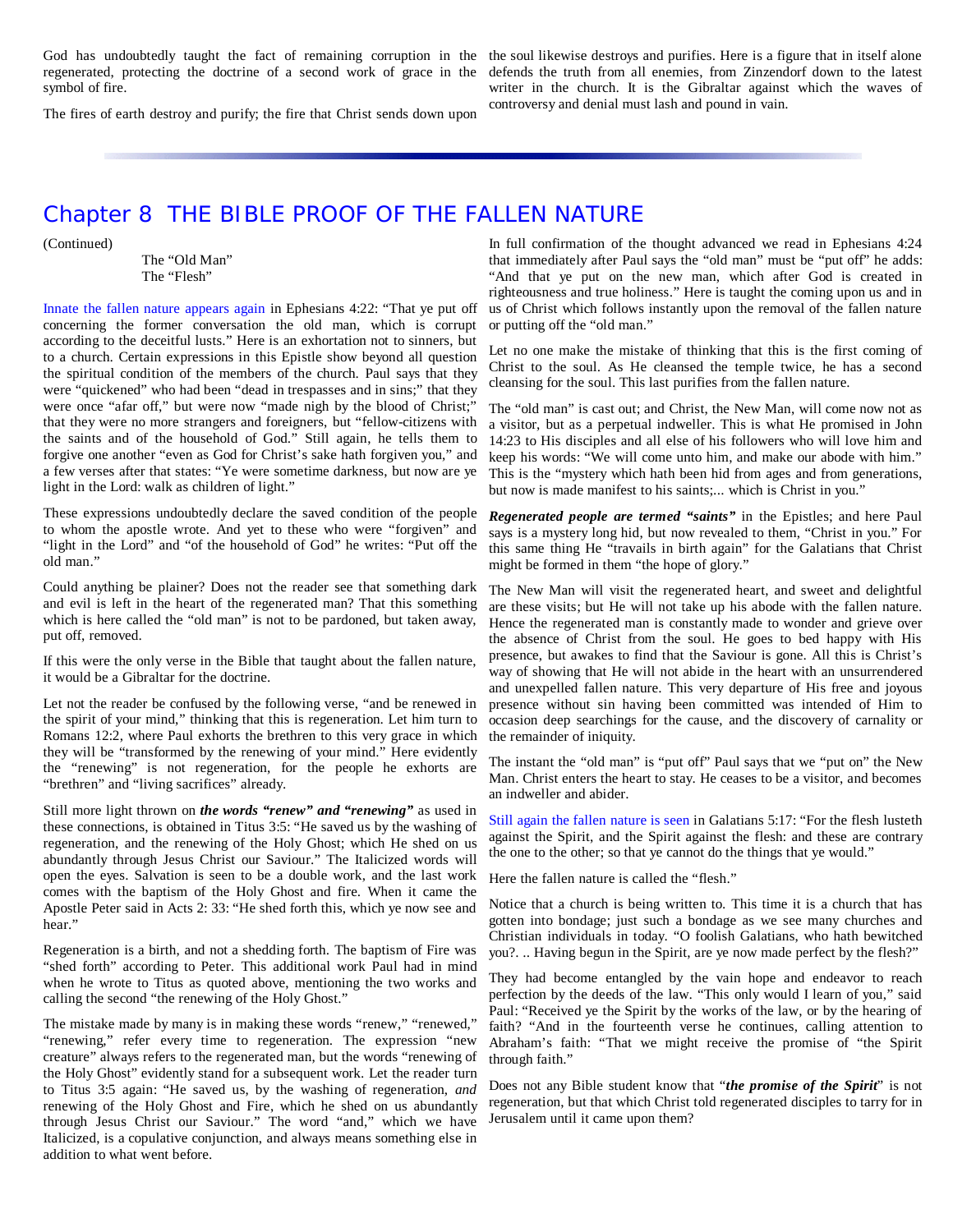Spirit, but had made the mistake of believing that they could be made the body. In this instance it is UCTZ, and not UYOC. perfect by the deeds of the law, and so had gotten into bondage.

This was the explanation of their now being removed from Him that called you into the grace of Christ unto another gospel." Truly it is another gospel that teaches perfection by the deeds of the law.

Let the reader get this idea, and he has the key that unlocks the book of Galatians. They were not sinners, but had been "troubled'' by teachers who had "perverted the gospel." They had gotten to observing "times and seasons," (do you recognize the start of all liturgical churches here?) had been "hindered" in their "running well; "in a word, entangled in a yoke of bondage. That they were still the Lord's people is seen in the way that Paul addresses them, calling them "my little children" and "brethren," and saying to them, "Ye are spiritual," etc.

There is nothing said to them by way of rebuke that cannot be said to any body of Christians who seek perfection by the deeds of the law.

Now to this church Paul writes; and in the seventeenth verse of the fifth chapter of Galatians describes their inward state, and for that matter the state of every regenerated man on earth in the words: "The flesh lusteth against the Spirit, and the Spirit against the flesh."

The word *"flesh" does not mean the body*. The word in the Greek is "UCTZ", signifying the carnal mind. It has been observed that Paul adopts

All this settles the condition of the Galatian church; they had begun in the the word "UCTZ" to describe carnality, and the word "UYOC" to speak of

A strong proof of this interpretation is seen in the fact that God has no quarrel with the body; the Spirit does not lust against the body. Sin is not in the body, as it does not, and cannot, exist in any form of matter. The UYOC, or body, is the work of God; while the UCTZ, flesh or carnality, is the work of the devil. If we get the UCTZ out, the UYOC will be all right. If the "flesh" be burned out of us by the baptism of fire, we will find the body to be all right.

It is, then, the "flesh" (UCTZ) that Paul says was left in these Galatian Christians, which lusted against the Spirit, so that he wrote: "Ye cannot [may not] do the things ye would."

Let the reader note the striking fact that the Spirit here mentioned is not the man's soul, but the Spirit of God. The letter "S" is here a capital, and reference is made to the Holy Ghost. So the contest going on that the apostle speaks of is not a conflict between a man's body and soul, but between the "flesh" and the Holy Spirit.

The point that we make is that if the "flesh," or carnality, was left in the Galatian church, whom Paul calls "brethren" and "spiritual," then is it left in converted people in America. And this is just what every true and honest regenerated man will admit when questioned on the subject, whether he lives in Galatia, Europe, Africa, America, or the isles of the sea.

## Chapter 9 THE BIBLE PROOF OF THE FALLEN NATURE

(Continued)

"Carnal" "Filthiness of the Spirit" "Sin Which Besets" "Superfluity of Naughtiness"

In this chapter we begin with Paul's letter to the Corinthians, and find the thing that we are looking for in the very beginning.

In I Corinthians 3:3 we have the words: "For ye are yet carnal."

We are not left in doubt about the religious condition of the Corinthian Christians with such expressions in the first and third chapters as follows: "The church of God which is at Corinth," "Sanctified in Christ Jesus," "Called to be saints," "The grace of God which is given you," "In everything ye are enriched by Him," "brethren," "babes in Christ," etc.

All regenerated people are called "saints" in the Epistles. They are not, as some suppose, "called to be saints." The two words "to be" are in Italics to show that they are supplied. *The true reading is "called saints."* The expression "sanctified in Christ Jesus," as applied to regenerated people, is perfectly correct according to the Bible and Methodist standards. There is a measure of holiness or sanctification in regeneration. The doctrine that we preach is that of entire sanctification. Paul's prayer was: "And the God of peace sanctify you wholly." The term "babes in Christ" settles the fact of the regeneration of the Corinthians. If "babes," they certainly must have been born of the spirit.

Now concerning these very people, Paul declares in I Corinthians 3:3 the fact that they are "carnal." The word in the Greek is "UCTMKMQK," and means "carnality," "the flesh," or "fleshliness." One can easily see that it is not the body referred to, for it would be silly to say: "Ye have yet a body."

So regenerated Corinthians, according to the words of inspiration, have carnality or fleshliness in them. Alas for Zinzendorf and his American followers who claim that regeneration brings a pure heart, utterly failing to distinguish between a new and a pure heart! They are not the same. They are recognized as different in the Bible, and felt to be different things in

the moral consciousness.

So the regenerated Corinthians had carnality! And so have regenerated Americans, Englishmen, Frenchmen, and every other kind of men, until they allow the Saviour to *burn it out.*

This is the sum of general observation, and the testimony of experience, that carnality is left in the regenerated soul.

When we feel it in ourselves, see it in others, and read these plain statements in the Word of God, how is it that men can have the assurance to stand up and deny the fact? We come to another expression in 2 Corinthians 7:1: "Having therefore these promises, dearly beloved, let us cleanse ourselves from all filthiness of the flesh and spirit, perfecting holiness in the fear of God."

The spiritual relation of these same Corinthians is still recognized in the words "dearly beloved."

*As a church they had done wrong things*, just as we see churches doing today. The explanation of these same troubles and aberrations in both cases is to be found in the "filthiness of the spirit" which Paul mentions here.

So there is a "filthiness" left in regenerated people! The Bible here plainly says so. Alas for Zinzendorf and the "makers of another gospel!"

We have only to listen to the prayers of regenerated people to hear them confess to this same filthiness within. They deplore inward uncleanness. They beg for clean hearts, and cannot pray the simplest ordinary prayer without admitting again and again the truth for which we are contending in this book.

It is not a filthiness to be pardoned, but cleansed from.

We are told, it is true, to "cleanse ourselves" from this filthiness. This at first glance would seem to indicate that it was a personal transgression after all. But we have only to call attention to kindred phrases like: "Save yourselves," "Pray without ceasing," "Be ye holy," and others. We know that in each instance we are called to a state and experience that no man can bring himself into. No one can "save himself" nor "pray without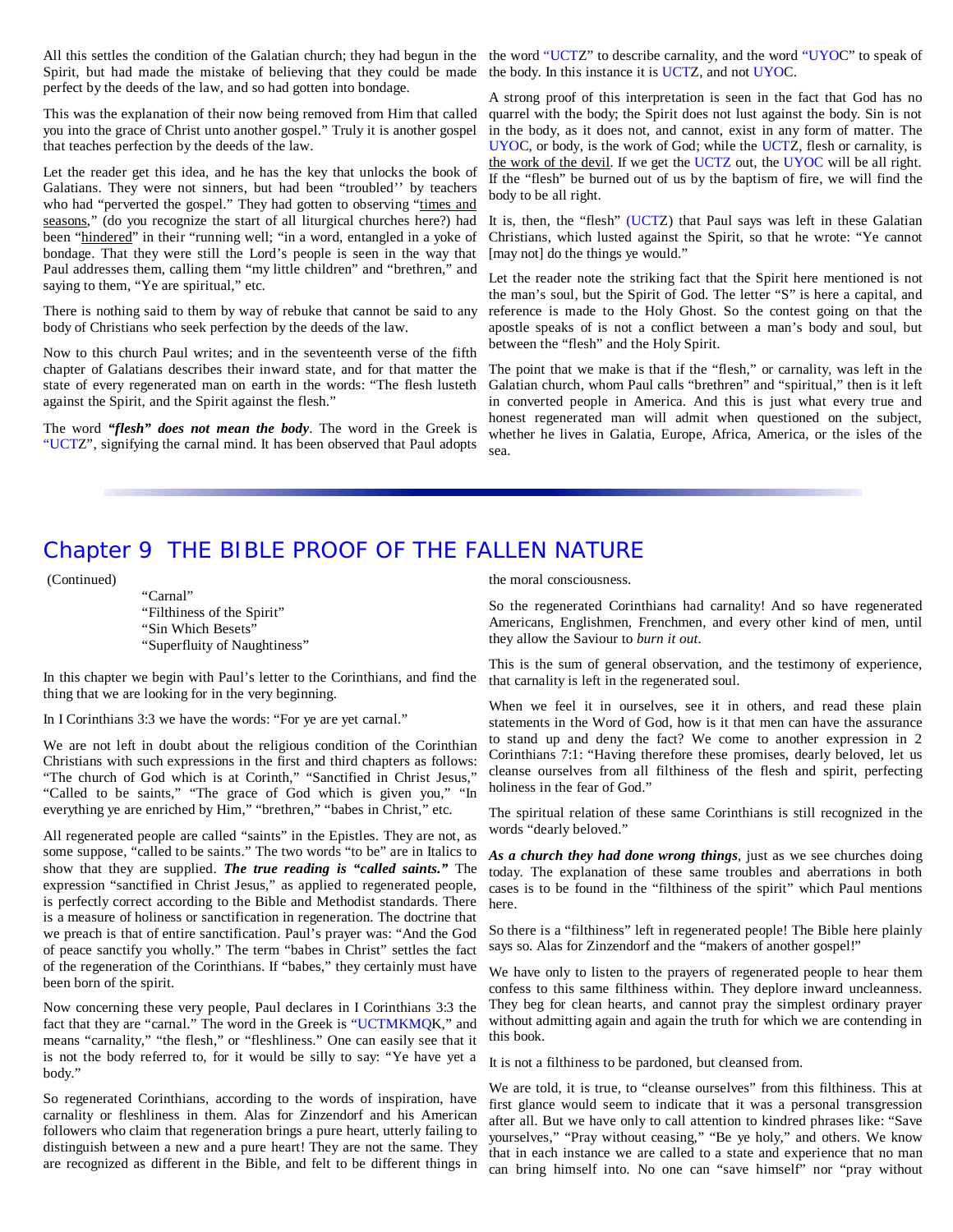ceasing" without the sanctifying grace of God, nor "be holy" until the the fallen nature. The colored preacher was not so far wrong when he read purifying fire of Pentecost descends. We are called to these states, and by complying with certain conditions we instantly find ourselves uplifted by Divine grace and power into the blessing itself.

So here we are to "cleanse ourselves" in the same manner. Who believes that *a man can take a "filthiness of spirit" out of himself*? If he could, he would be a Saviour. But he aims repeated blows at the external manifestation of the inward uncleanness, separates himself from every appearance of evil, and, placing himself on the altar, believing and praying, suddenly God does the work, and the man filled with joy feels that the foulness is gone and he has a pure heart.

The words "perfecting holiness" show there is something that has not up to that time been obtained and enjoyed. One meaning of the word "perfecting" in the original is "to bring to an end," "to finish," "to complete." Surely there is a perfecting of holiness, a blessing called entire sanctification; and when it is accomplished, we above all others know it.

Still another recognition of the fallen nature is to be found in Hebrews 12:1: "Lay aside every weight, and the sin which doth so easily beset us."

There is a marked difference in the Scripture between the plural "sins" and "sin" in the singular number. Both Paul and John are very clear in their discrimination between the two. The first are to be forgiven, the second is to be "destroyed," "put off," "laid aside," etc.

It is sin in the singular number that "the Lamb of God taketh away;" it is sin in the singular number that is cleansed by the blood of Christ while we are in the light as he is in the light, and having fellowship one with another; right then while in the light the Blood cleanses away that sin of the singular number. It is that same "sin" as opposed to transgressions or "sins" that the apostle says is to be "laid aside."

What is this "sin which doth so easily beset us" that is spoken of here but iniquity still remains to show up the fact of the fallen nature.

## Chapter 10 THE BIBLE PROOF OF THE FALLEN NATURE

(Continued)

"The Double Mind"

Innate the fallen nature is seen again in James 4:8: "Purify your hearts, ye double minded."

The apostle is writing to Christians, as we have shown in the foregoing chapter by the terms "brethren," "beloved brethren," and other expressions still more striking where the Word is said to be "engrafted," and that they have been "begotten by the Word."

It is true that the apostle indulges in some strong terms of rebuke, that if taken as a true description of the people rebuked, would seem incompatible with the Christian life, and that instead here would be not a Church, but a body of great sinners that James was after. But a little study brings light, and saves us from this mistake.

For instance, the word "curse," found in chapter 3:9, 10, means in the original "scold." The "lusts" that he speaks of is translated in the margin "pleasures." The adultery that he inveighs against in chapter 4:4 is, as he explains himself, "the friendship of the world."

About these very things God's people have to be warned from the pulpit today. We all know many excellent Church people who "scold," indulge in "pleasures" not spiritual, and who seem to have a decided friendliness to the world. They are to be found on boards of stewards, and a good many other Boards. They lead in good works in the Church, and they lead in works that are not so good. They entertain the bishops and other prominent personages at Conference. They are regarded as leading people in the Church, and have great influence in high quarters. What James said nearly two thousand years ago to people in the Church could be said to many today.

This is not all, for even now in our times we have only to look to see the different treatment paid in Church to the brother of low degree, and to the man with "gay apparel" and with a "gold ring." It is curious to notice the

the verse: "The sin which doth so easily "upset us." It is the besetting sin of every child of Adam. It is in all, but cannot be forgiven. The words used to describe the manner it is dealt with are "put off," "taketh away," "laid aside" and "destroyed."

In James 1:21 we have another view of the fallen nature in the words: "Wherefore lay apart all filthiness and superfluity of naughtiness."

That a body of Christians is being written to is evident from the frequently recurring phrases, "brethren," "beloved brethren," and the advice given them in regard to the treatment of different classes in the house of God.

There is no rebuke, no instruction given them; but what is delivered to believers today in warnings about the tongue and the way of treating the poor and rich.

To these same "beloved brethren" who have already "the engrafted word," he says: "Lay apart all superfluity of naughtiness." This expression has puzzled many, and once mystified the writer. For a long time he supposed that it referred to an abounding in wickedness. But one of the finest Greek scholars in the land informed him that if he would consult the Greek Lexicon he would discover the true meaning to be, "the remainder of iniquity," or "a residue over and above." Truly there is a remainder of iniquity, a residuum of sin.

Then here is the word "filthiness" used again. And it is to be laid apart. It is remarkable how invariably *the idea of separation is impressed* whenever this dark residue of sin is mentioned in the Bible. It is never to be forgiven, but the great fact of removal and separation is always taught.

If some one would say that the filthiness here may be questionable practices and habits, that we see regenerated people at times drifting into; then the other expression "superfluity of naughtiness" or the remainder of

sensation even among preachers and the rising up and offering of chairs to a man of wealth or authority who comes in late and disturbs scores of people by his late coming. The author has seen not less than four chairs offered to one of these prominent late comers; while the spectacle of four or five men in front all beckoning at once to some unseen man in the rear of the house is a sight never to be forgotten, while it throws a strong sidelight on James 2:3, where he says: "Ye have respect to him that weareth the gay clothing, and say unto him, Sit thou here in a good place."

*A newspaper reporter* in one of our largest cities disguised himself, and on two Sabbaths tested the sentiment of a number of the Churches in regard to the humble and poor, by presenting himself to the ushers in very plain attire. The report of his experience in various of these prominent Churches made very interesting reading. At some he was received with kindness, but at others he was plainly shown that he was not wanted. One usher kept him standing at the foot of the aisle in doubt as to whether he would give him a seat or not, when suddenly a young couple richly dressed appeared on the scene. Immediately the usher became a vision of smiles and was transformed into a bundle of springs as he escorted the gorgeous pair to a front seat. But the instant he returned to that problem in plain attire at the foot of the aisle his brow became cloudy. He had begun to resume his scrutiny of the apparent tramp, when the disguised reporter said to him that he believed he would not take a seat, but had concluded to go to the hospital. Whereupon the usher with great cordiality told him that he thought that was the best place for him. All this happened in a leading Church in one of our greatest cities.

In a word, the Epistle of James is not out of date, and its incisive utterances are still needed in the Churches. There is not a thing denounced by James in his Epistle but the author of this book has seen in the Churches of our day and country.

Yet these people were "brethren" and "beloved brethren" and had been "begotten by the Word," and the Word was "engrafted" in them.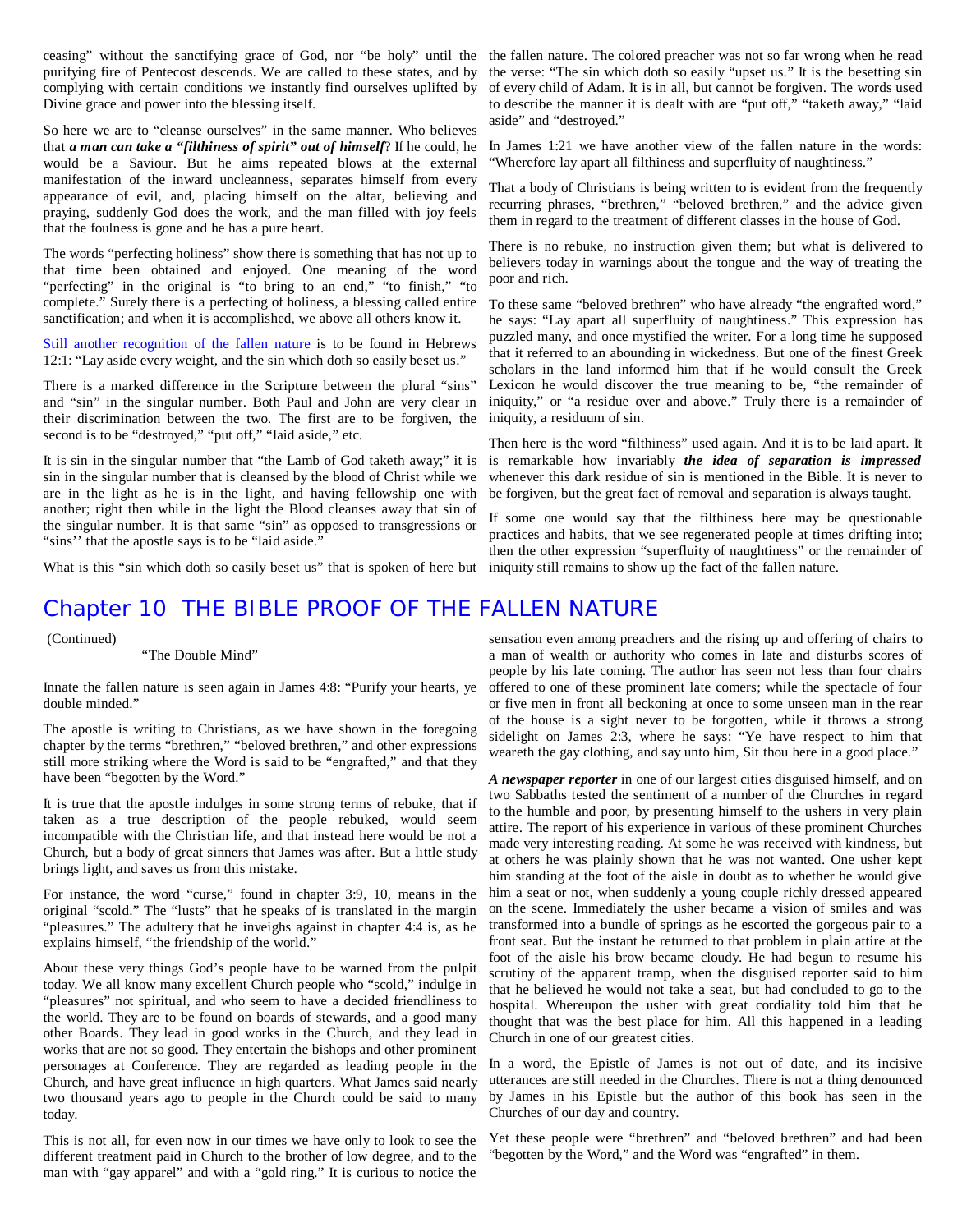The trouble in their case was that *the double mind was left*.

Who is the double minded man? We all know who the single-minded man is. Every sinner is single minded. He has but one mind: and that is to do wrong. There is no desire to please God. He is a unit in the endeavor to please himself and do wrong.

But under the preaching of the word he becomes convicted, is converted, has the mind of Christ imparted to him, and from that moment becomes a two-minded man.

Every regenerated man has the double mind. We do not mean anything offensive here. *We do not say that he is a hypocrite*, but there are two minds in him, and he himself recognizes and deplores the fact of two forces, laws, or minds warring in him, the one spiritual and the other carnal.

If he would come to God according to divine direction, the Lord would sanctify him, and take or burn out the carnal mind; and leave him with just the one mind, that of Christ, and so he would become single-minded for God, as he had once been for sin and Satan. But he, for various reasons, will not come; and so has in him the consciousness, regenerated as he is, of the evil residue, the besetment, the remainder of iniquity, the flesh, the old man, or the double mind. Many regenerated people keep this doublemindedness down, and live very beautiful lives. Others grow heartsick and discouraged over the frequent internal strife and uprisings, and finally almost cease to struggle against it. So we see some converted people drifting into just such lives as brought out the sharp reprimands of James upon the Church in the first century.

The feeling with many is that this dark something can never be taken out; and so, in despair, such individuals sink into a gross form of religious living, thinking that the only Saviour for them is death.

Such people finally *accept a kind of double life*, and know what it is to have two tongues and two faces. In leaving the house in the morning they first take off the home face and hang it up on a nail behind the hall door, and at the same time put on the street face; and, after fitting it, sally forth. What pleasant manners and smiles now are seen as they pass down the street with greetings, bows, and nice speeches to all whom they meet. After some hours they return; and on getting inside the hall door they remove the street face, hang it up on a nail, take down the home face; and, directing the scowling look down the hall, cry out, "Isn't dinner ready yet?" with an angry intonation that brings the stony look up into the wife's face, and causes the children to glide away into distant corners.

There are less offensive manifestations of the double mind, but they are not the less convincing.

What makes the regenerated man say that he is "glad to see you" when in his heart he is not? How can we reconcile the cordial greeting extended to the incoming visitor, "Well, it has been an age since you were here," with the remark made to a member of the family after the party is gone, "I hope that she will never come again; what a bore!" If this is not a double mind, then what is it?

Here are *several ladies rocking together* in the parlor of one of the group. One of these ladies knows that she ought to leave, that husband and children are expecting her, that home duties await her; yet still she lingers, rocking. Why this tarrying? Because she dreads the rising up of the other mind of her friends after she has gone. She knows that they are going to

"jump on her" as soon as she leaves, and she does not want them to do it. She is well pleased with the present mind turned upon her, but it is the other mind that she dreads, and which she knows will begin operating the instant that she leaves. And yet all these ladies belong to the same church, and all are members of the Ladies' Aid Society.

Here are eight or ten preachers at Conference in a conversational ring. As they talk they punch their walking sticks or umbrellas into the soft ground. Now and then a big guffaw breaks forth. It is growing late, and it is time for them to go to their boarding places, that they may return to evening service; but each one shows a reluctance to leave the talking, laughing circle. What is the matter?

The answer is, they dread the double mind in each other. While they are all good and true men, they secretly fear each others' tongues. They do not want to be criticized and discussed by the brethren who are now so hearty and cordial. They do not want the double mind to be turned on them in faultfinding and judgment of the work done on their circuit or district. Each one of the ring wants to leave; but if he does, the others will tell how he failed on the station, or that he was not the financier or revivalist or pastor that was expected, or that he does not make a good presiding elder, etc.

Truly there is not the slightest difficulty in finding proofs of the double mind in the regenerated man. It is almost equal to the discovery of two men in the individual in the two ways of looking, talking, and acting.

*Who has not seen the mirth* quickly suppressed at the approach of the unconscious victim that has been conversationally impaled in his absence? Who believes the blessed Christ would do such a thing? If a Christian is guilty here, then is there another mind and spirit in the Christian that is not of Jesus, and we are brought face to face with the double mind.

A preacher visited another in his private room at a hotel during a gracious revival on the holiness line. He knelt down and asked the brother upon whom he called to pray for him, and wept through the entire prayer. He said he wanted the blessing of entire sanctification. A few months afterwards this same man, in a preachers' meeting composed of men unfriendly to the doctrine of a second work of grace, put himself promptly in line with them and ridiculed without mercy the preacher whom he had requested to pray for him, that he might secure the blessing.

#### "*Purify your hearts, ye double minded*.''

A prominent minister in the Church wrote a commendation of a certain book written by a preacher. He said in the puff that, "it was the best book of the kind that had been written in the last ten years." Here comes now the point: there had been no book of that kind published in ten years!

The preacher went off quite exhilarated with the notice, and the prominent minister chuckled with his family and friends about the adroit sentence. The adroit sentence was simply the outcropping of the double mind! The day came when the preacher found out the secret sarcasm; and so, as Revelation says, the little book that was first like honey to the taste became afterwards quite bitter.

But what shall we say more? Time would fail to tell of the Judge and Doctor and Colonel and Major and all the other living proofs and illustrations in the land of the double mind.

It is here in our midst, alas for it! But it can be taken out by divine power. Thank God for that! So we live and breathe and hope again.

### Chapter 11 THE BIBLE PROOF OF THE FALLEN NATURE

#### (Continued) The Seventh Chapter of Romans

The instant we mention this chapter in connection with the fallen nature there is a quick and sometimes angry protest upon the part of many.

We are promptly informed that the troubled individual in this chapter is a Jew convicted under the law, and, finding it powerless to deliver him, he is correspondingly miserable.

The reply to this is that the Bible is not of private or class interpretation, and to confine this chapter to the description of the spiritual exercises of one of the smallest nations under the sun, while all the rest of the world are called on simply to look in on this moral arena and see the struggles and death conflict, is stretching the matter too far and making too great a demand on our credulity.

The effort to make the groaning person in this chapter a convicted legalist of any country and time fails as thoroughly as the others.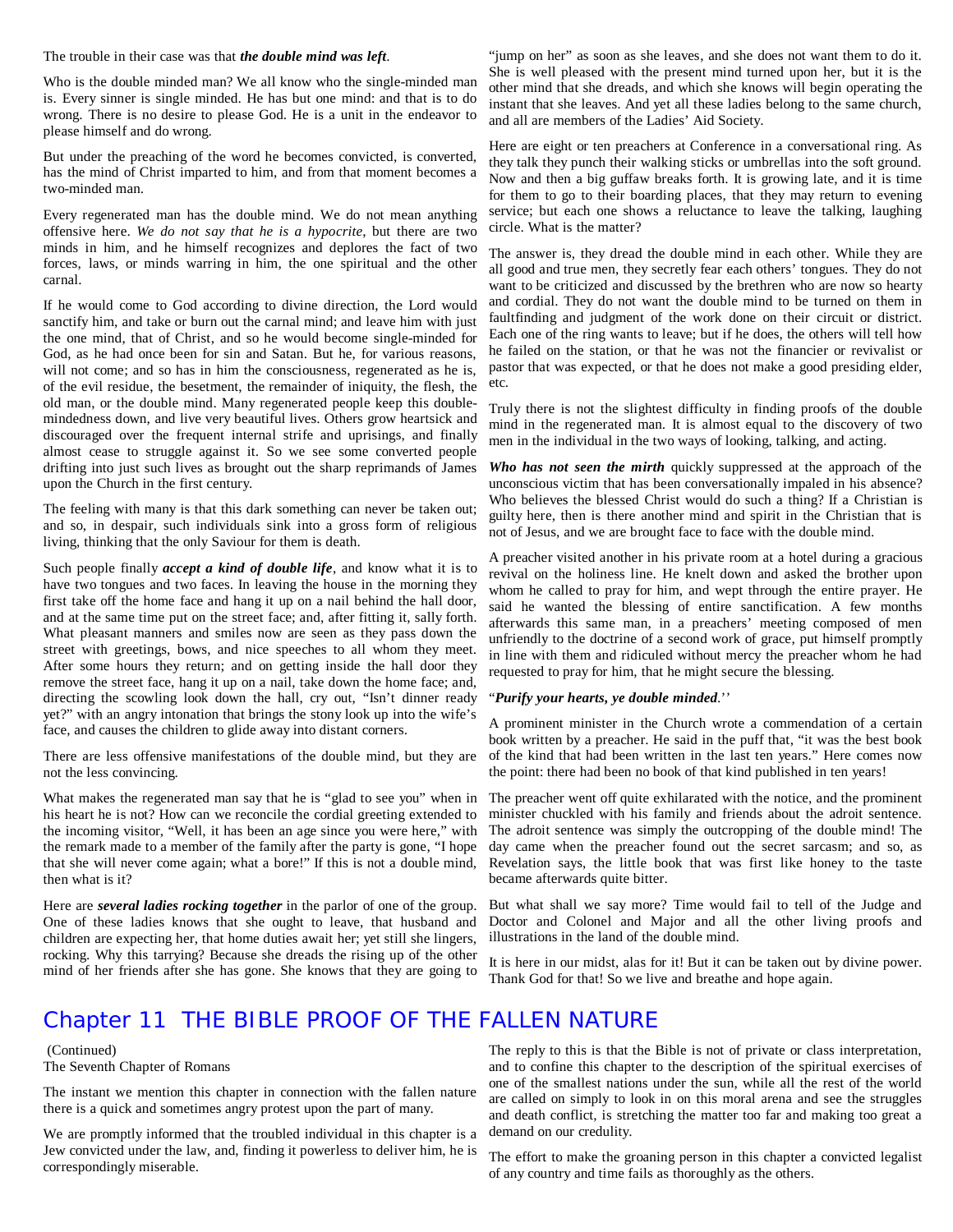A legalist, no matter who he is or where he is, is nothing but an from the fallen nature takes place in the glorious blessing of sanctification. unpardoned, and unregenerated sinner.

His condition is bound to be one of spiritual death, for God says he is dead in trespasses and sins.

But the man in the seventh chapter of Romans is not spiritually dead by any means. He has a law of life and good in him, while a sinner is a lawless man, and until regeneration, can have no law of good in him.

A still more remarkable proof of this person in the seventh chapter not being a legalist, and the clearest proof that *he is instead, a spiritual man*, is seen in the 22d verse, where he cries out, "I delight in the law of God after the inner man." Let the reader trace the word "delight" back into the Greek, and he will find the other meanings to be "please," "gratify," "enjoy," and "rejoice." Could an unconverted man say. "I enjoy and rejoice in the law of God?"

No unregenerated man -and a legalist or moralist is unregenerated -can delight in the law of God.

The sinner stands in fear and awe of the divine commandments, but delight can only be felt by the spiritual man. We need only appeal to every man's memory of the sinful past! We trembled and were troubled at the law, but did not and could not feel delight.

The verse adds: "After the inner man." The sinner has no inner man. God says that he is dead in trespasses and sins. The inner man is the divine creation. How can God say that a man is dead in sin, and then add that "he delights in the law of God after the inner man?" Here would be *a most palpable contradiction*.

In still further proof of the regenerated state of the man of the seventh chapter, we quote the  $25<sup>th</sup>$  verse; "So with the mind I myself serve the law of God." Does any one believe that an unpardoned man serves the law, either in his mind or anywhere else? This man in the chapter "consents unto the law that it is good,'' serves it with his mind, and even delights in it. He that consents to -serves and delights in -the law of God is a saved man!

Let the reader divest himself of prejudice and read the seventh chapter of David said that he hated vain thoughts. The converted man says the same. Romans carefully, thoughtfully, and prayerfully, and he will see that here is no confession of a common transgressor.

Here is no outrageous violator of God's commandments brought to repentance, confession, and judgment.

We fail to see a sign of repentance in the chapter. It is not justification nor pardon that the man is alluding to or begging for. He is in an agony over a dark indwelling something which keeps him from doing what he wants to do. In a word, it is *the regenerated man under conviction* for the fallen nature.

It is wonderful how this chapter finds an echo in every converted heart, while the unregenerated man would never go to it for a picture of his condition and life.

It is also wonderful how preachers bring this chapter into their prayers; while the Episcopal Church, Sabbath after Sabbath, as a body of Christian believers, groan forth in their Litany, "We have done those things which we ought not to have done, and have left undone those things which we ought to have done!" a lamentation almost entirely taken from the 15<sup>th</sup> verse of the seventh chapter, "What I would, that do I not; but what I hate, that do I;" and in the  $19<sup>th</sup>$  verse, "and the good that I would, I do not; but the evil which I would not, that I do."

Another Church is very fond of quoting a part of the  $24<sup>th</sup>$  verse, (of Romans 7) "O wretched man that I am! Who shall deliver me from the body of this death?" They quote it as if it were the utterance of despair, and as if there were no deliverance mentioned immediately afterwards.

Is it not strange that, if this chapter be the experience of a convicted legalist, preachers and Churches should be adopting its language as expressive and descriptive of their own condition! Here verily is a proof in itself that it is a portrayal of the Christian conflict before the deliverance

The Church might as well come to it. The battle has already started on this chapter, and we see nothing but victory for the cause of holiness in what will transpire in the probing study and honest application of this chapter.

But very earnest objections are filed against us for construing the seventh chapter as being the conviction for and the struggle of the regenerated man against the fallen nature. One objection urged is that this man here confesses that he is "carnal."

The reply to this is: Yes, but did not Paul say that the Corinthians, who were "babes in Christ," and hence born of God, were carnal? This is the very point that we are making in this book: that carnality, or the carnal mind, is left in the regenerated heart. A second objection is that the person talking here says that he is "sold under sin."

This is true, but he did not say that he was sinning as a common transgressor. He said he was "sold under sin," and as a certain famous Holiness evangelist said, "Satan sold Adam and the whole human race out for some apples. "Sinning is one thing, "sold under sin" is another. We find ourselves in this world with a sinful nature which comes to us by an act of our federal head in the garden of Eden where he exchanged obedience to God for fleshly gratification. He made a bad trade; in fact, he sold the human race for something pleasing to the eye and taste.

Now let us turn from these objections and see what this man of the seventh chapter of Romans is troubled about. In trying to do this, the other objections that are urged against our interpretation will be answered. Let us note carefully the confessions and complaints made herein.

#### First, "*What I would, that do I not*."

Let the regenerated man speak up if he has not had to say this a thousand times since his conversion.

O the Christlikeness, the usefulness, the great and good deeds we aimed after and failed to be and do and reach in the past years!

#### Secondly, "*But what I hate, that do I*."

He says that he will watch the door of his lips and keep his tongue as with a bridle, for he hates gossip and faultfinding; but there is not a day but he slips up on the very thing he hates. He has made a covenant with his eyes; but somehow they look, and the trouble is that the look is just one second too long. "O wretched man that I am!"

#### Thirdly, "*Evil is present with me*."

Does not every regenerated man grieve over the fact? The preacher is delivering a faithful message to his congregation. He is doing it in humility and faithfulness when suddenly a voice whispers, "You are surpassing yourself," and lo! A sudden puff of self-inflation, a special effort put forth to increase the approval and admiration that are seen in the faces of the audience. "O wretched man that I am!"

A collection is being taken up for Missions. A brother cries out from the congregation: "Put me down twenty-five dollars." He observes the flutter that his gift produces -perhaps he sees the bishop looking at him -and so he cries again: "Put me down another twenty-five!" "O wretched man that I am I" That last twenty-five was not right. "Evil is present with me!" Yes, evil is present, and often jumps astride a good deed and rides it a mile or so before the converted man can get it off.

Fourthly, "*I see another law in my members*, warring against the law of my mind." Look at it; here are two laws, and they are dissimilar, and they are both in the same man. Surely this is not an unregenerated man, for the sinner does not serve God at all, while this character speaks of a law of life and good, against which another law in him rebels and wars.

It is not possible to live a converted life for more than a few hours before discovering that there are now two laws, where before there was only one, and that one of them is a law of sin and death. In the sinful life the members ruled, the law of sin dominated without a rival. But when regenerated, a law of life is introduced and the battle begins. Before this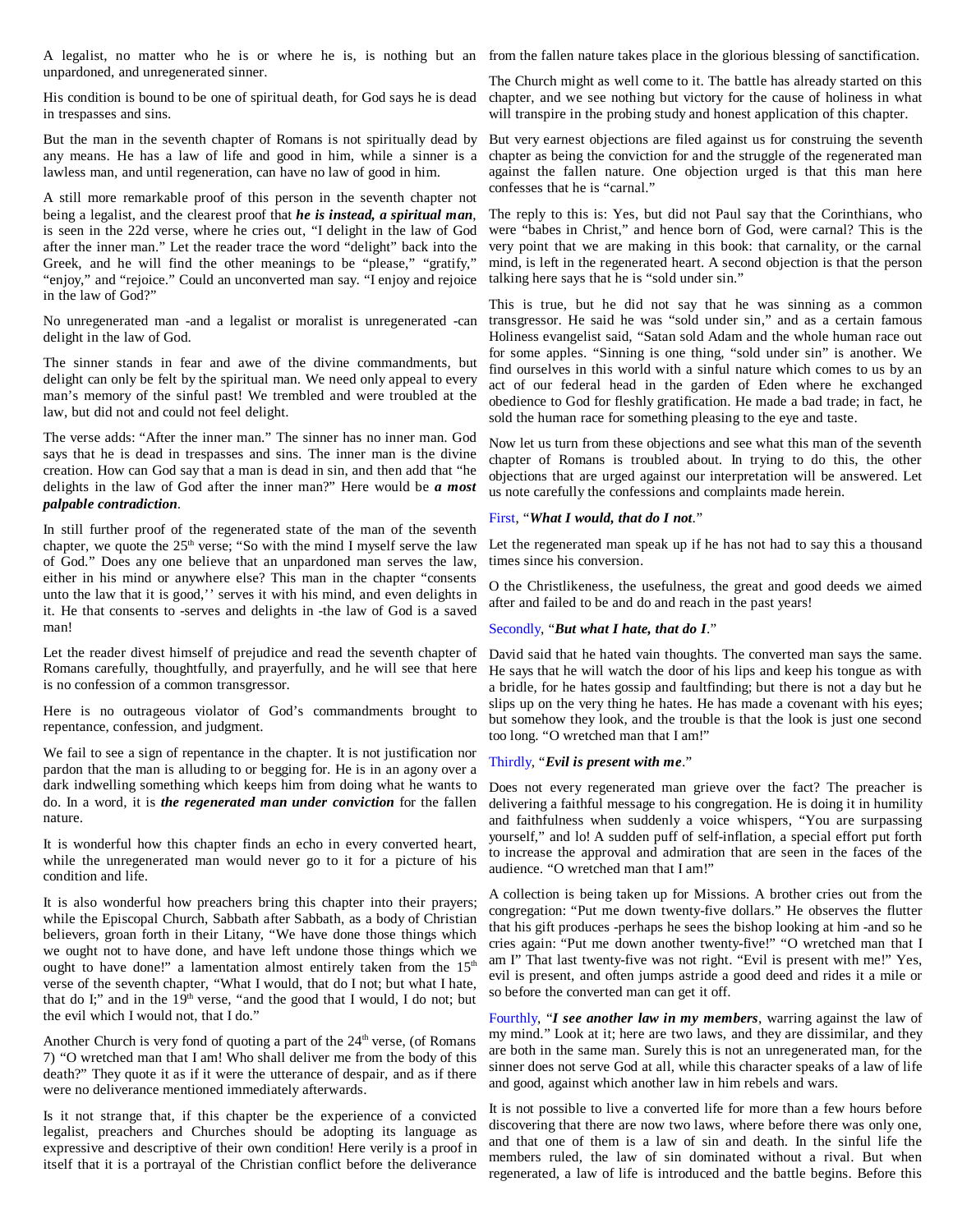Satan and sin had it all their own way; now the war commences, and a have all felt it, and will continue to feel it, until we allow the Saviour to fearful one it often proves to be.

#### Fifthly, "*Bringing me into captivity*."

Who has not felt bondage in the regenerated life, both to people and circumstances? Who has not deplored the lack of freedom in prayer, testimony, preaching, and living? Something within brings us as regenerated people again and again into captivity. We do not feel free. Listen to a preacher groaning in the pulpit before he preaches. What is the matter? He does not know whether he will have liberty or not. Hear him groaning after the sermon; he says he was not free. Listen to a brother laboring in prayer. Something is holding him down. Notice the silent Christian tongue, the inactive Christian life, the melancholy Christian face, the uneasy, anxious Christian heart--what is all this but captivity?

Forced into silence, or forced into speech! Afraid to declare one's convictions! Kept from doing things that have been whispered by the Spirit and taught by the Word! Captivity! Captivity! Captivity!!! "O wretched man that I am!"

But listen, the man in the seventh chapter of Romans is still complaining.

#### Sixthly, "*Sin dwelleth in me*."

Does not the reader see that this is no allusion to personal transgressions? "Sin" in the singular number is here used. It is not personal transgressions spoken of, but the fallen nature. It is something that dwelleth in the man. A person can leave his sins and yet this dark, sad thing remains in the heart. A man may not be in "sins" and yet the "sin" spoken of above may "dwell" or be in him.

It is because people have not discriminated here between these two terms, "sins" and "sin," that they have not been able to understand I John 1:8: "If we say that we have no sin, we deceive ourselves." The careless reader construes this statement to mean that we are compelled to commit sins, when the allusion is to the very thing Paul is talking about in the expression, "Sin dwelleth in me," or in other words, the fallen nature.

#### Of course *a man is utterly unable to free himself* of this inward plague by any strength of his own.

A person might as well try to fly from his shadow, or to put an end to his shadow by stripping himself of his clothing, as to endeavor to rid himself of this indwelling evil principle by laying aside his transgressions.

We have sometimes thought that the Saviour referred to this inward nature of sin when he said to the Jews: "Your sin remaineth." Let it be remembered that it is Christ's work to destroy the works of the devil. He has come to purify the heart. John the Baptist said that He was the Lamb of God that taketh away the sin of the world. If Jew or Gentile reject him, who alone can take out this "sin," then the words of the Saviour fall indeed like a funeral knell, and they are as true as they are melancholy: "Your sin remaineth!" It is idle to narrow the expression down to one deed of evil of the elders and scribes; a deeper, truer insight into the words shows the dark nature back of the Saviour's rejection, and back of all the other sins of that nation. Back of "sins" is seen -"sin!"

Moreover, we have only to listen to hear falling from regenerated lips in pulpit and in pew, in prayer, song, testimony, and sermon, the very words in the seventh chapter of Romans: "Sin [not sins] dwelleth in me."

#### Seventhly, "*The law of sin*."

Here is no confession of actual sins, but a lamentation over a "law of sin." The man in the seventh chapter finds it manifesting itself and operating in his "members," of tongue, eyes, ears, hands, feet, and body generally, through the appetites.

He calls it a "law," although it is sinful and bad. A law can be bad. We have a number of laws in our country that are full of evil. State Legislatures and Congress passed them. So the devil, with the consent of Adam, passed a bad law or law of sin in our spiritual being, under which the human race has languished for six thousand years. As a law it has force and authority, and millions daily go down under its baleful influence. We

abrogate and destroy it with his sanctifying power.

#### Eighthly, "*The body of death*."

Paul does not call it death, but "body of death." Many of our readers are familiar with the allusion that the apostle here makes by the "body of death." It was a mode of punishment for certain kinds of criminals in the Roman Empire. A corpse was tied face to face with the living but condemned man, and he was then put in the prison yard or cell to wait until the decomposition of the dead body struck death into himself.

It is a fearful picture; and a newly converted person, full of his first love, and not yet convicted for the fallen nature, would likely protest against the application of the figure to himself. But we must remember that the man in the seventh chapter is a convicted regenerated man. A sinner is one thing, and a convicted sinner is another. All can see the difference. So a Christian is one thing, but a Christian who has obtained a sight of the "old man" in his heart is quite another spectacle.

When the Holy Ghost flashes His light into the soul and shows the uncleanness there, and the lack of conformity to Christ, like Isaiah the man cries out, "Woe is me! For I am undone!" and like Paul he actually writhes under the consciousness of this inward "body of death," and so groans out, "O wretched man that I am!"

The writer has seen many regenerated people enter upon a Holiness meeting with great restfulness of spirit and self-satisfaction. Sometimes they have abounded in smiles, bantering words, and lightness of manner. But as the days proceeded, and the sword of the Spirit cut down between soul and spirit and discerned the thoughts and intents of the heart, a great change came over them. They became silent, anxious, troubled, miserable, and groaned out in their testimonies and prayers all that Paul said in the seventh chapter of Romans.

There is a second conviction for the human soul. Not a second repentance, however, for *we cannot repent for the fallen nature*; we are convicted for that. The first conviction is for personal sins; the second, for the fallen heart. With the writer the last was far more painful than the first. In the first it was "sins" that bore him down; in the second it was "the law of sin," "the body of death," that laid him in the dust with cries, "O wretched man that I am!"

This body of death is an evil nature, principle, or bias -call it what we will -that is like death in the presence of the regenerated soul. The converted man feels within him *something that is antagonistic to the spiritual life* he has obtained. It seems to have a deadly influence. It kills joy in the heart, kills life in prayer, kills religious energy repeatedly, kills Christian faith, hope, and love time and time again; so that there is a struggle against this "body of death," which seems to be sending out a cold, chilling, deathlike influence through every open avenue to the converted soul.

Not a regenerated man but has felt the burden of death in a measure, while every convicted regenerated man feels the whole weight of this ghastly body and pants for deliverance.

#### Ninthly, "*Who shall deliver me?*"

The reader will observe that here is no prayer for pardon, but for deliverance. If it was personal iniquity or sins that the man had committed, the seventh chapter of Romans would have to be similar to the fifty-first Psalm, and the apostle would be pleading for forgiveness, and crying: "Blot out my transgression."

But there is no cry for pardon in the seventh chapter. The open sinner, legalist, or moralist all alike need to beg for forgiveness; but there is no such petition here.

The entreaty is for deliverance! And not deliverance from personal sins, but from a law of sin, a body of death, a something that dwelleth within; and which the agonizer wanted out. All this coincides and harmonizes exactly with the expressions, "put off," "lay aside," "take away," and the still deeper terms, "crucified" and "destroyed."

Right here in this cry, "O wretched man that I am! Who shall deliver me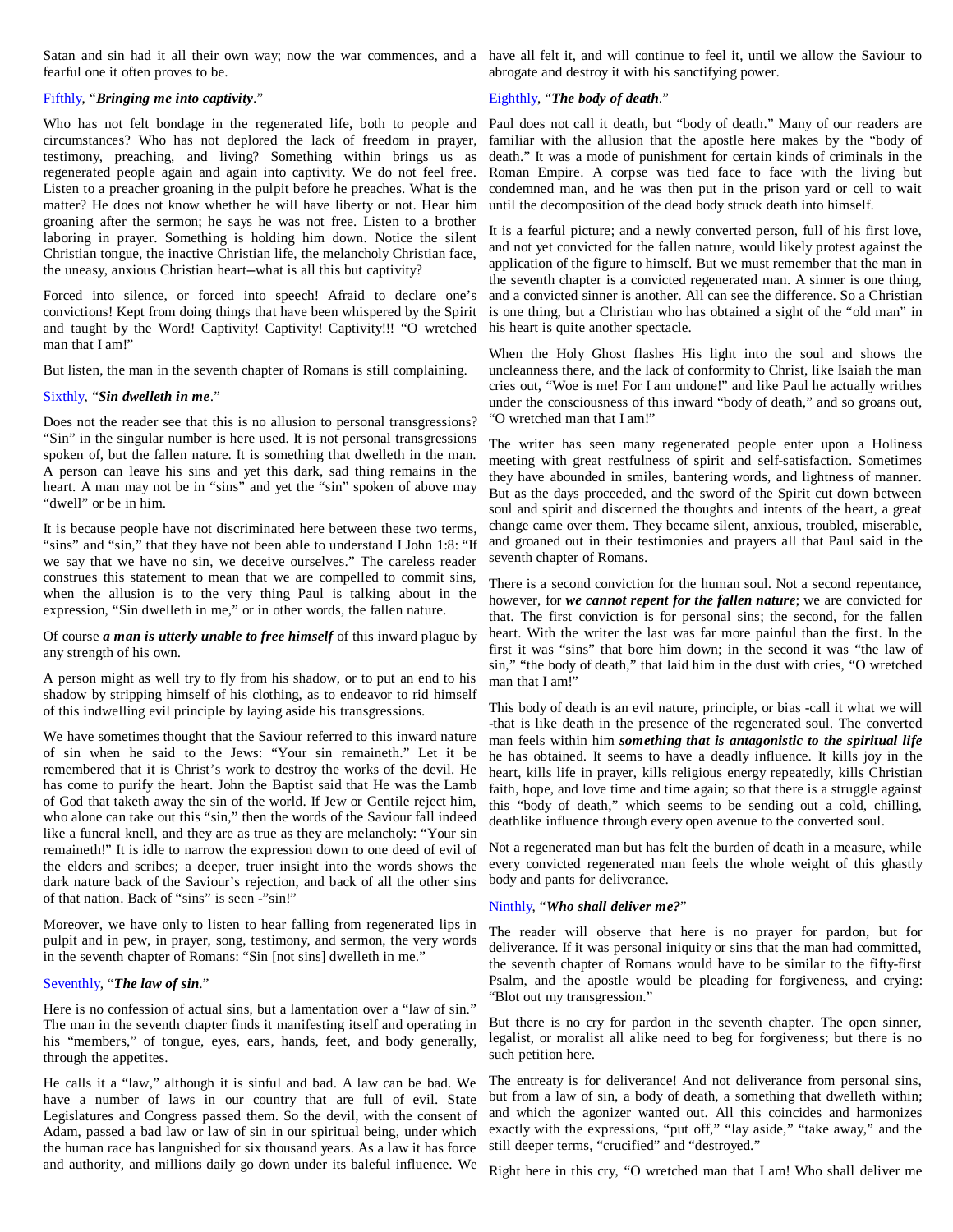from the body of this death?" most people stop. It is the Miserere of many we are the children of God." souls, the funeral dirge of hope. They utter it in despair of deliverance. They go on through life saying, "O wretched man that I am!" and failing to see that there is a deliverance and a Deliverer. Bogged down in a Slough of Despond they think that all that is left them to do is to roll and struggle and continue to cry: "O wretched man that I am!"

They fail to see that Paul did not remain in the slough; that he caught sight of a Deliverer in the Saviour, and that the wail of sorrow is followed by a shout of joy! Listen! "O wretched man that I am! Who shall deliver me from the body of this death?" Listen again -he is shouting!--"I thank God, through Jesus Christ our Lord!!!

"So he is out of the slough! Out of the seventh chapter! Out on the solid bank on the other side and running and shouting down the eighth chapter of Romans! Listen to him! I thank God! I thank God! I thank God! Through Jesus Christ our Lord!"

Yes, indeed; Christ has done it, and can do it. He is the Lamb of God that taketh away the sin of the world. He is the Lion of the Tribe of Judah, who breaks every chain. He destroys the works of the devil in us by casting out the fallen heart. The Son has made us free indeed.

Still further down the road in the eighth chapter of Romans we hear Paul's voice floating back:

"There is now therefore no condemnation to them which are in Christ Jesus."

The burden is all gone. No inward groaning or sighing. Our hearts condemn us not; God condemns us not; there is no condemnation.

Again floats back the voice of joy: "For the law of the Spirit of life in Christ Jesus hath made me free from the law of sin and death."

Hallelujah! Free! And in this blessed state the soul enjoys the unclouded favor of Heaven. No sense of being brought into captivity -he is now free.

Still again we hear the voice of the enraptured apostle, and now still further up the road: "The Spirit of God beareth witness with our spirit, that

What does he mean by this? Does not the Spirit bear witness in regeneration? Certainly. But all converted people know the gaps and breaks in the divine favor, the painful silences upon the part of the divine voice, that we realized from time to time to the great inward distress of the child of God.

The hindrance to the unbroken testimony of the Spirit is the fallen heart. Take that out, and then all the time, all the time, all the time, "The Spirit of God beareth witness with our spirit, that we are the children of God." With sanctification or the elimination of the fallen nature comes the continuous witness of the Spirit to us of our acceptance with God.

Once more we hear Paul's voice far down the chapter, and this time we hear him saying, "I reckon that the sufferings of this present time are not worthy to be compared with the glory which shall be revealed in us."

This is what any man will say when the fallen nature is gone, and no condemnation is felt like a weight upon the heart, and when the Spirit is always whispering that we are children of God -heirs of heaven and joint heirs with Jesus Christ. "I reckon," says Paul; and so we all say. We reckon -yes, we know -that the glory to be, shall outstrip the shame and suffering that is, beyond all words to describe. What shall we do under such an exhilarating thought? Christ tells us. He says: "Leap for joy!"

Once more the apostle's voice is wafted faintly back. It is now at the end of the chapter. He seems to be still shouting. "For I am persuaded, that neither death, nor life, nor angels, nor principalities, nor powers, nor things present, nor things to come, nor height, nor depth, nor any other creature, shall be able to separate us from the love of God, which is in Christ Jesus our Lord."

He is evidently feeling well, and is undoubtedly established. No wonder he rejoices and shouts.

Just so is established the sanctified man, and so he feels comfortable all the time, "rejoices evermore," and shouts on his way to Christ and crowns and glory and loved ones in Heaven.

### Chapter 12 VARIOUS TITLES GIVEN TO THE FALLEN NATURE

The dark something left in the regenerated heart God names, and names correctly. It is a pity that men do not accept the divine description, and so find out the truth. Instead, multitudes rush forward with their descriptive titles and appellations, and of course come short in recognizing the evil and presenting the deliverance.

Satan is perfectly willing that we should name this indwelling evil, for he knows that we will not name it correctly, and hence, not knowing what it is, will not proceed properly in regard to its removal, and so the trouble will remain.

Some call it "surprises into sin." One would suppose from this that sin was more alert than grace.

Let us remember that, if the evil one arises early in the morning, our Saviour is the "Morning Star".

In fact, we are told that he comes even at midnight. Instead of sin surprising us, Christ in us can surprise sin and Satan.

Others call it "nervousness.'' So when these persons jerk the horse, slam the door, kick over the chair, speak the hot, petulant word, and slap the child's face, they call it "nervousness" It is not anger, petulance, irritability, much less the outcropping of the fallen nature in them. O no! It is simply a disordered condition of the nervous system, and they are in sore need of phosphates.

We have studied this class of people and found out that all the phosphates and nerve tonics on earth fail to relieve them. The disease is not in the nerves, but in the heart.

A third class call the fallen nature "infirmity." We always feel like smiling when we hear the word. We seem to hear the rustle of fig leaves and

behold Adam and Eve trying to cover themselves with those interesting pieces of vegetable matter. The word "infirmity" is a fig leaf to cover spiritual bareness.

A fourth class admit the existence of the evil, and bring it forth with the confession of "feeling badly." Still others say that they feel that "something is wrong" in the heart.

How the fallen nature forces such confessions as these to the lips! Its very complaints and restless spirit and faultfinding tongue are enough to make one see that something is not as it should be in the soul.

We remember to have "felt badly" many times in the fourteen years of our regenerated experience. The "something wrong" feeling is a telegram from the soul that sin in some form is inside.

A famous writer in the Zinzendorfian wing of the Methodist Church calls the fallen nature a "susceptibility to temptation." Such a definition is a reflection upon the intelligence and moral consciousness of the Christian world. For what man cannot distinguish between a mere capacity to be tempted and a conscious inward stirring of an evil principle that seems to be part of himself. Truly an external pressure of evil is one thing, and an internal weight is another. The first may exist while the other is not felt at all.

A prominent instructor in a Southern college says in a published article that what we call the fallen nature is only a "liability to sin." This, as the reader sees, is the same thought just advanced, only in different words. Moreover, when this definition is examined it is nothing after all but saying that we are free moral agents, for we cannot think of freedom and the probationary state (earthly state before entry to heaven) of man without the accompanying necessary idea of liability to sin. But certainly liability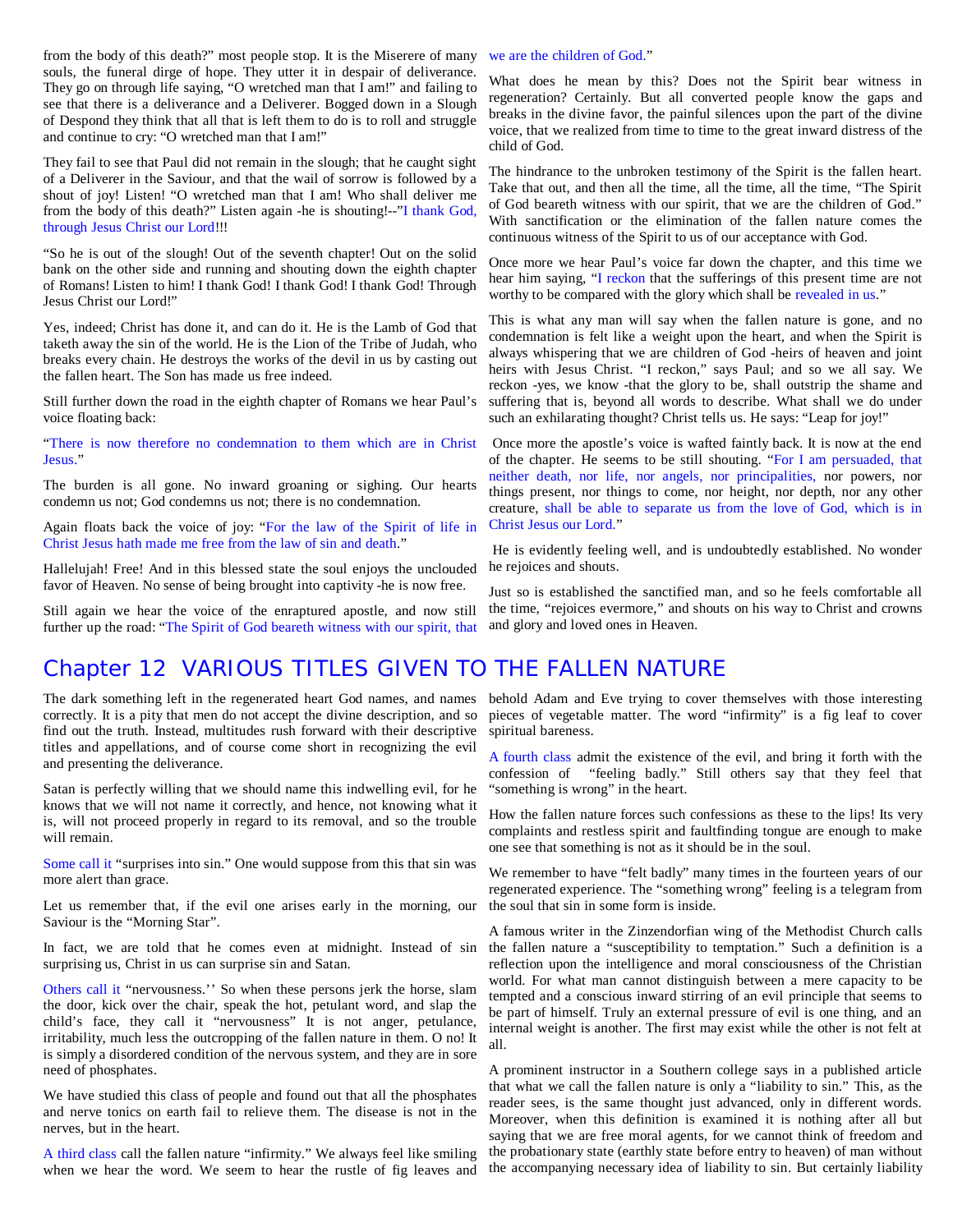be the character of the fallen nature, is another thing. So the learned In a word, the reader sees that the expression, "the old man," stands for Doctor's explanation cannot be accepted, and fails because it does not go far enough and deep enough.

After men have exhausted their ingenuity in finding proper titles for the dark indwelling something in the regenerated soul, the Lord speaks, and settles the matter by names and terms that throw light at once upon the subject and ought to satisfy the mind.

We have already anticipated some of these names, and now call attention to a few.

#### One is *the "carnal mind."*

About this the Bible speaks in Romans 8:7, saying that "the carnal mind is enmity against God: for it is not subject to the law of God, neither indeed can be." If this be so, what can regeneration do with it? If converting grace can change it, then the Scripture made a mistake in saying "neither indeed can be." Let the reader look at the verse again. "The carnal mind is not subject to the law of God, neither indeed can be!" These words are the funeral knell to the Zinzendorfian idea of regeneration. According to this verse the carnal mind cannot be regenerated. It is overshadowed and overpowered in regeneration, and destroyed in complete sanctification.

#### Another scriptural name is *the "flesh."*

This, as previously stated, does not mean the human body. If so, the Greek word "UYOC" would have been used. Instead of this word we have the term "UCTZ" which Paul almost invariably uses to indicate the fleshly principle or carnal mind. From a failure to recognize this has proceeded the mistake of many in afflicting and punishing the body as the seat of sin, when the word "flesh" (UCTZ) as used in the Epistles referred not to the physical man, but to a fleshly principle in the soul: carnality.

#### A third name in the Bible is *"body of sin.''*

The reader will notice the difference between our bodies proper and the members of our body. On the Gulf of Mexico we have a crab one peculiarity of which is that if you pull one of his legs off, and then turn him loose and give him time, he will sprout another leg to take its place; but if you take the crab and crush his body with the heel of your shoe, he will sprout no more legs.

So in regard to the "body of sin" which is left in us after regeneration. We begin life with this inherited "body of sin." It soon sends forth its sprouts, limbs, and members. We become convicted over the sprouts and members, for which alone we feel personally accountable. Repentance is felt over one's own misdeeds; and the cry of every penitent who is seeking salvation is: "Lord, have mercy on me, and forgive my sins." The grace of regeneration washes away personal sins and guilt.

The members of the body of sin instantly drop off; but the "body of sin," the inherited Adamic sin, remains within.

The carnal mind is not subject to the law of God, neither indeed can be. After a little this "body of sin" begins to sprout forth, or shoot out new members, in the form of wrong thoughts, tempers, desires, words, and actions. The man grieves, confesses; and God forgives again, and away fall off the members as before. But the "body of sin" being left within, the outcroppings, or offshoots, of evil continue. Now if the Christian will come to God asking not for recovering and forgiving grace, but pleading for the destructive power of sanctification on the body of sin, he will cease to sprout tempers and conduct that humbled him to the dust; and he will enter at once upon a life that is pure, beautiful, joyful, and unutterably blessed.

#### A fourth name God gives to the fallen nature is *the "old man."*

This does not mean Satan, for the devil is not a man at all. With the rest of the angels, fallen and unfallen, he is a different order of being. Moreover Satan is never to be destroyed, while the "old man" is to be crucified and destroyed.

The "old man" was born in the garden of Eden about six thousand years ago. He is very properly called the "old man." He is not Adam, but the God implanted in the soul. Once dead in sins, we are now quickened and

to sin is one thing, and a proneness or tendency to do so, which we find to dark result of something that Adam did under the temptation of the devil. depravity, or that bias to evil communicated to the human race by the fall of Adam as our federal head.

> This "old man" is in every heart that is born into the world. He is in every child. The infant cooing in the arms of its mother, or lying like a little snow blossom on the pillow in its cradle, has this "old man" in its heart. If there could be such a thing as a moral microscope, we could see the hideous features and form of original sin in that infantile soul.

> It is not long before the dark inheritance, or indweller, becomes manifest. At the age of six months and less you will see an infant perfectly infuriated with its mother or nurse, and going through actions that, projected in the life of an adult, would mean murder. At two years of age the child will tell a lie, before it knows what a falsehood is. It will be cunning before it realizes what deceit is, and steal when it has not yet comprehended the character and sinfulness of theft.

> The nature of sin, so far as the human race is concerned, is older than the act of sin or the transgression itself. In the fall of the angels the sinful act antedated, necessarily, the sinful nature; but with us the nature antedates the act. This nature, evidencing and announcing itself in a bias to sin, is called the "old man."

> But some one asks: "Is it possible that this ' old man ' is left in the heart after regeneration?" The reply is that such is the statement of the Bible, and that such is the experience of the soul.

> The simple explanation of its remaining is seen in the fact that when we go to God as repenting sinners, and in the name of Christ, we do not ask pardon for Adam's sin, but for our own. We never think of Adam at such a time; we are thinking of what we did, and it is this that bows down the soul.

> Suppose the penitent had made such a supplication as: "Lord, forgive me for the sin of Adam!" To formulate such a prayer and look at it is to see its absurdity. How can we ask God to forgive us for another man's sin? How could God forgive us for another man's sin? Common sense will answer both questions by saying that both cases are impossible.

> The conclusion inevitably reached is that what cannot be justified or pardoned certainly cannot be regenerated. And this is the philosophy of a remaining principle of evil in the soul after regeneration. The Adamic sin transmitted to us cannot be pardoned; and hence remains an unregenerated principle within, whose stirrings, uprisings, and resistances we feel unmistakably and sadly enough until the destroying work of sanctification takes place.

> An objection urged against this is that Paul says in 2 Corinthians 5:17 "If any man be in Christ, he is a new creature: old things are passed away; behold, all things are become new." According to this, says the objector, the "old man" has become new in regeneration, for the passage quoted says that "all things are become new."

> The reply to this is that the Revised Version reads as follows: "Old things are passed away; behold, they are become new." The word "all" is dropped. Besides this, we must all admit that God cannot contradict Himself. He never says that the old man becomes the new man, but that the old man is mortified, crucified, destroyed, put off, and after that we put on the new man.

> There is one thing that can never become new, and that is the "old man." "The carnal mind is not subject to the law of God, neither indeed can be." Life is not put into the old man, but he is put to death. He does not merge into and become the new man, but is slain, and the new man takes his place in the heart.

> A certain confusion has arisen in some minds, from attributing a meaning to regeneration that God never gave to it, and that cannot be found in any Lexicon, English or Greek. Regeneration does not mean "death," but "life." The old man does not need life, he has too much of that already. He needs to die. Regeneration does not bring death, but life; it is the life of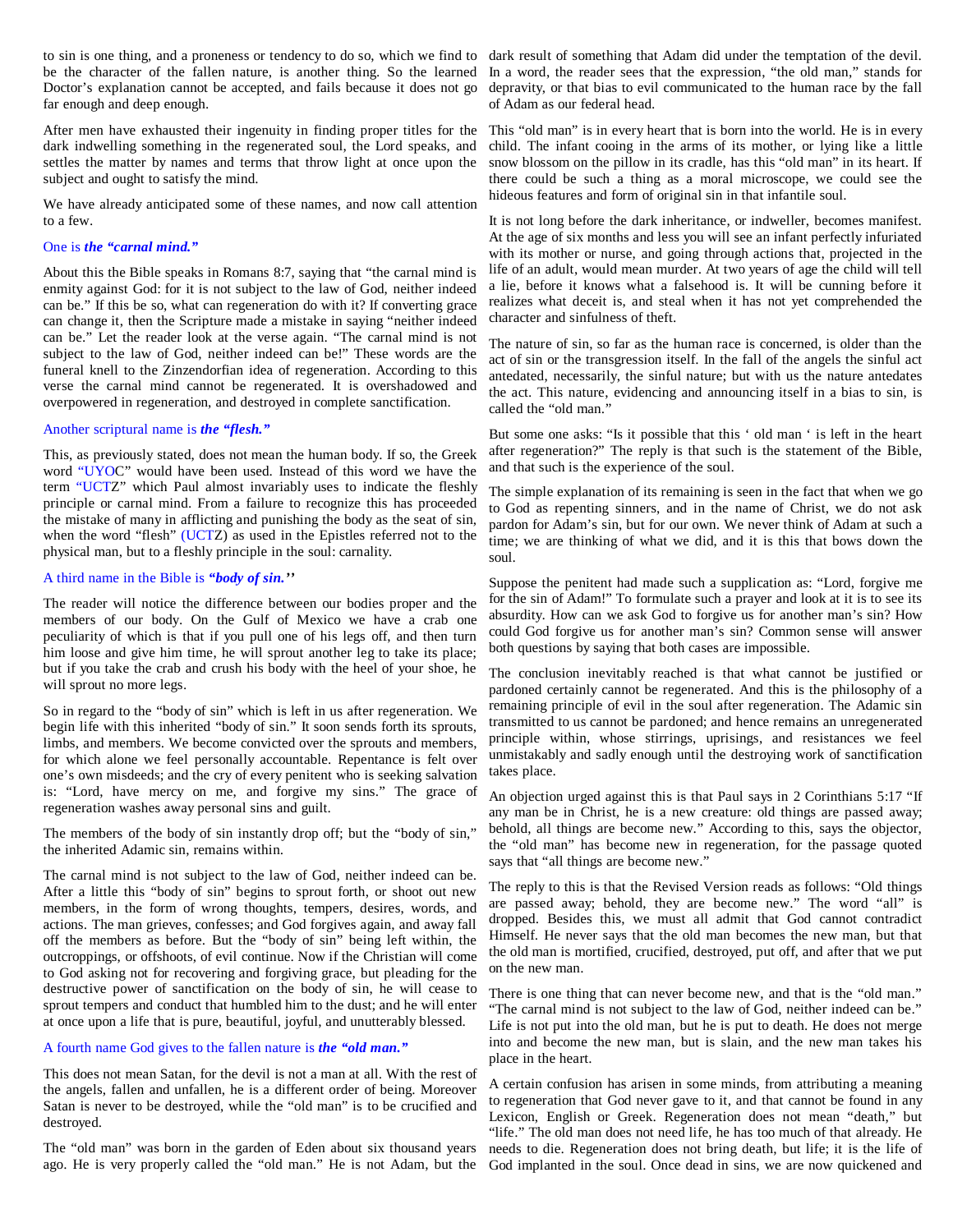God says is to die.

There has been a birth, now comes a crucifixion. A new creature has been born into the kingdom, now an old creature is to die right before the eyes of that same rejoicing, shouting, new creature. We being regenerated are

### Chapter 13 A PICTURE OF THE "OLD MAN"

We desire to give a likeness of the "old man" that will be remembered. As The man is thinking so little of himself that he hardly knows when he is his features are sketched, the reader may compare the picture with what he finds now, or remembers once to have had in his heart, and be sad or glad accordingly.

#### **He is a cold "old man."**

He is opposed to all religious warmth and demonstrativeness. A shout of joy in church or at a camp meeting nearly throws him into a congestive chill. He likes meetings that are frigid and rigid.

He believes in frost in the choir, snow in the pew, and an icicle six feet long in the pulpit. A picture of the Ship of Zion surrounded with great spiritual icebergs, hung up in the church library would be according to his taste.

One may start out on the day's duties with a warm heart secured in answer to a fervent morning prayer, but the "old man" will cool off the heart before ten o'clock. The soul may be revived by public worship, greatly exhilarated and gladdened by protracted or camp meeting exercises, but the chill of his presence is soon felt coming on again, and after a few hours or a few days the soul is back in its former state of coldness and indifference. The "old man" stretched as it were upon the soul is continually striking the chill of its freezing presence into the spirit. A constant spiritual rubbing by prayer and Church work is needed to keep up anything like spiritual warmth.

When the "old man" is gone it is both delightful and wonderful to note the how reliable the heat of the soul becomes. The heart feels warm, and remains warm all the time.

#### **He is an easily offended "old man."**

He seems to be looking out for slights. Two people cannot be seen speaking together but the "old man" translates it to mean, and persuades the man to believe, that he is the subject of discussion.

There are countless other topics upon which two people could converse without thinking of the party in question; but no, the hypersensitive spirit is convinced that present parties are struck at, and being criticized and ridiculed. Evidently something about his or her dress, or something connected with them, is absorbing the mind and employing the colloquial powers of those two whisperers.

This being the case, at once the backbone begins to stiffen, and the nostrils to inflate. The mental debate going on now is whether or not to be decidedly cool hereafter to those aforesaid innocent parties, who, unconscious of the swelling "old man" in the neighborhood, had been quietly conversing about a child that was sick with the measles.

The presence of the "old man" necessitates the nicest of handling of some people. So many visits a year are absolutely essential to keep on amicable terms. A prompt rushing around to the house in case of sickness in the family must take place, or you must prepare to be socially frozen by a distant bow or an icy smile at the next meeting on street or in parlor.

Great wrongs like the following make life a burden: He was not invited to sit on the platform! He was not allowed to lead the singing, or to conclude with prayer! His name appeared third instead of second or first in some published article or important resolutions! Alas, now! What does it avail to live any longer? Let me die. Behold nothing profits or contents, so long as something or somebody is seen sitting at the king's gate.

When the fires of sanctification burn out the "old man," all this sad experience ends, and Paul's description applies-- "Not easily provoked.''

live unto God. But life is not death, and here is something in the soul that permitted to attend the funeral of the "old man." When we see his head drop and feel that he is dead, we return home with shining face and say that we are sanctified. To sum it all up in a word, the "old man" is not changed, but killed; not converted, but crucified; not saved with the washing of regeneration, but burned out by the baptism of fire. It is not regeneration that settles him, but the blessing of entire sanctification.

> insulted. We recall an instance, where the unsanctified President of a large religious body shook his finger violently in a certain direction while uttering severe things about a man who would produce schism in the church. The brother thus assailed, cried out "Amen!" feeling perfectly innocent of the charge; and did not know for months afterwards that he was the man referred to. Not easily provoked.

> Get the "old man" out, and any seat will do. Platforms lose their glory, varying treatment fails to disturb. In all things the man has learned to be content. He has shot ahead of Diogenes, who was so far from being contented with his life in a tub that he wanted Alexander to get out of his light.

> Whereas when we get depravity out of the heart, Alexander can stand where he pleases, we have a blessing in which we have a life that satisfies us, whether we are in the shade or sunshine.

#### **He is a talkative "old man."**

In spite of all caution, watchfulness, and severe self- restraint, suddenly the tongue will begin at a wrong rate and in a wrong spirit. For a half dozen hours we run well, and lo! In the seventh hour the regretted speech is made. We visit several families, determined not to be entrapped into saying anything that is not in perfect harmony with the spirit of love; when lo! At the fourth house a circle of bright people is met, whose tongues are rattling, and before one knows it, the blood gets warm, the thoughts excited, the powers of speech become suddenly animated, the tongue lubricated, and things are said that cost us sighs, tears, confessions, and promises of amendment to God. The "old man" seems to take advantage of favorable circumstances to awaken the frivolous, hysterical, or unkind spirit as it may be. Sigh, grieve, promise, as one will, not to do so again -it happens again and again, until God takes out the "old man."

How difficult it is to retain bad news so long as the fallen nature is in the heart! The tendency is to confide the painful tidings to wife or friend. The breast is burdened with the secret of a brother's fall." O how sad! Have you heard about poor Jones? It is shocking." Then follows the history of the fall with a strange inward relish over the imparted information. The sigh is heard but there is the strange enjoyment in confiding the secret to another. It is only told to two others besides the wife or husband; and each one tells it to two others besides, and so it is not long before the town, State, and country have the news that was "so sad and shocking."

Get the "old man" out, and the power to retain sad and bad information, and to be silent generally, actually becomes like a new gift to the soul. You do not care to whisper around these things. The ear becomes a graveyard for countless things heard, and there is no trumpet of an archangel around to blow them into resurrection form.

#### **The "old man" is a great faultfinder.**

We have a certain bird in the South that sails high in the air in graceful circles. Round and round it goes with a wonderfully observant eye on the land. Wide forests of fragrant pine toss their branches in the sunlight underneath the dizzy flight, but this circling bird does not care for aromatic pine boughs. It passed over broad meadows and pastures, but it is not on the search for, and cares not for, clover blossoms. With like indifference it refuses to look upon the pink and white blossoms of the orchard. The landscape spreads in rare loveliness far beneath, and unrolls before the flying bird, but he is not after and cares nothing for landscape beauties. He is looking for something that looks black, and lies right still on the ground. By and by he spies it, some say that he smells it. Anyhow he begins to descend rapidly in spiral curves nearer and nearer until at last with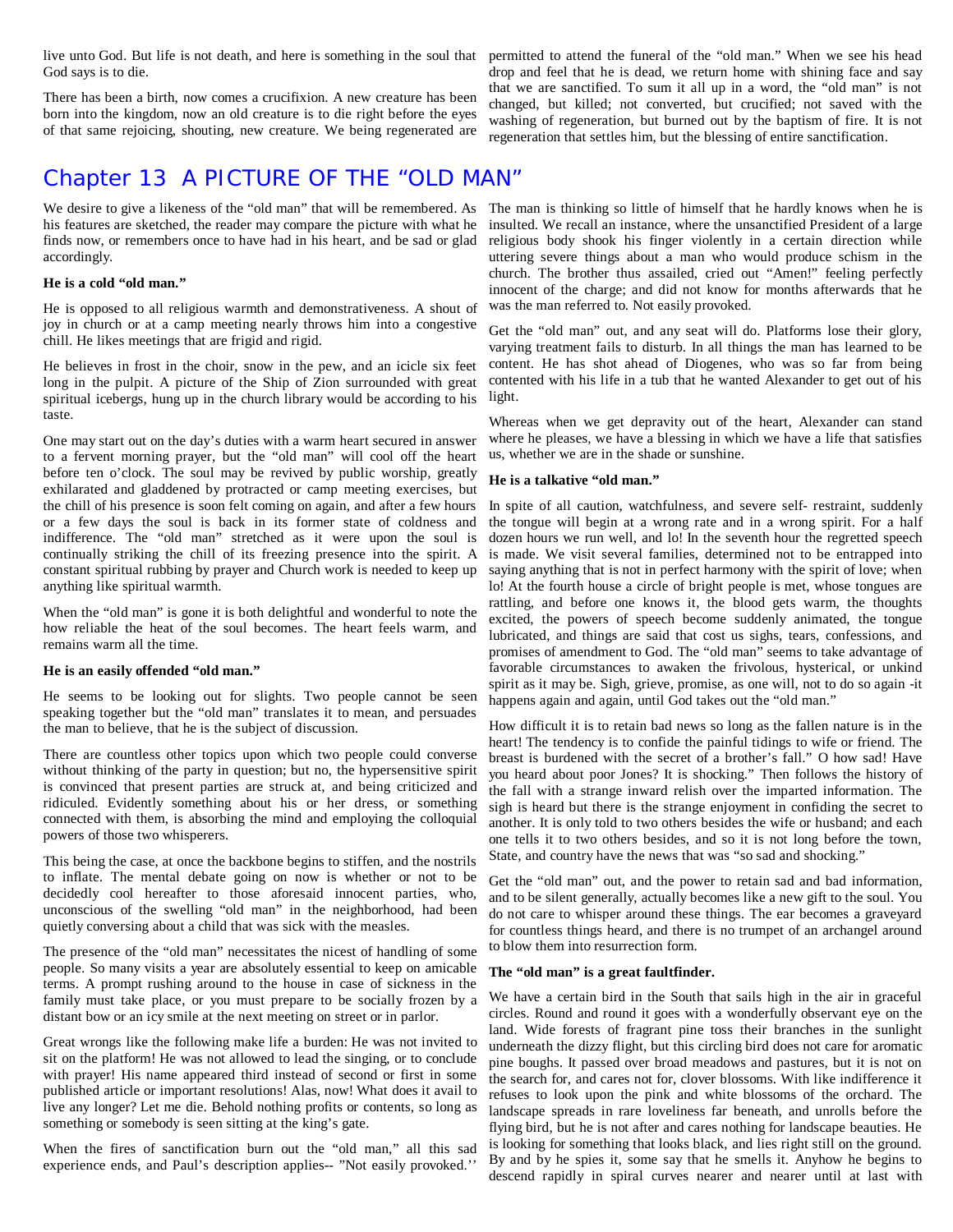And now he begins to pull and haul on one side, while the rest of his family pull away at the other. Some have beheld the scene. The bird is called a buzzard.

In the regenerated man a strange resemblance in conduct is seen. The "old man" accounts for it.

Many times it manifests itself in listening to a sermon. Some people come not to hear the truth, and not to see beauties and excellences in the discourse. A hundred good things are said, but the "old man" is not after good things. It is not fragrant pine branches and clover blossoms he is after. He is looking for something dead and objectionable, something that smacks of error, a grammatical blunder, an unfortunate and unwise speech. In a word, he wants a carcass to light upon. Suddenly he sees it. Next morning at the breakfast table he begins the pulling and hauling process: "Wife, did you hear what that man said last night?" Promptly on the other side of the carcass, taking hold and beginning to pull, she also replies: "Yes, husband; I heard him say so and so." Then the children chime in, each one taking hold of some part of the sermon or conversation or occurrence, and jerking and dragging it all over the breakfast table.

Years afterwards the father and mother of the family begin to wonder why their children have no reverence for the pulpit and the Bible. They stay from church and laugh at religion and all holy things. The explanation is that they were so instructed by example to pull and haul at ministers, sermons, doctrines, and experiences of the Christian life, that they have grown up argumentative, faultfinding, and skeptical.

It is wonderful with what a perfect absence of the critical faculty we listen to indifferent sermons, or behold blemishes in consecrated lives when the "old man" is taken out of the heart. The grammatical blunder in the pulpit, the sophomoric style, the historic misstatement, the inaccurate Scripture quotation are all overlooked and condoned for as the eye takes in pleasanter things as seen in the earnestness and devotion of the person who may be preaching or living before us.

#### **He is a bitter "old man."**

Never was there a gland in the body that more certainly secreted saliva, bile, or gall than does the "old man" generate bitterness. As the hours go by there is a steady drip, drip, drip in the heart until it suddenly overflows on some slight provocation, and is emptied on the head of the wife or husband.

Instantly repentance sets in, apologies are made to the injured, forgiveness is sought and obtained of God, and life is begun again fair and promising. This time you intend being very careful; the door of the lips is guarded, and all goes well for awhile. Meanwhile the "old man," gland-like, drips on within the heart, and suddenly on returning home from the street, store, or farm, tired and jaded, the provocation comes from an unexpected quarter and over goes the full heart again! -this time on a child or servant, or an animal. Now then for confession, repentance, sighs, and tears again. Again God is entreated, and the same old prayer is offered: "Lord, forgive." And the Lord does forgive. He does what we ask him. The suppliant, we notice, does not ask to be sanctified, and that the "old man" should be put to death and cast out. No, he does not believe in sanctification. He believes in pardon and growth in grace. So on he goes, and as he grows *the "old man" grows also*. And the drip, drip, drip of bitterness goes on inside, and the sudden overflowings of gall as described are periodic as the tides.

The writer recalls a sermon he once preached before his sanctification at a large camp ground. The Spirit fell on the word, and salvation flowed. A prominent minister, meeting the writer after the signal victory, called him "a prince of Israel." How this did please the "old man" that dwelt inside!

At once a plume of gratified vanity was hoisted, and the invisible feathers waved in the wind of human praise. At the same time came a sudden inclination to return home. Better leave now with a fine camp meeting reputation than stay and risk it with another sermon, that may not measure up to the other. Done! Go we must, in spite of urgings to remain. Important duties call home. Heavy pastoral work must be met. So we covered up the

hovering wings he alights near by or upon the silent form. It is a carcass! voice within, and go we did with the glow of victory in the heart and the aforesaid feathers waving in the wind. A prince of Israel so acknowledged and called was going home. He will tell his wife what a sermon he preached; what an altar scene followed; how a prominent minister said he was "a prince." The wife must be informed what a husband she has. So the prince and his plume returned home. Meantime the "old man" is not dead. The drip, drip is going on, unnoticed in the princely heart; and suddenly, just eight hours after the signal victory on the camp ground, the prince with his feathers, after having told his wife, like Haman told his, what a wonderful man he was, this same prince with his feathers under a slight provocation got mad in the midst of his family! Off went the feathers and down went the prince.

> When God casts the "old man" out, and the New Man takes his place, how marvelous and blessed the change!

> Instead of these secretions of gall there is a constant dripping of sweetness within as if a lump of golden honey was lodged somewhere in the heart. Let the reader obtain the experience and he will know for himself.

#### **He is a gloomy "old man."**

Sudden spells of melancholy, or fits of blues, constitute one of the features of the regenerated life.

Regeneration does not produce it, but it comes in spite of regeneration. To many Christians it is unaccountable. One day they are bright and cheerful, and the next day this peculiar gloom settles upon the soul. Sometimes one awakens with this heavy something on the heart and weighing down the spirits. There is a disinclination to talk -worse still, a disposition to be faultfinding and snappish.

The person does not know what brought it on, but on awakening in the morning found the incubus on the heart.

This is the day, if the spell is on the husband, that the wife asks no questions. With a swift glance over the breakfast table she sees that something is wrong, and is careful to say nothing, or if anything at all, speaks in the most soothing manner. Think of a wife studying her husband's face to see if she can break to him a piece of news, or ask a question. It is a peculiar day in the family history. The children are shy of "Papa" on such days. The meals are eaten in silence. The man gulps down his food with his eyes on his plate, and communicates only in monosyllables and grunts. He despises himself for the churlishness that is in him, but feels utterly powerless to shake it off. Poor fellow! He does not know what it is, and does not dream that Christ can take it out forever.

Sometimes it is the wife upon whom the "spell" comes. This is the day on which the husband takes lunch down town; this is the day that the peculiar music of hand-slapping upon the cheeks of the children reverberates through the house. Whippings and scoldings abound that day. Nothing seems to go right. The steam of the fallen nature works itself off in voiceraisings and hand motions of punitive character.

*The writer knew a lady* who on a slight provocation on one of these gloomy days struck at one of the children with a switch. From the careless and vehement motion of the rod, another child was struck accidentally, who promptly blubbered, when immediately the lady whipped the blubberer, and in the commotion that followed never stopped until she whipped the whole family. After that, with fearful convictions of what she had done, she took her Bible and went to the woods, where she spent three hours in bitter reflection, repentance, and prayer, and came back with an "Amazing grace! How sweet the sound!" look on her face. She was forgiven, it was true, but what a picture lesson to her family!

The writer has known ladies to go off to themselves on one of these gloomy days of the "old man" administration, and cry out their heaviness and blueness, not dreaming that the fallen nature was the cause of the whole trouble. They thought it was forebodings of ill, or memory of past sorrows, etc., but the real cause they did not know, and so wept themselves into temporary relief, only to cry again in like manner in a few days or weeks.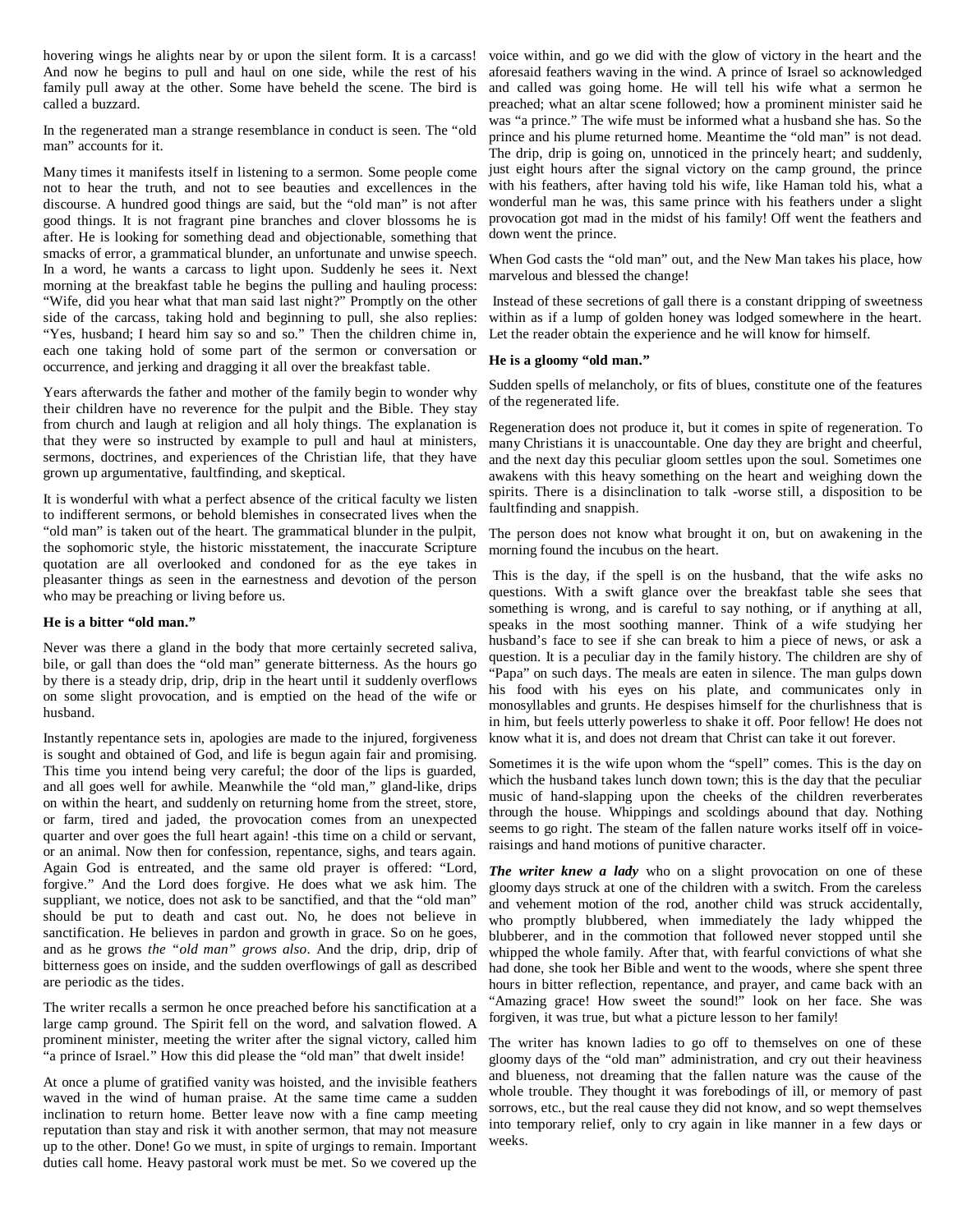The world's explanation of this moody condition is that the wind is in the dead, dark weight upon his back. east, when really it is the "old man" in the heart.

The world says, again, that we have gotten out of the wrong side of the bed; when the fact is, if we get the fallen nature out of us, it does not matter which side of the bed we get out at, whether on the right or left, whether over the head or foot, or even if we break through the slats and come from under the bed--still we will always come out right.

A lady told the author that her father would be like a beam of sunshine one day, and lo! The next morning he would appear grum, glum, and dumb. He looked as if he had heard that half the town was dead, and the other half was dying, and the hearse was on its way for himself. In this mournful frame he would address himself to the task of carving the meat at breakfast and in the most lugubrious tone say, "Daughter, will you have a piece of the beefsteak?" and she, bright, cheery, winning, would say, "Yes, father, but there is no use of being so brokenhearted about it!"

Here was a man who had been the center of an admiring social circle the evening before. His wit had flashed. His wonderful memory and gifted tongue had charmed the roomful of guests, his laughter had rung out cheerily and contagiously when lo! Presto, change! Next morning there is left for the enjoyment of the family itself, a man of groans and sighs and monosyllables and depressed appearance generally. The lines of his face that were all turned up the night before are now all turned down. He seems to be sitting under a willow, a statue of a weeping. Niobe is close by, the sun is set, darkness has settled upon the plain, and a gray mist has crept in from the sea. A cemetery glistens faintly under the cold starlight -and what **He is a deceitful "old man."** is the use of living anyhow? All this is wrought out by the presence of the "old man" in the heart.

When the fallen nature is taken out, the awakening in the morning is one of peace and gladness. The whole day becomes like a sweet bright leaf turned by the hand of God. The world soon takes notice of a man who is even-tempered and sweet-spirited at every meal, in every hour, and under every circumstance. This is the kind of Christian living the world craves to see, and this is the character of life that a genuine sanctification will After a rough handling from the pulpit, or upon hearing a vigorous prayer, produce.

### **He is a man-fearing "old man."**

It is marvelous how he stands in awe of men, especially of men in high place and authority. Their voices and foot-falls seem to send a thrill of terror through him.

Akin to this is his disposition to conform to the world. He, while doing this, would have you call it prudence, tact, or policy; but it is really conformity.

He believes in churches, but wants them run to please people of the world. Nothing must be done that will provoke the world's criticism or displeasure. Think of it! A church managed so as to please a Godforgetting, Christ-crucifying world. If there were such a church, God would spew it out of his mouth!

#### **He is a tyrannical "old man."**

On the shoulders of Sindbad dropped an old man of the sea, who made him go wherever he desired. The afflicted man resorted to various expedients to get rid of him, but for a great while to no purpose; the old creature of the sea clung to him and ruled his motions as he brooded, a

Not less tyrannical is the "old man" that we are speaking of in this volume. Many a time the child of God desires to do certain things, discharge certain duties, and yet realizes at the same time something powerful within opposing and pulling back.

The voice of the Spirit bids one go to a neighbor and clear up some trouble or misunderstanding; the Christian obediently starts, comes in sight of the house, and at once the "old man" arrests his progress, sends him off another way, and finally he returns home without having done the Heavenimpressed duty.

Again the Spirit urges one to come to the altar; but the "old man" keeps him rooted to his seat, and, with a leaden-like sensation in heart, mind, and members, the man feels unable to move.

Still again the Christian would confess a wrong to someone, and instantly the "old man" paralyzes the tongue in the presence of the wronged party.

#### **He is a corrupt "old man."**

God himself says so in Ephesians 4:22: "That ye put off ... the old man, which is corrupt." It is the presence of the fallen nature in the heart that accounts for desires and imaginations that are not chaste.

It is wonderful how pure the thoughts, and even the dreams, become when God's holy fire falls upon the "old man."

A person will think he is dead a hundred times, when he is only slumbering and resting. Like a certain animal in our Southern forests, he can play the opossum. He can counterfeit death. He often lies low during a Holiness revival. He is afraid of the baptism of fire falling upon the human soul.

He has need to be afraid.

or melted by some discourse or touching hymn, or chastened by some heavy sorrow, the "old man" will pretend that he is converted, and even that he is dead.

The writer thought that he was dead many times before the Lord slew him. More than once he carried him to the cemetery and buried him; and lo! The "old man" would arise from the grave, take a near cut to town, and open the door for us on our arrival, saying with a smile:" I beat you back, you see." We have been driving him in a hearse to the burial ground, when he would get out of the coffin, take a seat by the driver, and assist in the rest of the expedition, which it is needless to say would be cut short.

Christians under certain preaching or religious singing have had hearty bits of weeping over their sins and unworthiness; after which the "old man" would be quiet for weeks, and they would think that he was drowned. But it is not in the power of water to destroy him; it is the blood of Christ alone which cleanseth from all sin.

That sermon, no matter how powerful, was ever preached that can destroy the "old man." Equally helpless are hymn and prayer. It takes the divine hand and power to hurl him from the heart, and rid the soul of his dark and gruesome presence forever. Hence, for this purpose was the Son of God manifested, that He might destroy this work of the devil.

### Chapter 14 HUMAN METHODS OF DEALING WITH THE "OLD MAN"

It is a great pity that men will not allow God to do His work in His own In like manner Christians err in seeking for sanctification or holiness of way. One of the results of the fall is seen in perverted moral perceptions and judgment. Men do not believe in nor take to God's ways. The wisdom of the world is set against and over the wisdom of God. Every sinner starts out at some time to save himself. Instead of coming to Christ, he tries reformation, morality, benevolence, churchgoing and every other expedient to be saved outside of Christ. It is only when he has failed in them all that he gives up in self-despair, looks to Christ, and receives salvation.

heart and life. They look in every direction and try every way before coming to Christ, who is "made unto us sanctification" as well as pardon or justification.

Surely every Christian desires to be rid of the presence of the "old man." Who would want to retain him in the heart? That people do not is seen in the universal hope of finally getting rid of him, and beheld in the various efforts put forth to secure this deliverance.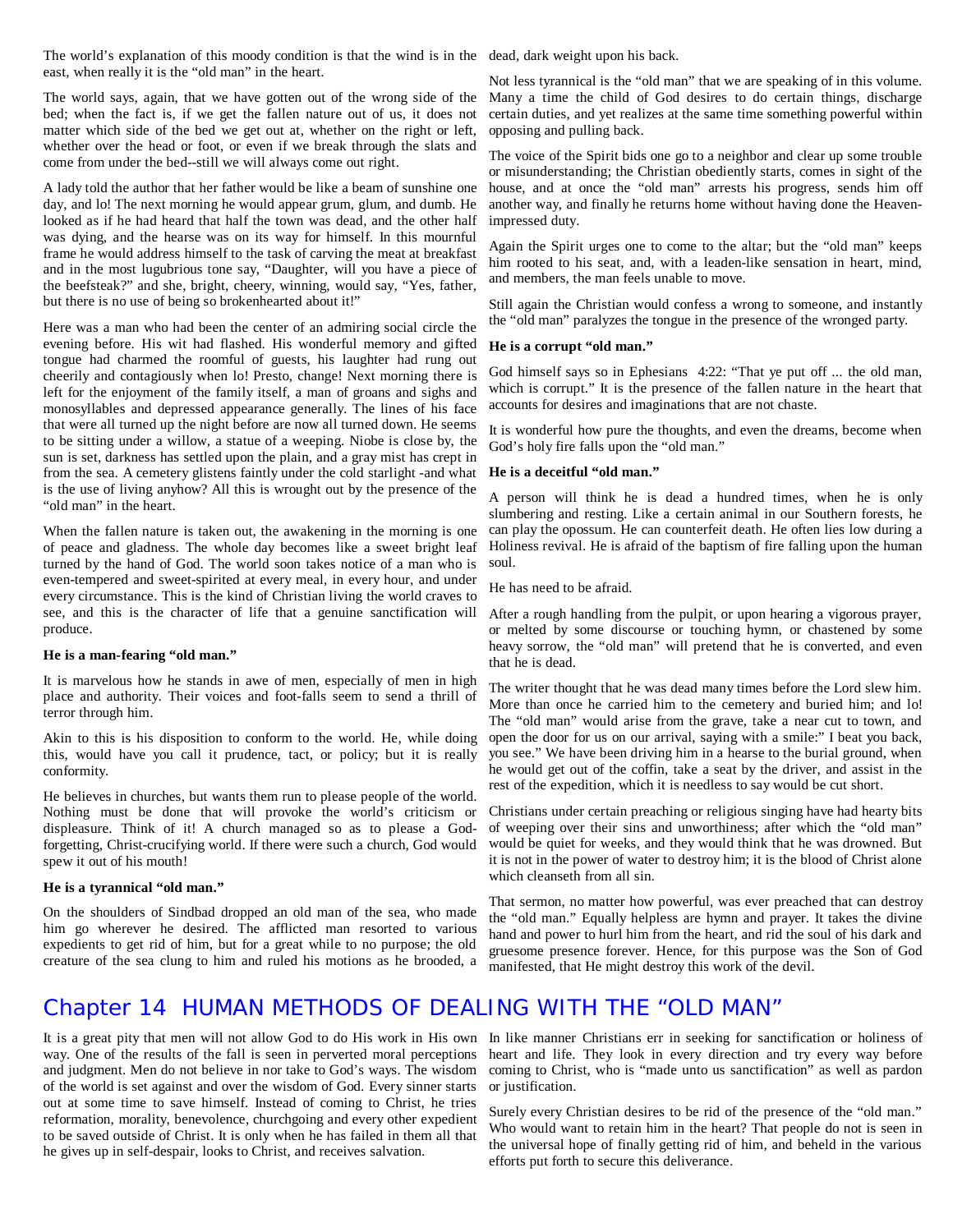It is curious to notice that the passing of the centuries has not brought **A fourth method is a looking to time for deliverance.** wisdom to the great mass of the church, and that countless thousands are floundering today where people struggled hopelessly in the Dark Ages!

It is amazing to see how persistent the human heart is to look away from acts of sovereign grace and try to build up a righteousness of their own. The old desire to save or purify self is not yet eliminated, we see, in regeneration. The work and power of Christ is not yet apprehended save in word only. The lip declares Him a perfect Saviour, but the heart has not yet so apprehended Him.

This was in Paul's mind when he asked the Galatians who had bewitched them: "Having begun in the Spirit, are ye now made perfect by the flesh?"

At another time he laments that Israel is blinded in part -going about to establish their own righteousness, and not obtaining the righteousness which is by faith. The Galatian mistake and the blunder of Israel have been perpetuated from age to age. The old folly was seen all through the Dark Ages in the endeavor of men to obtain holiness, and is just as apparent today. Let us glance and see how men have tried and are trying, to get rid of the "old man."

#### **One method is seclusion.**

Men and women retired to monasteries and convents, to dens and caves of the earth, to find deliverance from sin. They thought they could mope the "old man" to death; that he would gradually expire through the effect of isolation.

But history tells us that the Church was never more corrupt than when it went into retirement.

Christ went among men. Purity is never found to be more stalwart than when it moves among the walks, haunts, and market places of men. It is in the world, but not of the world.

On the other hand, the "old man" is wonderfully vigorous in lonely hours and sequestered spots.

So says experience and history.

### **Another method is flagellation.**

Whips were plaited and faithfully applied to the body. The crack of the scourge resounded in lonely cloisters. Every species of physical torture was resorted to, to compel the lurking principle of evil to vacate the heart.

And yet the "old man" remained undisturbed within. The cut of the lash never troubled him, There never was a whip made, or cracker plaited, no matter how long or keen, that could reach the "old man." The flesh might be riven by the cruel scourge into ghastly seams, and the very bones exposed, but no thong of leather ever touched him. It does not, so to speak, come within miles of him; for the "old man" is not in the bone, blood, and muscle at all, but resides in the soul. Hence the crack of the whip is so much music to him. He smiles at the stupidity that tries to remedy a spiritual condition with a material weapon.

Men have smiled at this folly of the Dark Ages, and yet the same mistake is repeated in what is called evangelical times, and by Protestant people. What is the beating of the breast, and calling one's self by harsh and bitter terms, but a kindred mistake?

#### **A third method is fasting.**

For centuries men tried to starve out this principle or body of sin. They became emaciated and looked like skeletons, while the "old man" remained as fresh and vigorous within as ever.

Has the regenerated man not noticed on his fast days that his sinful nature was unusually lively and vigorous; that the tendency to irritability and petulance was increased with the weakening body? The fact is that the "old man" does not live on bread and meat, but subsists on controversy. Hence as we grow weak with protracted fasts, in the endeavor to achieve heart purity, we discover that we make no headway. Our most mortifying falls have occurred on our fast days.

The flight of years is trusted to eradicate the evil propensity. Men comfort themselves with the thought that somehow, in some way, the years as they pass will soak up or fly away with the inward evil.

This of course is exalting time to the plane and place of a Saviour and purifier, and credits it with a divine work. And of course also there is bound to be lamentable failure. There is nothing in time to purify the soul. The mere flight of years can have no transforming effect on the heart. The "old man" has nothing to fear from time, for he is already six thousand years old. He will outlive any man or woman who is three score and ten, and will outlive many generations to come. What does he care for time?

#### **A fifth method** or hope is seen in a certain dependence on, or **expectation from, old age.**

The idea of some is that gray hairs will settle their many evil propensities and troubles. Parents say about their children: "O, they will come out all right when they get older." Old age is their Saviour. Accumulating years, with their gathering infirmities, diseases, wrinkled face, and snowy hair, is to be the deliverer.

The "old man" is made to laugh again at the additional folly. He knows that the flight of years only fastens his grip on the soul; and that all the change that takes place in the case is that he shifts his perch from one resting place to another as the years increase, and flaps his black wings onto another roost in the same soul. For instance, he springs from the appetites of the young man to the love of money in the old man.

It is time to quit deifying gray hairs. They are all right and a crown of glory when found in the way of righteousness, but a fool's cap to one who lives in sin. They look venerable, but we little know what that same gray-haired man is thinking about. If we did, we might start with surprise.

#### **A sixth method is seen in the growth theory.**

This is the heresy in many churches **today**, that purity comes by growth in grace. This teaching, it is seen at a glance, uncrowns Christ, robs him of his peculiar glory of sanctifying the Church as mentioned in Ephesians, and transforms what is recognized in the Bible as a divine work into a mere evolution or development.

As remarked in a previous chapter, to prove the growth theory of purity there should be analogies in nature for the figure, plain statements of the Word of God, and the confirmation of human testimony. It is hardly necessary to say that such proof has not been, and never will be, found.

It is true that the Bible says, "Grow in grace;" but let the reader mark that it says "in grace." It does not say grow up to or into grace. We are told to "go on to perfection;" but in another connection altogether we are commanded to "grow in grace " -i. e, grow in the grace into which ye have been inducted by divine power.

Much dependence is placed on the saying of Christ about "first the blade, then the ear, then the full corn in the ear;" but if this proves growth into sanctification, it also declares the fact of growth into regeneration, which the Church will hardly allow. If the critics insist that the "full corn" stands for sanctification, and that it was reached by growth, then the "blade" or the "ear" was also reached by growth. As the logicians say, this proves too much, and so proves nothing.

The fact is, according to an author in New England, the blade, ear, and full corn in the ear represent epochs and not processes. The three stand for pardon, purity, and maturity.

Another misunderstood passage, and that has been quoted to prove the growth theory of holiness, is found in Ephesians 4:11-15: "And he gave some, apostles; and some, prophets; and some, evangelists, and some, pastors and teachers: for the perfecting of the saints, for the work of the ministry, for the edifying of the body of Christ: till we all 'come' in the unity of the faith, and of the knowledge of the Son of God, 'unto a perfect man,' unto the measure of the stature of the fullness of Christ. That we henceforth be no more children, tossed to and fro, and carried about with every wind of doctrine, by the sleight of men, and cunning craftiness,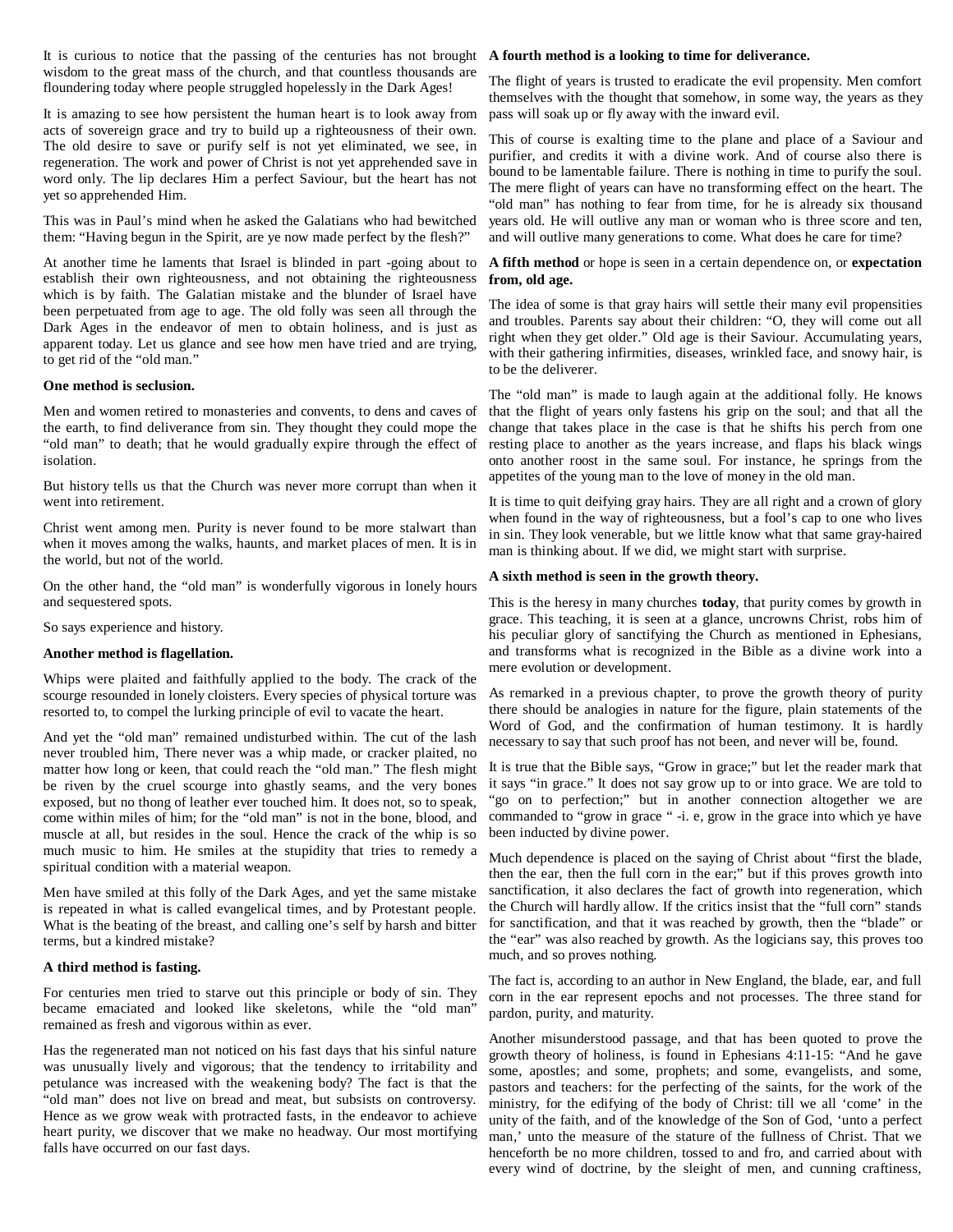whereby they lie in wait to deceive.

But speaking the truth in love, may '*grow up*' into him in all things, which is the head, even Christ."

The reader is requested to observe the italicized words in the passage just quoted. We have done so to show more clearly that the growth referred to here takes place after we have obtained the blessing of perfection or fullness of Christ. Paul does not say that we "grow" into a perfect man, but that we "come" unto a perfect man; and, *after that*, speaking the truth in love we grow up into him in all things."

It is painful to see the uncounted thousands in Christ's Church switched off on this side track, and while there is a great ringing of bells and puffing of engines, the fact is apparent to all that they are not getting anywhere -that the desired destination of Purity or Perfect Love is not being reached -in a word, they are sidetracked!

Changing the figure, God's people are growing the plants of the Christian graces abundantly, a beautiful arbor is formed out of them, but despite their luxuriance, again and again the "old man" parts the spiritual and Church shrubbery, and, looking out, says: "I am in here just the same."

A momentary consternation is felt by the Christian after one of these manifestations of the fallen nature, and he or she jumps to the conclusion at once: "I must take up more Church work -join a few more societies -multiply my Christian activities, and the "old man" will finally be strangled and choked within me by the very superabundance of blossoms, leaves, flowers, and fruit of the Christian life."

At this the "old man" smiles in the heart, and quietly watches his victim planting new shrubs, broadening and heightening the Christian graces, and so forth. When just as a sigh of relief is felt by the growing brother, the "old man" shakes the religious timber and underbrush and says: "I am in here, and you must not forget it."

From stewards' meeting, trustees' meeting, Quarterly Conference, and District Conference; from Conventions, Missionary Societies, Ladies' Aid Societies, and all such things, the brother or sister returns home and suddenly the "old man" stands revealed in hot words, hasty acts, resounding slaps, ill-natured speech before the gaze of astonished servants and frightened children.

O that common sense would come to the help of the people here! Let us recall how a handkerchief is made white and clean. Do we sew new, clean linen around the edges, and so grow it pure? Do we take two other handkerchiefs and put the dirty handkerchief between the two, and say: "Here is purity?" We all know better. We take the soiled linen and plunging it into soap and water that has fire under it, lo! The handkerchief is washed white.

So God says that with *refiner's fire and fuller's soap* he will purify the sons of Levi, his own servants.

How does the mother cleanse the face of her child? Does she look at the dirty countenance of her boy, and say: "My son, I see that you are not clean, but I am trusting that in the flight of years and through various processes and evolutions of your physical nature your face will finally develop or grow into cleanness." No, indeed; no mother talks such nonsense; but instead she takes her earth-soiled boy by the back of the neck with one hand, and with the other souses a sponge of soap and warm water over his face, and lo! The child is clean. The boy was her son before; the mother did not disown him on account of the stained and spotted face. The washing she gave him was not to make the lad her child, but to make him her clean child.

Sanctification, or the destruction of the "old man" in the heart, does not make us sons and daughters of the Almighty; that we were before, but it transforms us into his clean and pure children.

### Chapter 15 HUMAN METHODS OF DEALING WITH THE "OLD MAN"

#### (Continued)

A seventh human method of dealing with the "old man" is found in *the repression theory.*

This teaching abounds in England today. The erroneous doctrine is seen permeating the books of her most spiritual writers. The "old man" is recognized as remaining in the heart after regeneration.

They affirm that he cannot be destroyed, but is held in a state of subjection and suppression.

The trouble about this method or theory is that it is calculated to fill the Christian heart and life with a vague dread of the sudden uprising of the "old man." When men sailed across the seas in slave ships filled with human beings in captivity there was bound to be an uneasy feeling day and night, that there would be a sudden rush for liberty, a bursting open of the hatchway and a dreaded and dreadful appearing on the deck. In like manner there is a secret uneasiness in the soul in regard to sudden eruptions and manifestations of suppressed dispositions and tendencies in the open life.

Such a state is not reconcilable with the thought of perfect rest.

Again, the suppression of the "old man" means the undoing of much that should be done in the Christian life.

Suppose a man is struggling for his life with a foe, finally overthrows him and gets him down; yet he dares not leave the prostrate adversary, knowing that the instant he does the fallen man will arise and grapple with him again. One is practically as helpless and useless as the other.

In like manner the Christian, according to the repression theory has the "old man" down; but as the fallen nature is not dead, but simply repressed, the Christian's whole power and attention is needed to keep the suppressed evil down continually. The Church is calling for him to enter on various religious activities, but he looks up and says: "I would like to

help you, but I cannot do it; for I have all that I can attend to right here in keeping the "old man" down.

This is evidently the case with many thousands. People are kept busy in taking care of and controlling themselves. If they relax this diligent, unceasing, inward repressing power a moment, behold, the "old man" is on his feet, and the conflict begins again.

It is wonderful how long the fallen nature will remain in a suppressed condition, and then suddenly come forth from its hiding and resting place.

The writer once knew a local preacher who becoming angered over a sermon on full salvation preached by his pastor, called out from the congregation in a sharp, excited way, and accused the preacher of the hour of injuring the church by such preaching. The interrupter evidently thought he had the audience on his side. The pastor thus interrupted replied that he would leave it to the audience to say whether he had not preached the truth and in the spirit of the Master; and so asking all to stand on their feet who thus endorsed him, the entire audience with half a dozen exceptions sprang to their feet. The Spirit of God at the same time fell upon a number, there was shouting and clapping of hands, in the midst of which the pastor invited the people to the altar, when there was a rush. In the morning a note came from the local preacher requesting his church certificate or letter.

The pastor at once called on him to dissuade him from his intention. The matter was left for decision with the wife of the local preacher. With the tears falling upon her cheeks she in the course of the conversation said that she would not have had the circumstance of the night before to have happened for a million dollars, and that her husband had not acted that way before for five years! The point we make is seen in the italicized sentence; that the "old man" had slumbered in this local preacher's heart for five years, and then suddenly leaped forth, refreshed from his long rest and was disposed to make up for lost time!

An additional *trouble with the suppression theory* is that it discounts the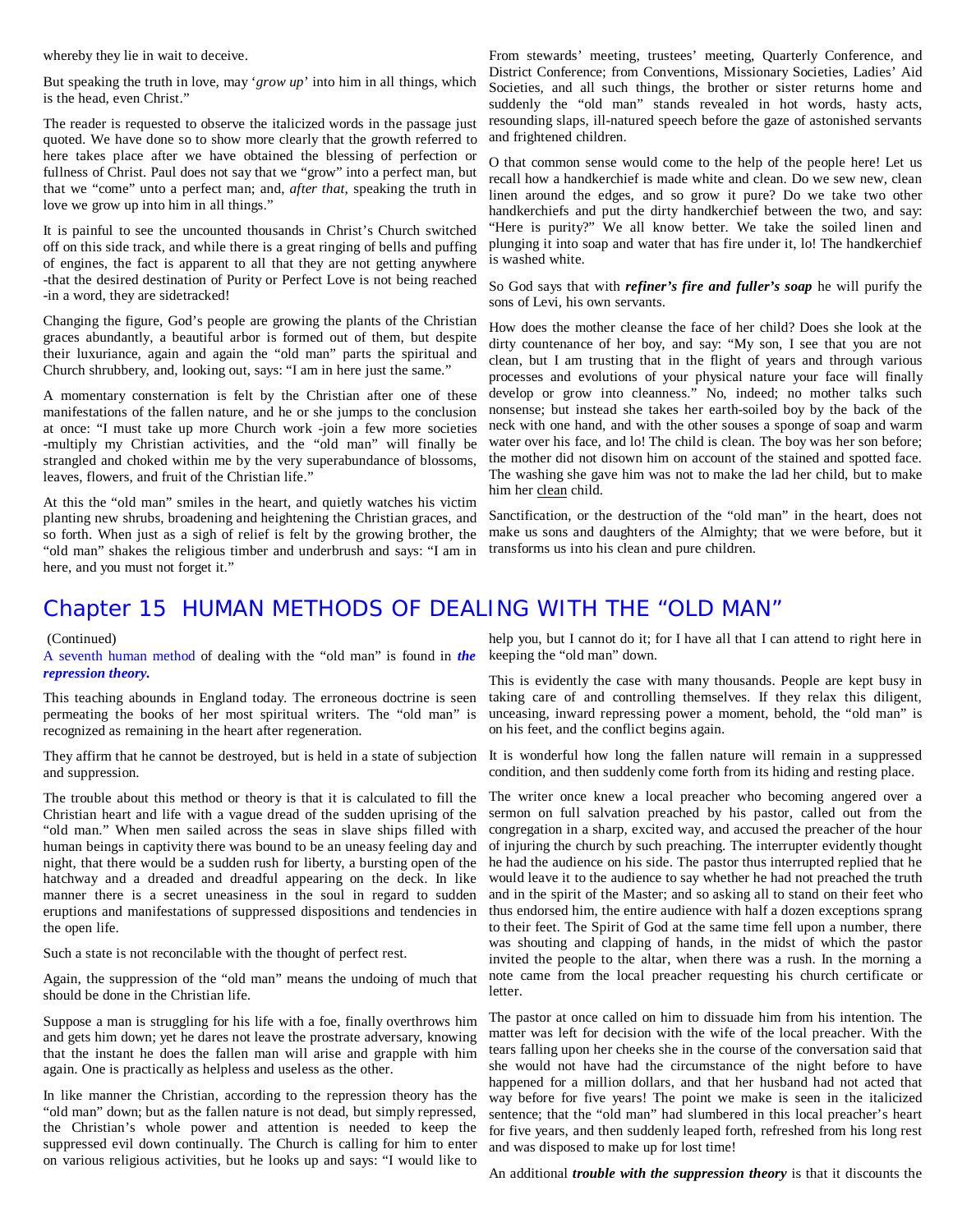says that the "old man" or the fallen nature is to be "kept under" or in a state of subjugation. Paul says, "I keep my body (UYOC) under;" but the flesh (UCTZ) which is the carnal mind or "old man," he says is "crucified" and "destroyed!" Truly this last single word of Scripture "destroyed" overturns the reasoning of the Suppressionists.

#### An eighth human method is what may be called *the whitewashing way.*

It is strange that things done in the political world should be adopted in the spiritual life. Whitewashing is common in both. Yet we cannot help but remember that an old fence whitewashed is still an old fence.

There is not much seeming difference in the words "whitewashed" and "washed white," and yet all the difference in the character world exists between the two. The first is man's work; the second is God's. The first is skin deep and superficial, the second is soul deep and goes through and through the entire man. The result of one work is a Pharisee, the product of the other is a redeemed and sanctified child of God.

A ninth human mode of obtaining the destruction of sin, or purity, is The result of all this is that the "old man" simply becomes a polished "old *reformation.*

Reformation consists in dropping off some things and taking on some things. Anything rather than God's plan. Rather than let Christ remove the "old man" and clothe us with the New Man, men prefer to keep busy dropping questionable things and taking up better things. But putting silk and broadcloth on a leper never cured the disease, and cutting off his members one by one cannot arrest the malady.

We read once of an hotel keeper who painted over the old sign of a black dragon the more peaceable picture of a lamb. The sign creaked and swung in the wind for years; the rain and snow beat upon it, the storms swept against it season after season. Suddenly one morning after a windy, rainy night the people looked up and saw that the picture of the lamb was washed away, and there was the old black dragon pawing and clawing the air as of yore.

The point and moral of this is that the deeper nature will finally make itself seen. We may put on the appearance of the dove and lamb; we may abound in smiles, voice-cooing, and handshaking; but suddenly on some unexpected provocation or assault the "old man" will appear, to our intense mortification and to the astonishment and amusement of our friends.

A preacher recently said to us that he preached to his people the necessity of putting off the "old man" each day, and putting on the New Man; that every day we must get rid of the old dark nature, and that it was an endless work. We replied that we did not have to sandwich our souls that way with the old and the new; a portion of the New Man on top of a remaining portion of the "old man," and then another slice off of the "old man," and then another addition of the New Man. Here again is evident the man salvation idea; anything rather than let God do the work, now, at once, and forever.

God does not care to have us in such prolonged agony. Such a presentation of holiness utterly destroys the teaching of the Bible in regard to a full and perfect soul rest. How could there be such with this internal condition going on all the time?

We told the brother that his presentation of the case reminded us of *a monkey story we once heard* related by Bishop Kavanaugh. A gentleman, he said, owned one of these frisky animals. It became sick, and a neighbor advised him to have its tail cut off, and the afflicted pet would get well. Calling his cook, the owner told him to take the monkey into the cellar and remove his tail. In a few moments the gentleman heard his monkey give a fearful squeal. There was a stillness of a minute, and then came another shrill cry from the monkey. In a little while a third squeal came up from the cellar, then a fourth rent the air; whereupon the gentleman went down to investigate matters, and found that the cook was cutting off the monkey's tail by inches. His explanation was that he thought it would hurt less to take it off by sections than to cut it all off at one stroke.

This perennial dying, and this protracted agony and squealing experience

work of Christ and plainly contradicts the Bible. The Scripture in no place is to be seen in the lives of thousands of good people today. They do not seem to realize that God has power to end all this at a stroke of sin elimination, and so cut the work short in righteousness. The evil is so deep, they think, and so fixed and so great that it has to be dealt with by sections, and the deliverance one of a piecemeal character. They forget what an almighty Saviour we have!

A tenth human plan is seen in the line of *education and refinement.*

The idea of some is that, while the "old man" cannot be removed, he can be greatly improved, and so much will he be polished and corrected that he will not be altogether an unpleasant companion.

Hence a general culture is sought after, from painting China and hammering brass up or down as pleases the reader. Accomplishments and trainings of mind and body are suddenly discovered to have moral effect. French, German, and classic music are to be diligently sought after for their character transforming power. Even the drill master and the dancing master are felt to be contributors to this great character sum.

man," and speaks French and German, sings and plays classic music, and is thoroughly at ease in a drawing-room. To the mind of the thinker this metamorphosis makes him all the more dangerous and to be dreaded.

The accomplished, polished villain with his set smile and oily manner is more to be feared than the rough boor with a cudgel in his hands. Any one can make the application.

#### The eleventh hope is located in *the deathbed.*

Countless thousands of Christians are today looking for the hour of dissolution to deliver them from the "old man." Something is to be done by death to relieve them from this awful spiritual incubus.

What a strange perversity there is in human nature that makes it turn anywhere and everywhere to escape the acknowledgment and work of a divine Saviour and Sanctifier. Rather than look for holiness as a work wrought by the High and Holy One, men will look to a sepulcher and to a nonentity like death.

This notion is based on the teachings of an old-time heresy which located sin in matter, and hence in the human body. According to this false idea the only hope of a man is to die to escape the sinful material enswathement which is called the body.

Any chemist could convince the most true skeptic in this regard, in a few minutes, that there is no sin in the body, by showing all the component parts, and visually proving that we are physically made up of just a few chemicals and drugs like soda, lime, iron, etc., that have no moral quality in themselves, much less sin.

Sin is recognized by all spiritually intelligent people to be in the soul. The body does not know what sin is, and is simply a vehicle or instrument of the soul; so that when a man sins it is simply the soul sinning through the body; the soul is using the body as a servant to carry out its designs and desires. Death is but a falling away of the body from around the soul, like scaffolding is taken from a house. The spirit flies away as the body falls into ruins, and takes away with it in its long flight into eternity all that was in it when surprised by death. Hence if sin is left in the soul at death it will be there forever. As the tree falleth, so shall it lie.

#### The twelfth dream in regard to heart purity arises from *the fires of purgatory.*

According to this human imagination God is powerless to take out of the soul in this life the evil bias or principle planted there by the devil, and has prepared a place of material fire in which the soul that has left the body and earth with this indwelling evil is to be plunged, burned, and purified. But even then the fires burn slowly and with difficulty, and so much giving and praying is needed on earth to expedite matters and complete the work.

We still see how the divine personal work is banished. Anything rather than have God purify or sanctify the soul!